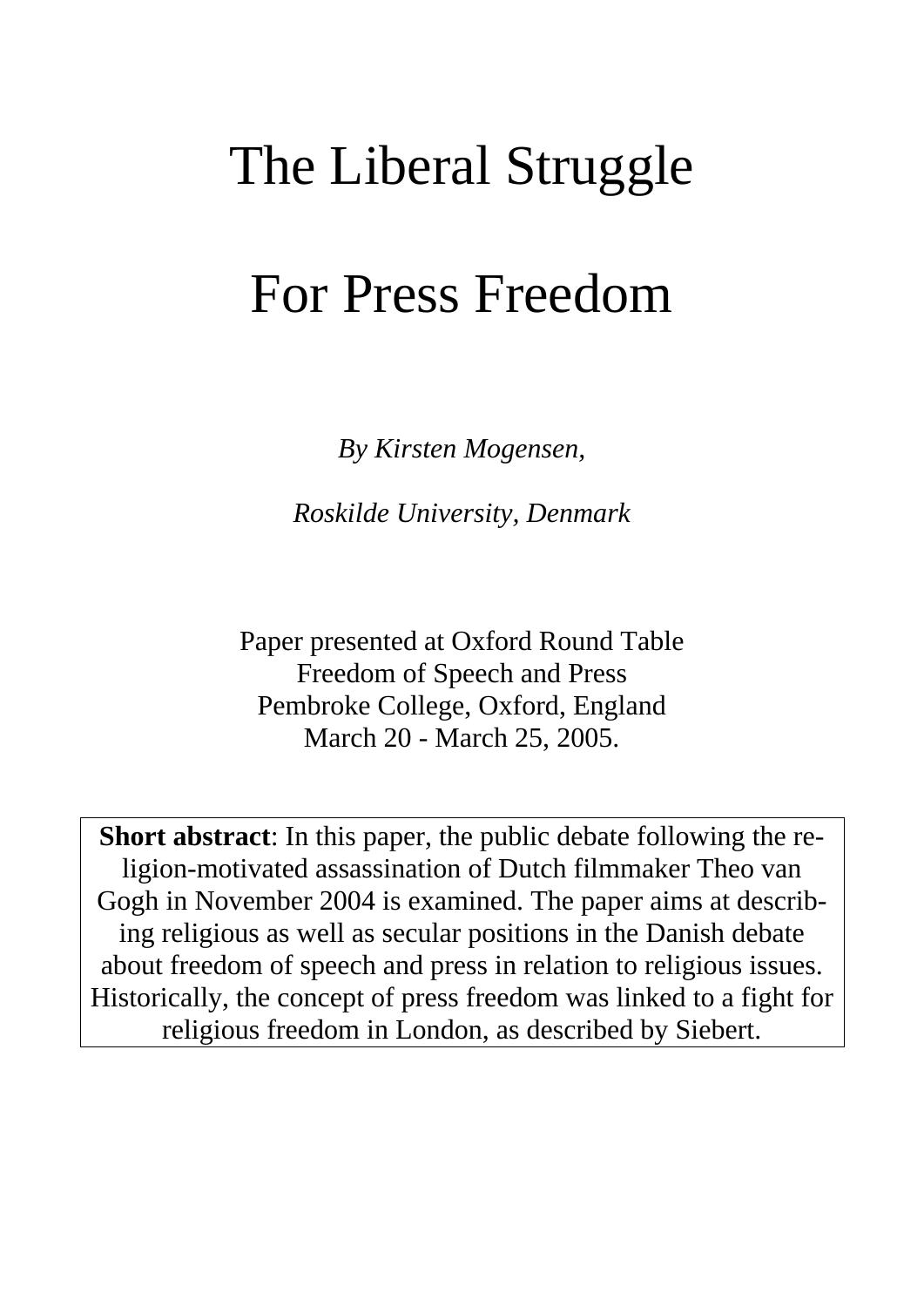| 13 |
|----|
|    |
|    |
|    |
|    |
|    |
|    |
|    |
|    |
|    |
|    |
|    |
|    |
|    |
|    |
|    |
|    |
|    |

I would like to thank: Dr. Ronald Larry Snipes, Louisiana State University, for his editorial contributions to this article Carlsberg Mindelegat for Brygger J. C. Jacobsen for its economic contribution to the project.

Ph.D. student Ida Schultz and Associate Professor Leif Becker Jensen, RUC, for their suggestions.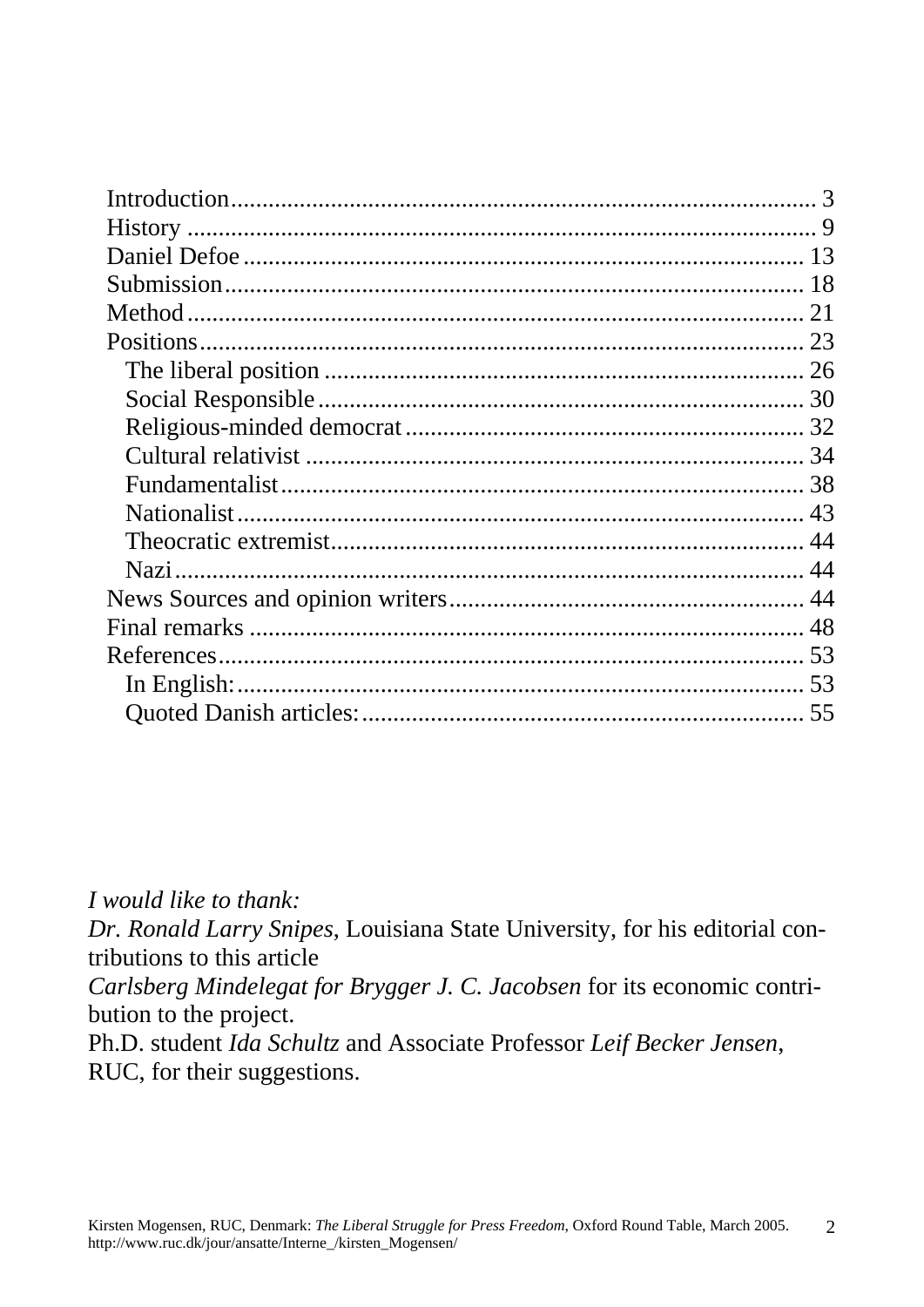# <span id="page-2-0"></span>**Introduction**

One of the most enduring questions in European philosophy has been that of the relation of man to God.

One position is that in relation to the creator we are all born equals with natural rights. This position has been dominate in Europe and in United States during the past centuries and is the basic understanding behind democracy and human rights - including freedom of speech and press freedom. I will call this position liberal. A well known liberal philosopher was John Stuart Mill, who in *On Liberty* (1859) wrote:

 The peculiar evil of silencing the expression of an opinion is that it is robbing the human race … If the opinion is right, they are deprived of the opportunity of exchanging error for truth; if wrong, they lose, what is almost as great a benefit, the clearer perception and livelier impression of truth produced with its collision with error (Mill 1985:76).

An opposing discourse insists that people are born unequal in their relation to God. According to this position, the rights of people depend on their position in the hierarchy. On the top of the hierarchy are the prophets who can speak directly with God and / or communicate the wishes of the crea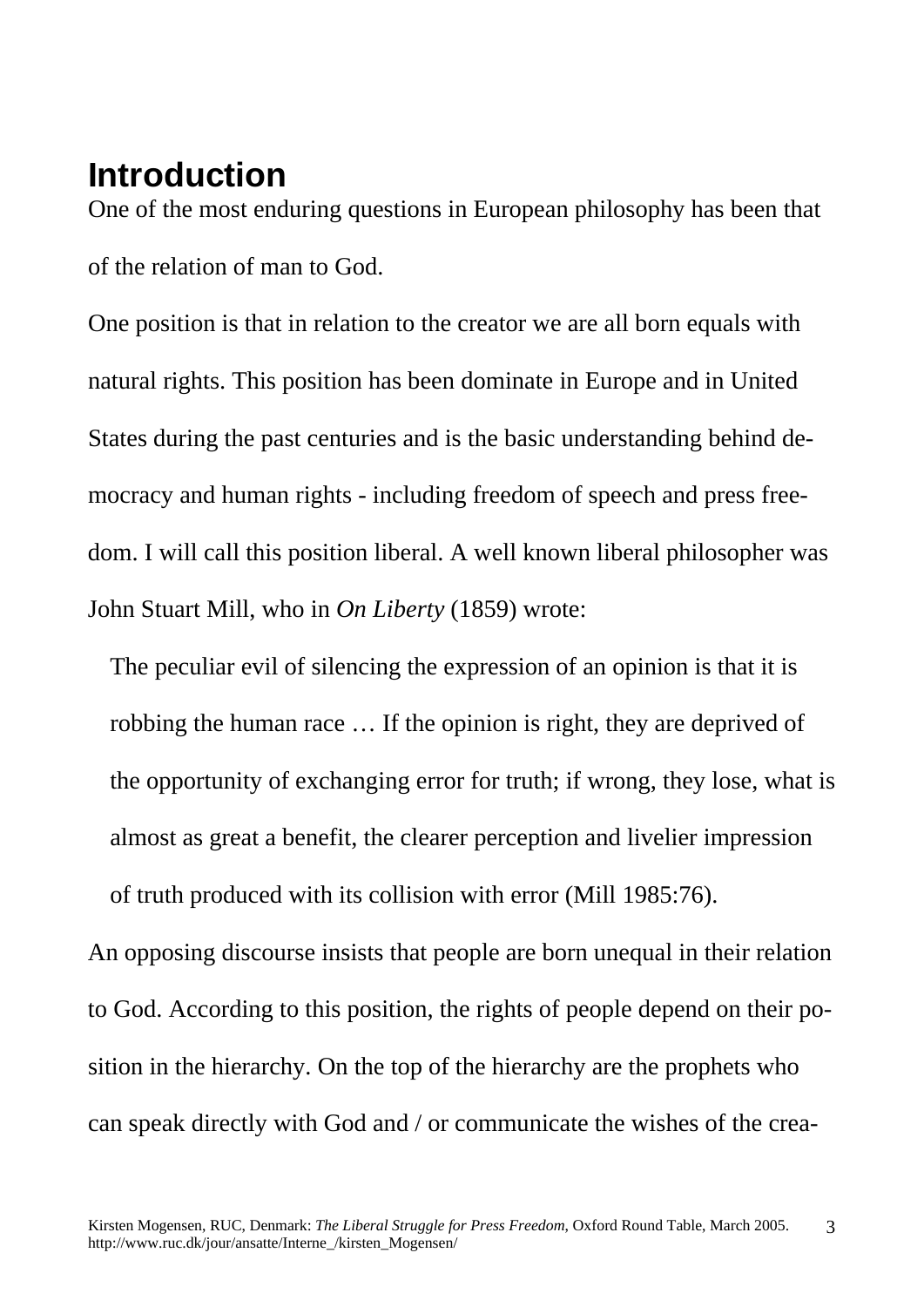tor to his fellow men in form of Holy Scriptures; the religious leaders who inherit the right to interpret the Scriptures; and monarchs who inherit the right to rule their fellow men by the grace of God. Since people in this hierarchy are unequal, it seems reasonable to listen to the leaders with the closest relationship to God. In its most fundamental form, this position makes the whole concept of democracy, freedom of speech and press freedom in the liberal form senseless. This discourse dominated in Europe for centuries as described by Siebert:

 The national states of Western Europe were also undoubtedly influenced by the philosophical principles and the tradition of authoritarianism of the Church of Rome. The authority of the church is based on revelation and on its foundation by Christ. It is absolute in so far as it is of divine origin…[The church] felt obliged to …protect the purity of its doctrines from the vacillations and inconsistencies of human opinion (Siebert et al 1956: 17).

I will call this position theocratic. A Muslim theocratic philosopher with some influence in the beginning of the 21st. century was Sayyid Qutb, who in his book Ma'alim fil-tariq (1964) wrote: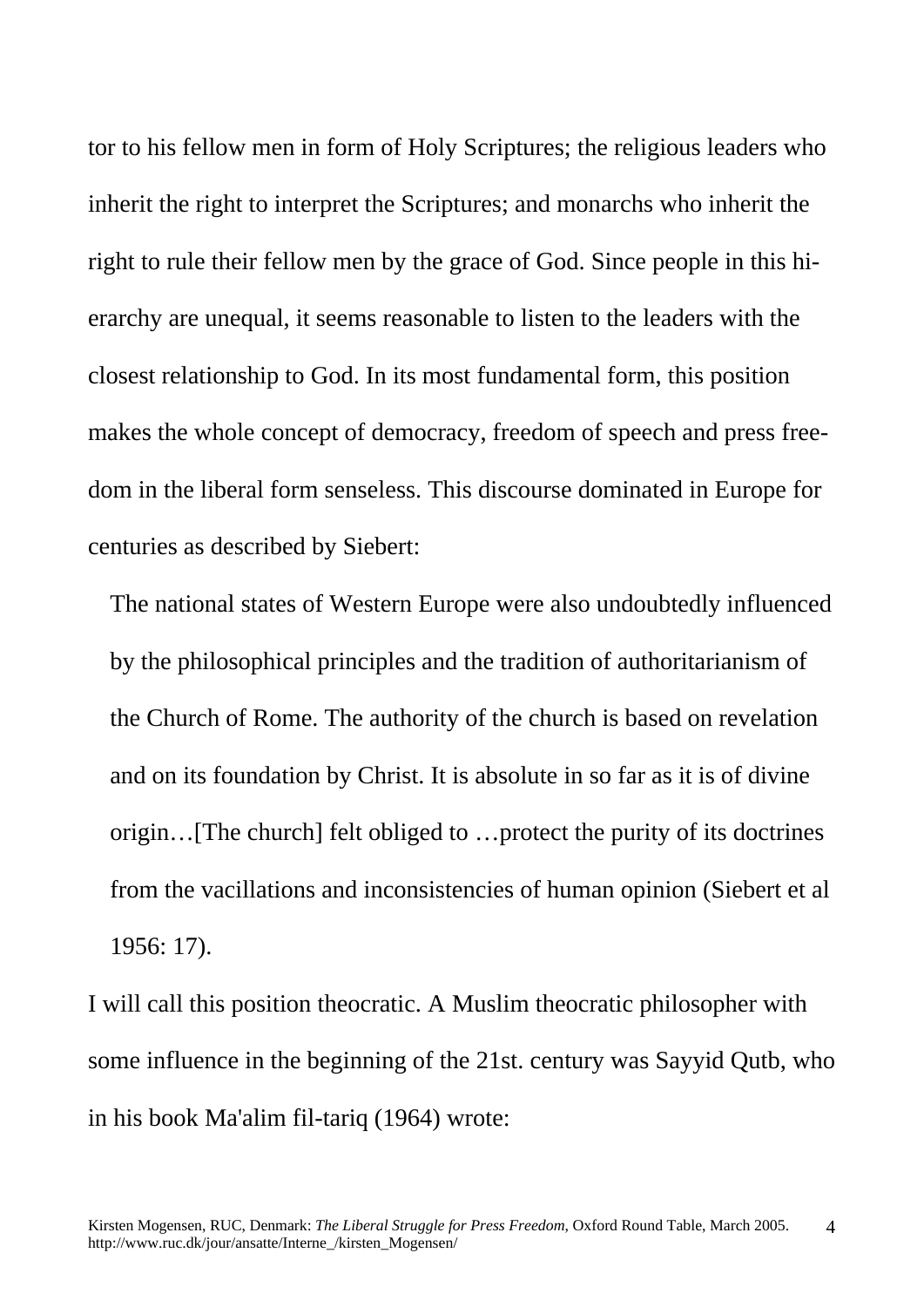Islam does not allow Muslims to receive knowledge regarding the fun daments in the faith or philosophy of life, interpretations of the Quran, the Hadith-Litterature or the life of the Prophet; interpretations of the history or historical events, social ideologies, government systems, po litical methods or artistic or literary ways of expression from other than Islamic sources or from Muslims, whom they trust…One must be care ful when studying positive science which today we are forced to do from Western sources. One must be aware of philosophical errors that may be related to them ….A drop may be enough to poison the clean Islamic source totally  $(2004: 126, 130).$  $(2004: 126, 130).$  $(2004: 126, 130).$ 

After the end of the Second World War the concepts of democracy, freedom of speech and freedom of press dominated in Western Europe and United States to a degree that hardly allowed for any serious questioning of the legitimacy of the liberal position. Most discussions focused on ethics that would make it possible for everybody to take part in a democracy regardless of their economic means or on how to avoid misuse of news media, such as racist propaganda. These worldly debates were reflected in

 $\overline{a}$ 

<span id="page-4-0"></span><sup>&</sup>lt;sup>1</sup> Translated from Norwegian by me. See also: http://www.youngmuslims.ca/online\_library/books/milestones/ Chapter 8.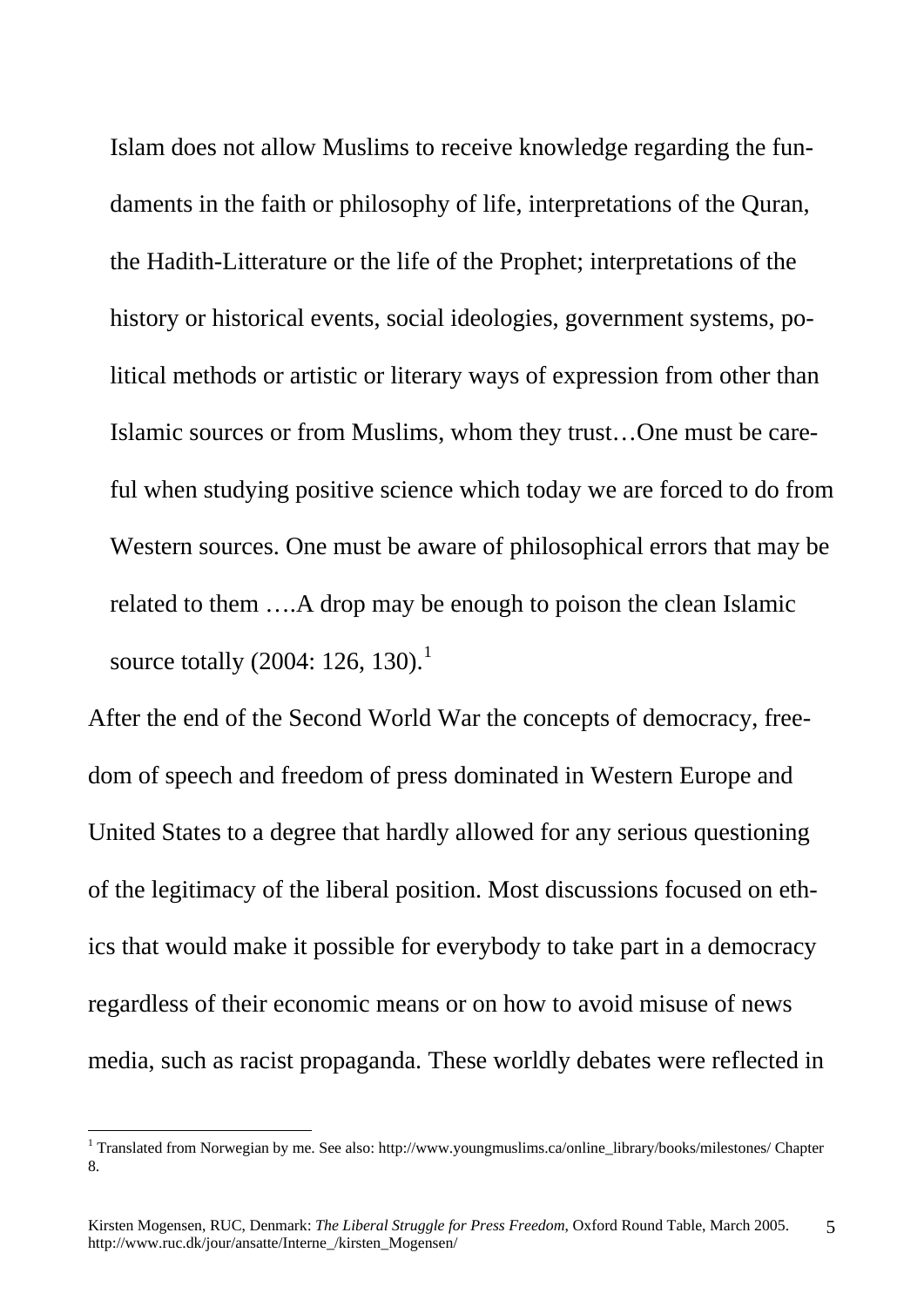secular press theories such as social responsibility (The Commission on Freedom of the Press 1947), in the UNESCO debates about a new information order in the 1970s and 1980s (Nordenstreng and Hannikainen 1984), and in the experiments with public journalism in the 1990s (Public Journalism 2005). They were also reflected in professional ethical guidelines such as the one published by the Society of Professional Journalists in the United State and by journalist organizations in Europe; in the establishment of public service news media; and in laws prohibiting media monopolies.

However, Muslim immigrants in Europe have recently challenged the liberal view and have provoked discussions reflecting theocratic arguments well known from the struggles between liberal and authoritarian groups in London three hundred years ago (see page 38-42). Christian and Sikh groups also are increasingly fighting against the concept of absolute press freedom on religion issues (Ullerup 2004; Amsinck 2004). As in the distant past, the present fights among worldviews include assassinations and other forms of violence against people who speak freely about religion issues and question theocratic interpretations.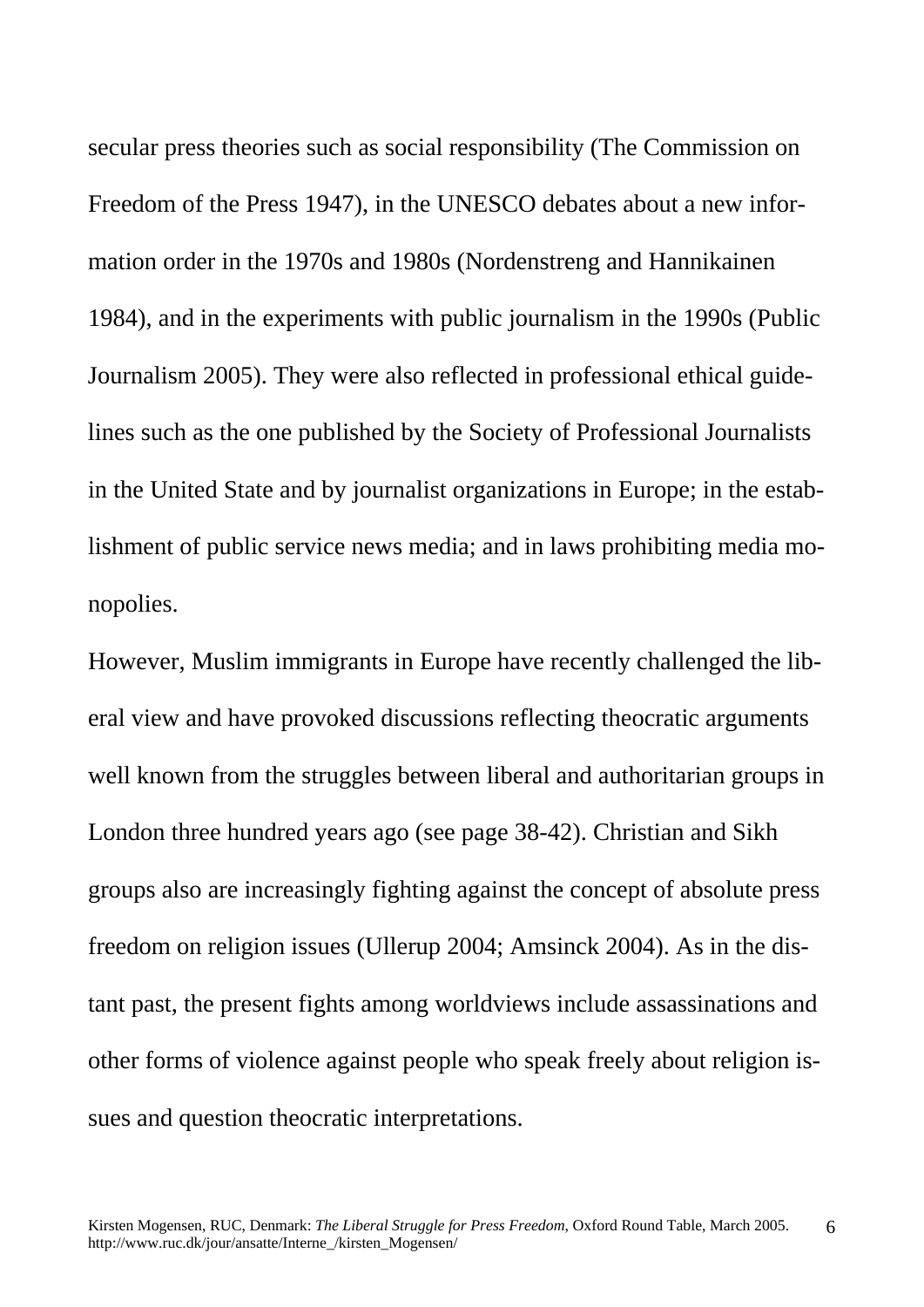This paper aims at:

- 1) Describing different *religious* as well as secular positions in the European debate about freedom of speech and press in relation to religious issues.
- 2) Comparing the recent debate with the struggle for freedom of religion, speech and press approximately 300 years ago in London.

Unless otherwise indicated the term "press" is used in the broad sense of the word so that it includes not only newspapers but also television, books, films, theatre performances, Internet and other media by which citizens publicise their opinions and provoke discussions about public affairs. Merrill (1974: 42) positioned *political* viewpoints in relation to journalistic freedom / journalistic enslavement, and a newer version of his figure was published by Mogensen (2002: 627-631). The model is reproduced as Figure 1.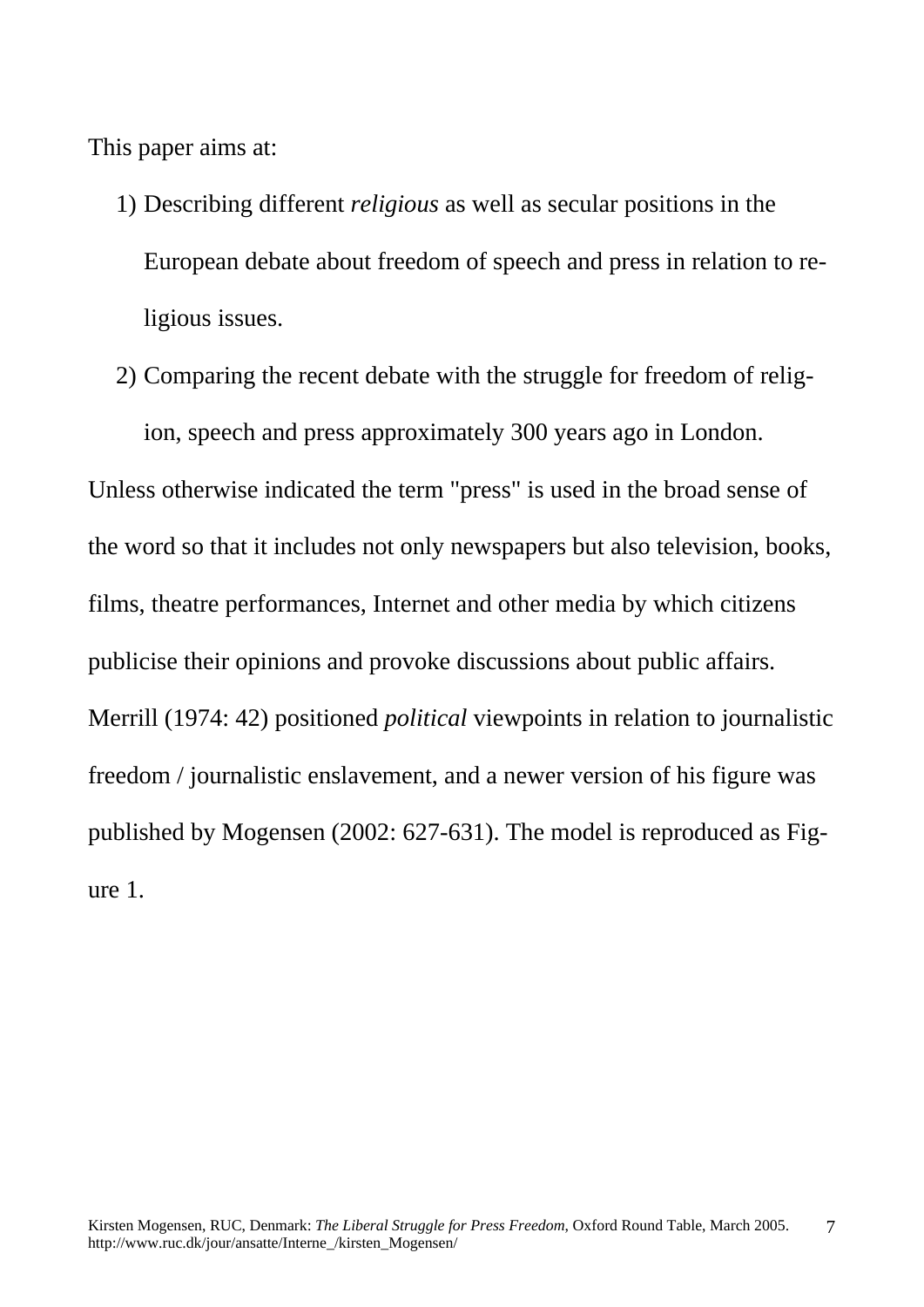### **Political ideologies and journalistic freedom**



Free speech - equal opportunity to participate in democratic debates and exchange of ideas.

PR departments in companies, parties and religious Institutions.

**Figure 1: Secular viewpoints on press freedom. The figure (Mogensen 2002, inspired by Merrill, 1974) shows the relative freedom of journalists in a number of media ideologies. The dotted line illustrates the present conflict between journalistic values as described by professional organizations in Western democracies and those values enforced by market-driven conglomerates.** 

However, this figure was designed in a period not long ago when moder-

nity had succeeded to such a degree that religious groups were not taken

seriously in the Western world if they insisted on the submission of the

press. Following assassinations and other forms of violence in the name of

religions such insistences are taken seriously by citizens in European de-

mocracies, and we need figures that reflect the new battlefield.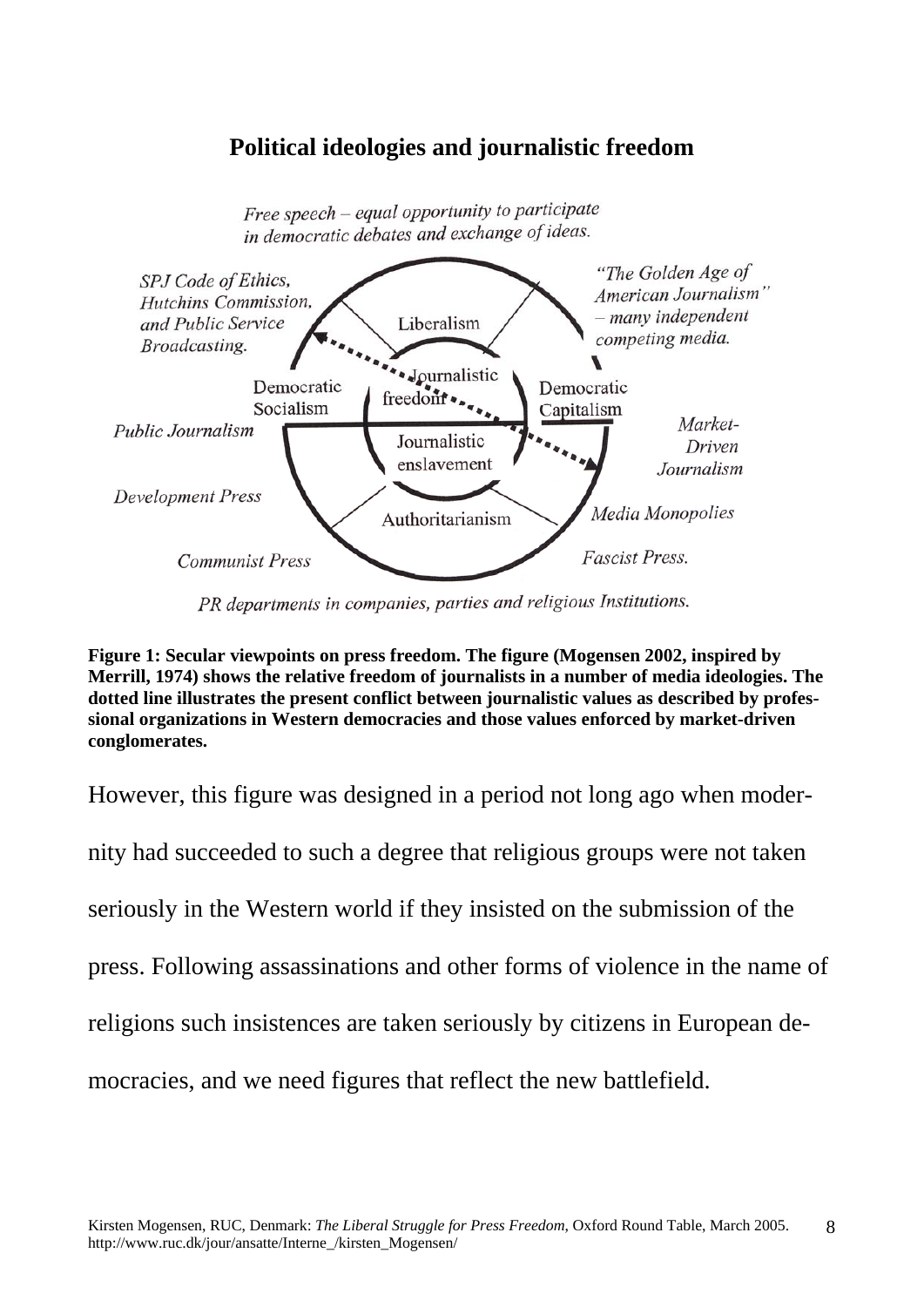<span id="page-8-0"></span>I will in this paper present such a figure based on a case study of the Danish debate following the religion-motivated assassination of Dutch film filmmaker Theo van Gogh in the fall of 2004. The recent debate is especially interesting in a historical light because the concept of press freedom originally was linked to a fight for religious freedom.

# **History**

Siebert (1965) traced the roots of press freedom as described in his book *Freedom of the Press in England 1476 - 1776: The rise and decline of government control*. Based on his study of three hundred years of English history, Siebert described three theories of the function of the press in society, particularly in relation to organized government:

- 1) The Tudor-Stuart theory was that the safety, stability, and welfare of the state depended on the crown and therefore anything that interfered with or undermined those efforts was to be suppressed or at least controlled, e.g., through licensing.
- 2) The constitution underwent a profound change in 1689. The main thinking was that Parliament was the supreme sovereign power with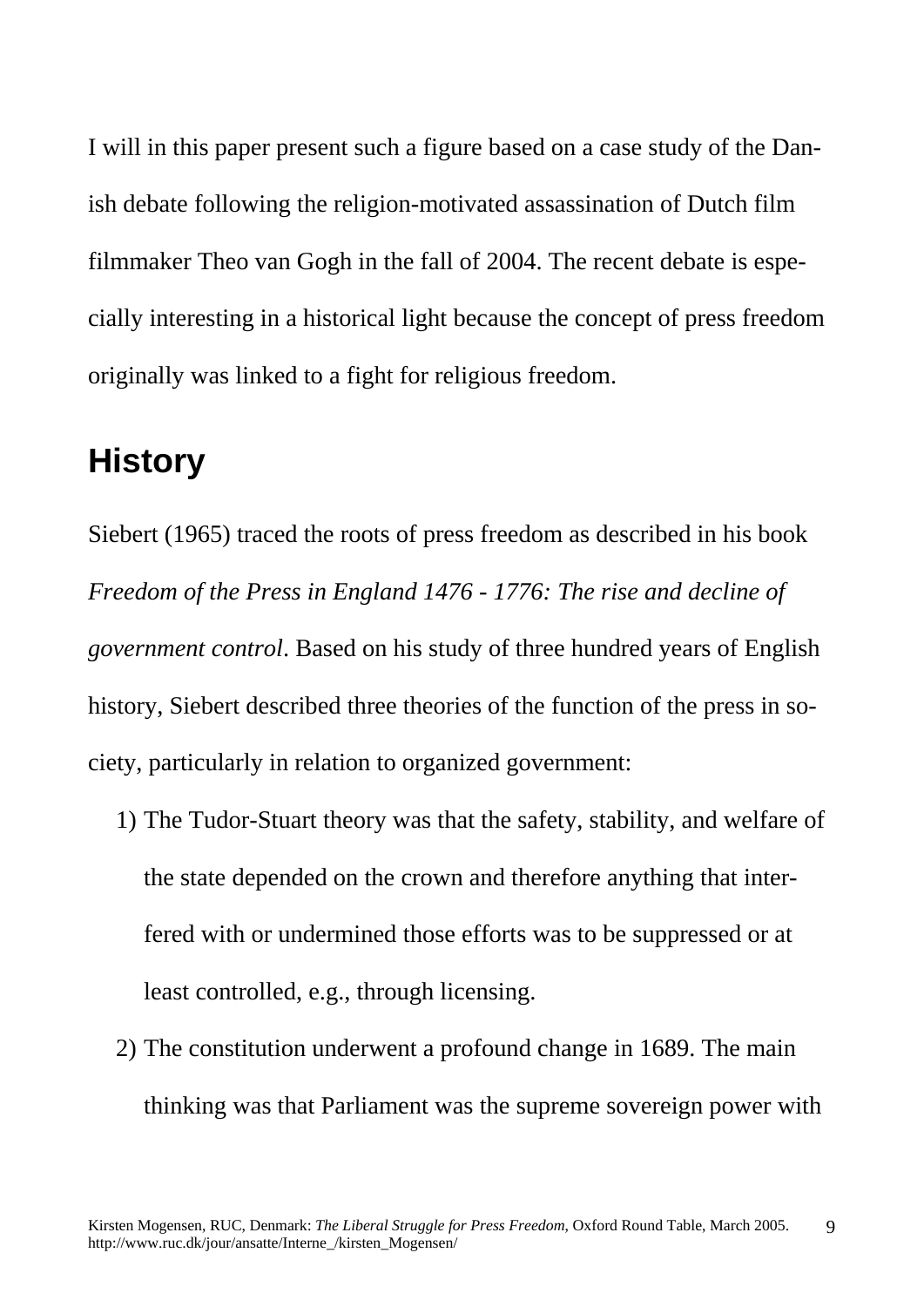no limitations on its authority. From this perspective Parliament had the sovereign power to control the press, which was subject to penalties for the abuse of its freedom, the abuse to be determined by common law and by Parliament.

3) Opposed to this was the view that was expressed at the end of the eighteenth century and became a generally accepted principle of operation in nineteenth century. Under this theory freedom of the press became one of the natural rights of man as derived from the law of God. This theory was expressed by Thomas Erskine, Thomas Jefferson et al.

One basic assumption to be common to all three theories is that freedom of the press is not and never can be absolute. All agree that some forms of restraint are necessary and that government has a legitimate function to define the limitations. Siebert:

 All agree that it is the function of government to protect private reputa tions, to control to some unspecified degree the distribution of obscene matter, and to regulate to a still more vague degree publications, which undermine the basic structure of organized society. … The principal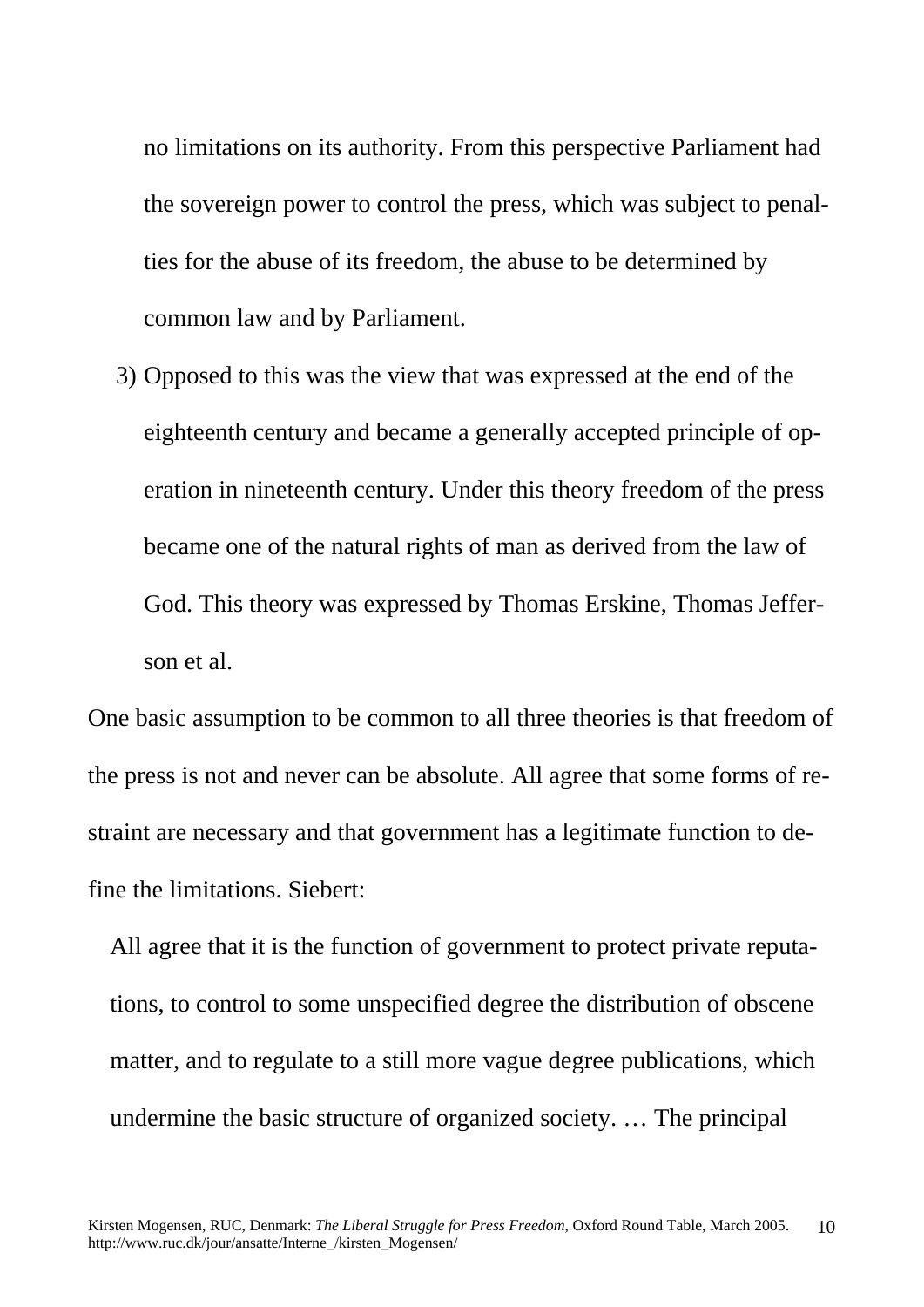disagreements arise over the standards to be applied in devising and ad ministering controls designed to protect … the preservation of the basic structure of organized society (Siebert 1965: 9).

Siebert found that control of the press depended on the nature of the relationship between the government and the citizens, and that the more direct the accountability of the governors to the masses, the greater the freedom of the press. However, when the stresses on stability of a society and its government increased so did restrictions on press freedom. The more secure a government felt the less restraints were imposed on the press. According to Siebert, the first reasoned arguments for a free and uncontrolled press were produced in the writings of Puritan and nonconformist thinkers such as William Walwyn, Henry Robinson, John Milton, and John Lilburne in the years 1540-1660, and the liberal fight for press freedom grew out of religious differences in the 16th century:

 The most absorbing topic of public discussion in the early sixteenth cen tury was the relation of man to God. A new theory, a new interpretation, was news of vital interest (Siebert 1965: 42).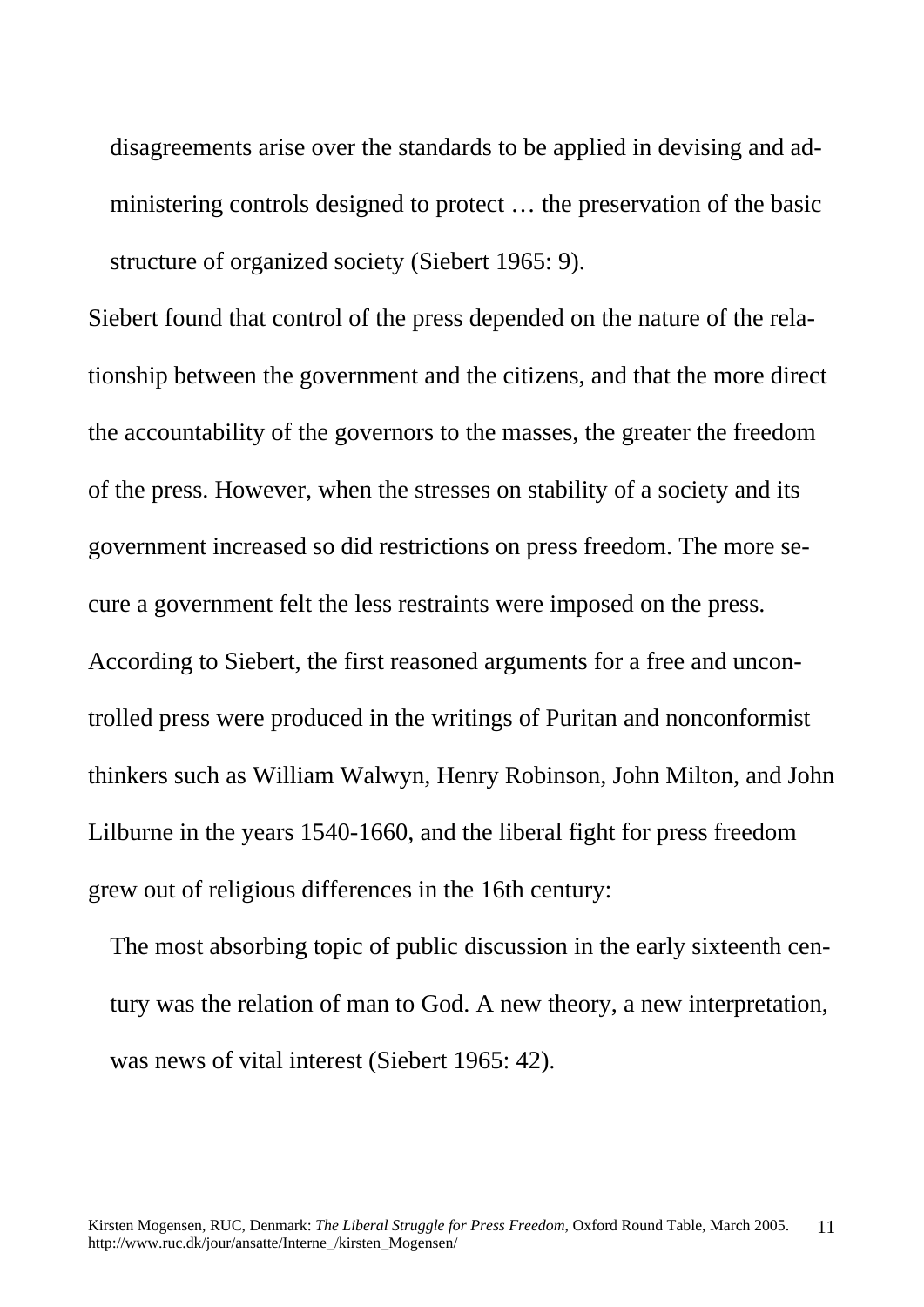In 1529 King Henry VIII issued his first proclamation containing a list of prohibited books and the following quote gives an indication of the nature and argument:

 Certain heretical and blasphemous books lately made and privily sent into this realm by the disciples, fautors, and adherents of said Martin Lu ther, and other heretics, the king's subjects are likely to be corrupted, unless his highness (as Defender of the Faith) … [prohibit any books written] against the faith catholic (Quoted in Siebert 1965:45).

Among the books prohibited in 1530 was an English translation of New Testament.

However, when Pope Clement VII in 1533 denied Henry VIII a divorce, Henry broke with the pope and made himself head of church in 1534. Although Henry VIII in this way signaled that there could be different interpretations of the Holy Scriptures, he did not allow religious debates and the Lutheran idea of a direct relationship between the individual and his creator was taboo. Siebert:

 Where political freedom disappeared, dissent was crushed and toleration unknown. Henry accomplished his unusual results by appealing to his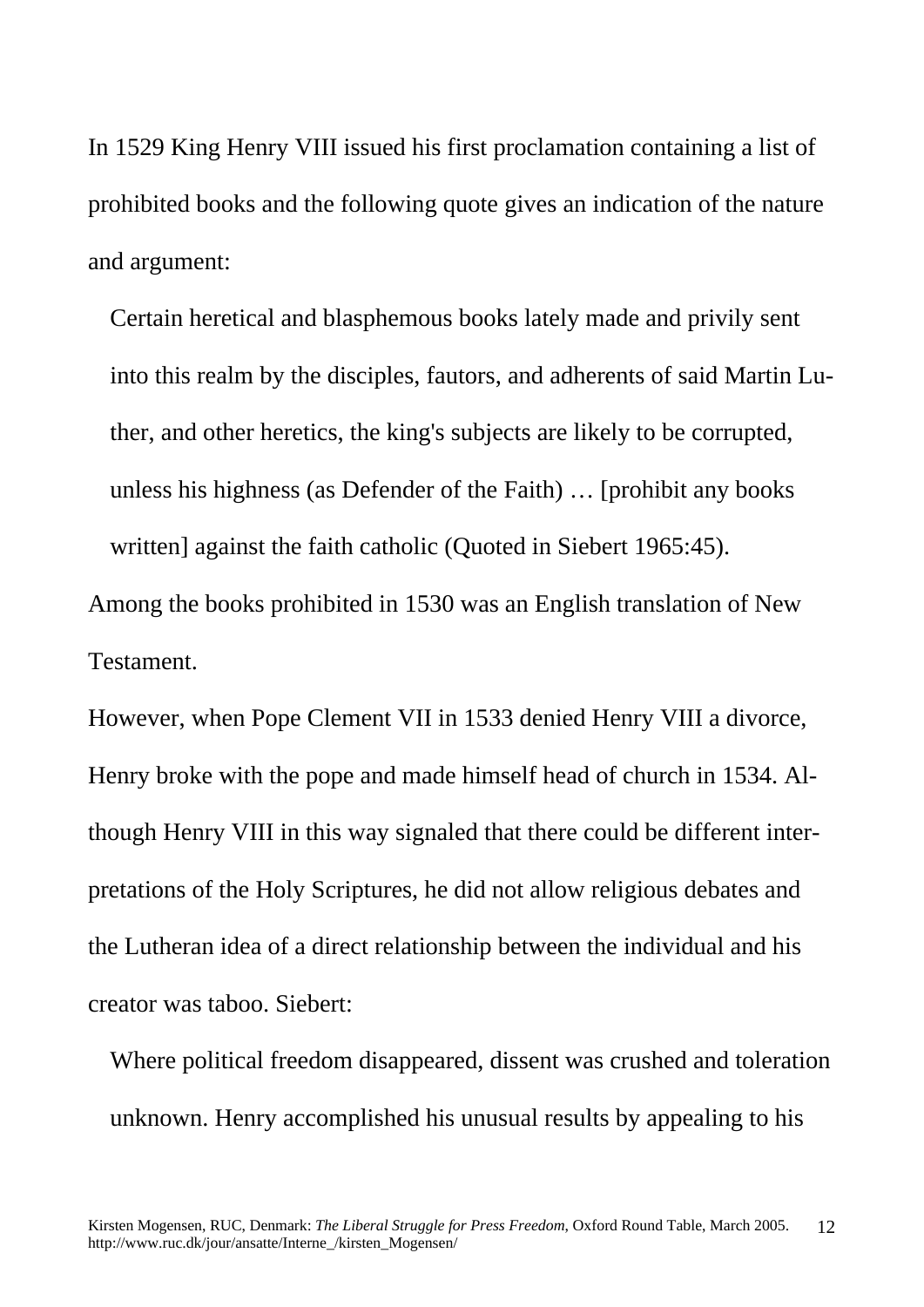<span id="page-12-0"></span> subjects on religious grounds and using the results for political purposes. He attacked the Church of Rome on a theological basis; he built his own church on a political foundation. … Whereas the political situation in the sixteenth century made it possible to control the press, to the Tu dors the New Learning and the Reformation made it necessary (Siebert 1965: 27).

In a proclamation in 1538 Henry VIII took control and established a regular censorship and licensing of all kinds of printing under his personal supervision. Various forms of censorship and licensing continued for 150 years to suppress dissident writings. After the revolution in 1688, other means were used to suppress dissidents such as Puritan writer Daniel Defoe, who provoked the elite with his writing about religious norms and privileges.

# **Daniel Defoe**

Daniel Defoe (1660-1731) is one of the earliest ancestors of liberal journalism (West 1997: xiii). In his writing he fought for religious freedom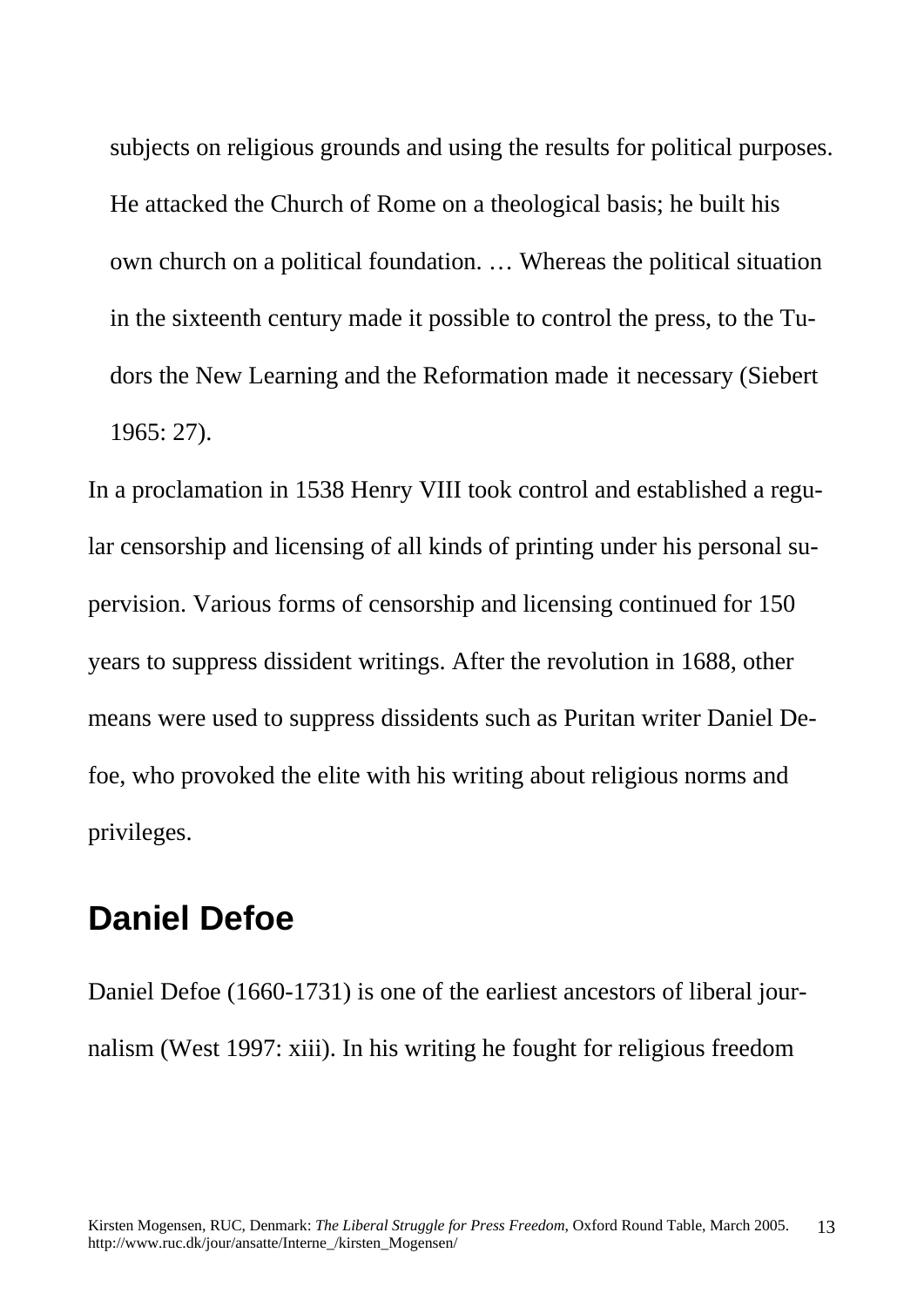and freedom of speech, and he wrote *The Review*, which was published in London three times a week from 1704 to 1713.

This was a period in Europe with religious wars between Christian sects. When Defoe was born, his sect– the Puritans - had just been overthrown, so he grew up as a dissident and could not go to the best universities. Instead, he went with other dissidents to Dr. Charles Morton's Academy, where the ideals were democratic rather than authoritarian and where he was introduced to liberal political thinkers such as Locke and Milton (West 1997: 9; Bastian 1981: 49). Defoe and his friends from Morton's academy involved themselves in the fight for democracy and participated in an armed fight against the Catholic king, James II. After the revolution in 1688 the Parliament allowed some freedom of press and religion. In the new spirit of enlightenment more people wrote and read books about such issues as foreign countries, politics, commerce, religion and history. Defoe used this new freedom to fight against the religious intolerance that still existed. He was angered by public servants being required to be members of the Church of England. Some public servants were members of the English Church even though they believed in something else. Defoe inves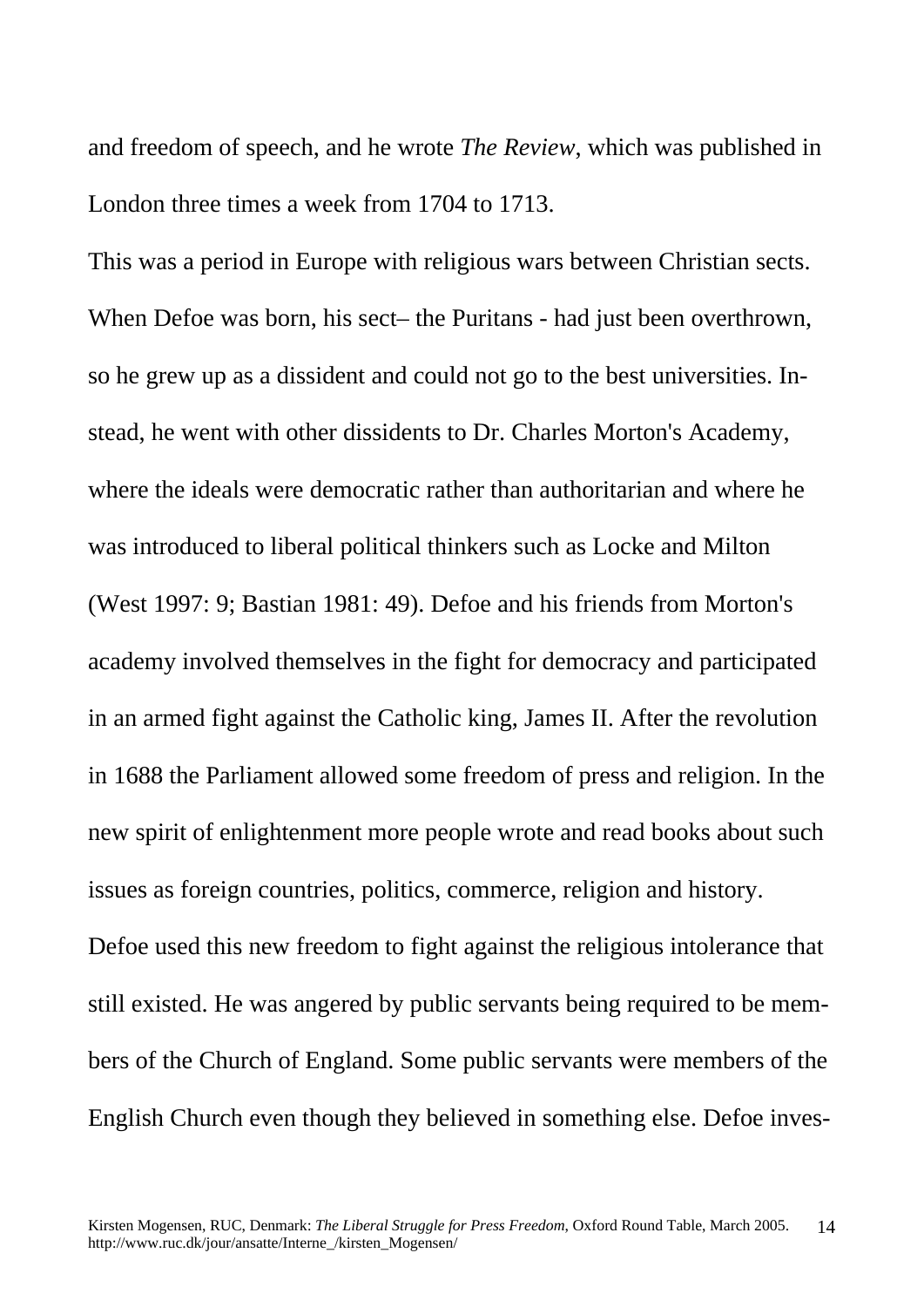tigated and proved those double standards. He wrote, e.g., a story in which he documented how the lord mayor of London on two Sundays went to communion in St. Paul's Cathedral, which was part of the Church of England, in the mornings and then to the dissidents' meeting in the Pinner's Hall conventicle in the afternoon. It is said that Defoe even nailed a copy of the story to the door at St. Paul's so the lord mayor could read it when he arrived (West 1997: 70).

Defoe also wrote a pamphlet called *The Shortest Way with the Dissenters*. It was ironic / sarcastic in its form, and Defoe published it anonymously. He wrote it as if he was a cleric in the English church. In the pamphlet he compared the dissenters with snakes and toads that might as well be killed right away before they did harm. Some of the most fundamentalist members of the Church of England fully supported that idea. One cleric even wrote to a friend that he joined with the author in all that he said and had such value for the book that, next to the Holy Bible and Sacred Comments, he took it for the most valuable piece he had. (Freeman 1950: 143)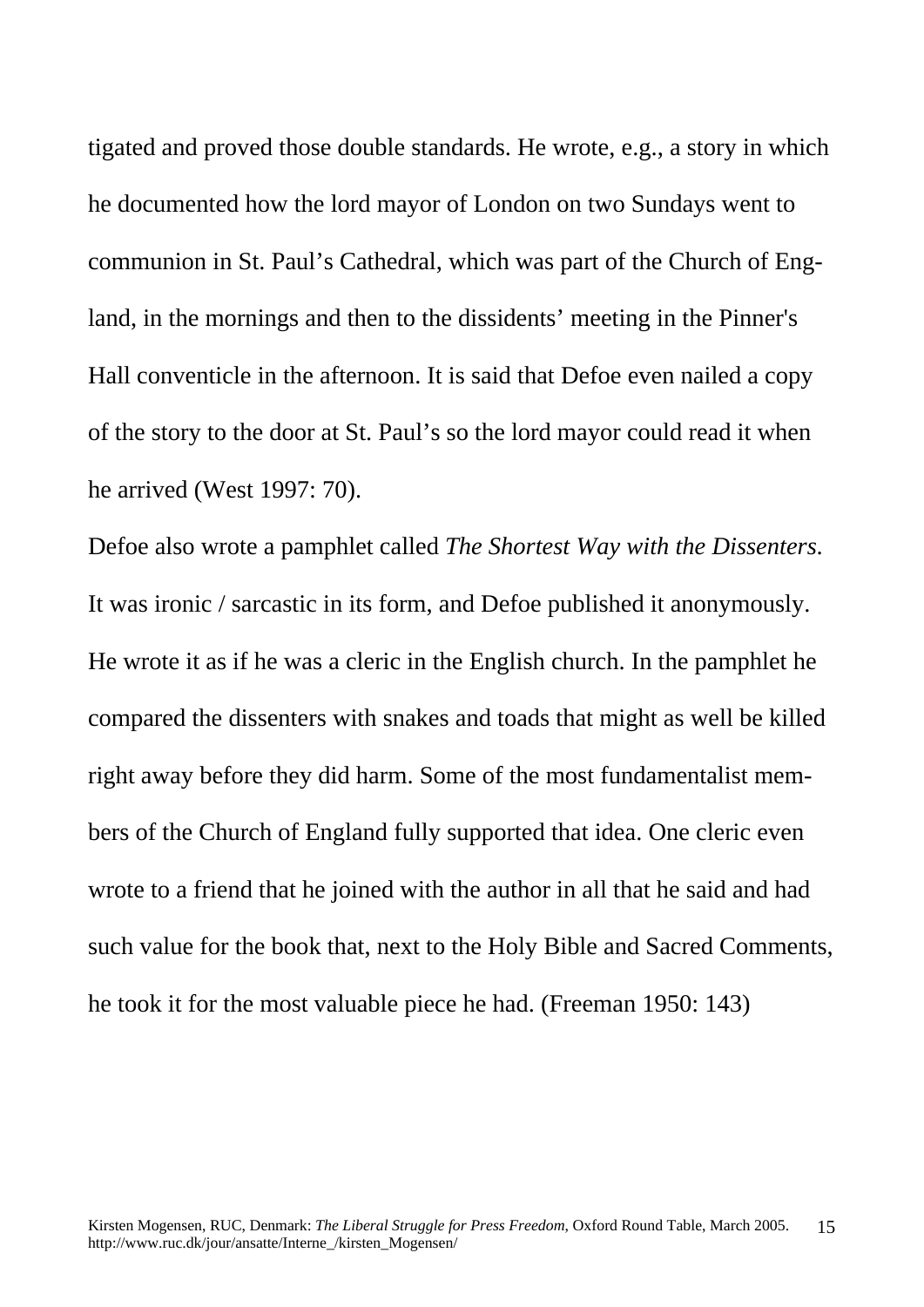

**Figure 2: Defoe in the pillory. Painting.** 

Needless to say, when these churchmen realized that the pamphlet was written by the dissident Defoe, they felt cheated and were angry. Many other people whom Defoe had offended in his previous writing joined the critics (Moore 1939) and found that Defoe's pamphlet constituted a definite danger to the public safety. Defoe spent several months in Newgate Prison and was exposed in pillory three days at different public sites in London. However, the legend says that people threw roses to Defoe in the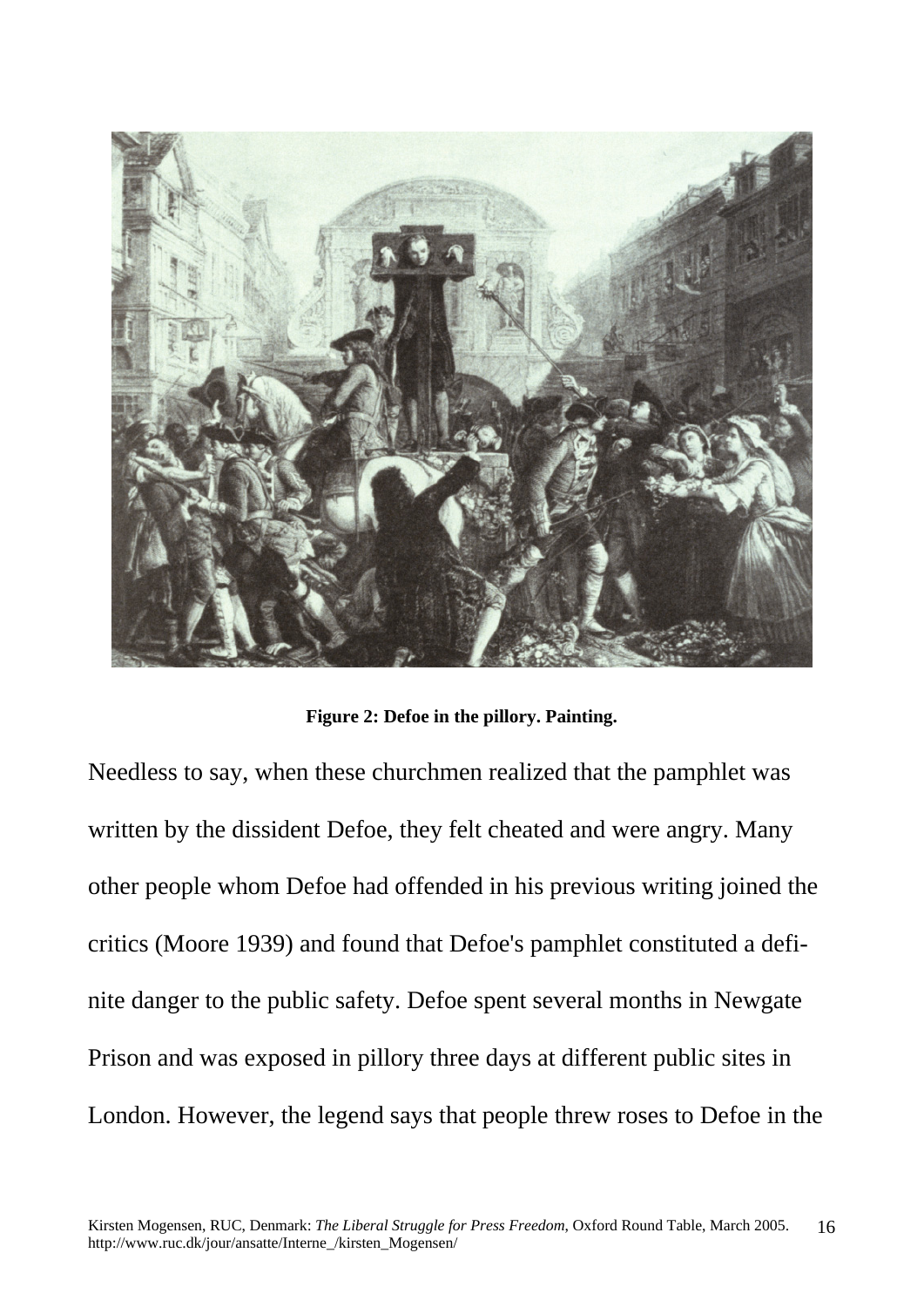pillory. He was surrounded by friends who distributed Defoe's lyric *Hymn to the Pillory,* and he did not ask for mercy. He kept arguing his case. Ten years later in a commentary in his newspaper he explained why he did not run away before he was jailed and sentenced. He said he had the opportunity, but he did not because he was sure that his cause was right. He also wrote that nothing except the truth made men brave. If a man was not sure that his cause was right and just and his principles clear, he would run away, but if truth were fundamental to him, neither jail nor pillory or dead scared him (West 1997: 199).

This story about Defoe mediates some fundamental ideals regarding journalism and press freedom. It shows that today's journalistic fight for freedom and democracy has roots from three hundred 300 years ago. It also tells us how journalists seek the truth and try to prove it in the hope that it will help change public policy to the better and that in doing so they must be courageous. Today, these values are listed in the Society of Professional Journalists' code of conduct and similar ethical codes for journalists in other democratic countries.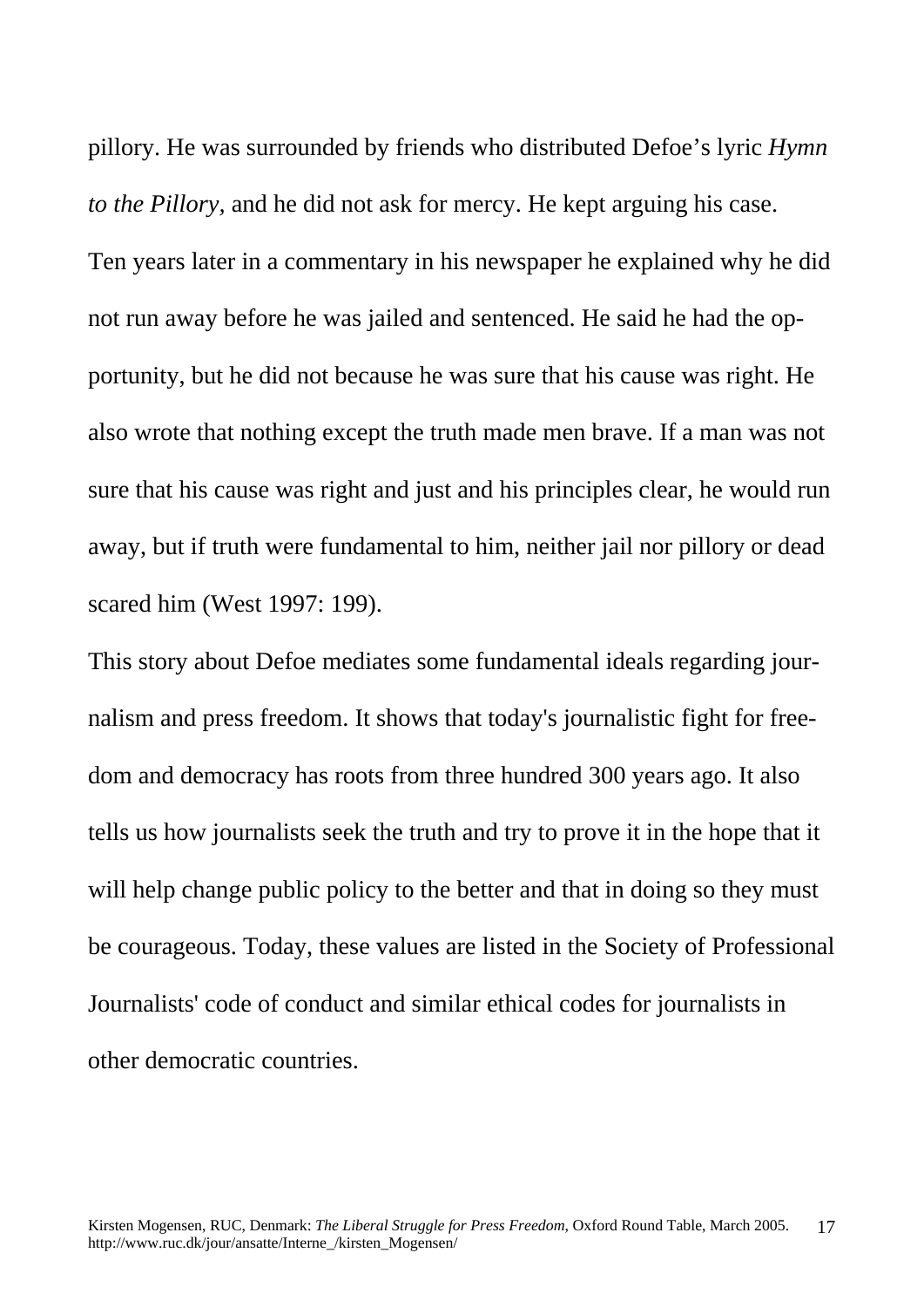<span id="page-17-0"></span>As mentioned previously, the fight for freedom of speech about religious opinions has for decades been regarded history in Western Europe and United States. However, since September 11, 2001, we have increasingly read about religious individuals and groups *fighting against* press freedom. The new theocrats are products of the 20th century, and in their fights they use the whole spectrum of weapons from communication on the Internet, demonstrations and political lobbyism to violent attacks, threats and even religion-motivated assassinations such as the execution of Theo van Gogh.

# **Submission**

According to press reports, Theo van Gogh, 47, was executed on a street in the middle of Amsterdam on November 2, 2004. The suspected assassin was a 26-year-old militant Dutch - Moroccan Muslim, who was arrested by police during a gunfight shortly after the assassination. The assassin placed two daggers in the body together with a letter containing quotes from the Quran. According to press reports, he belonged to a group of militant Muslims who had been involved in other terrorist activities in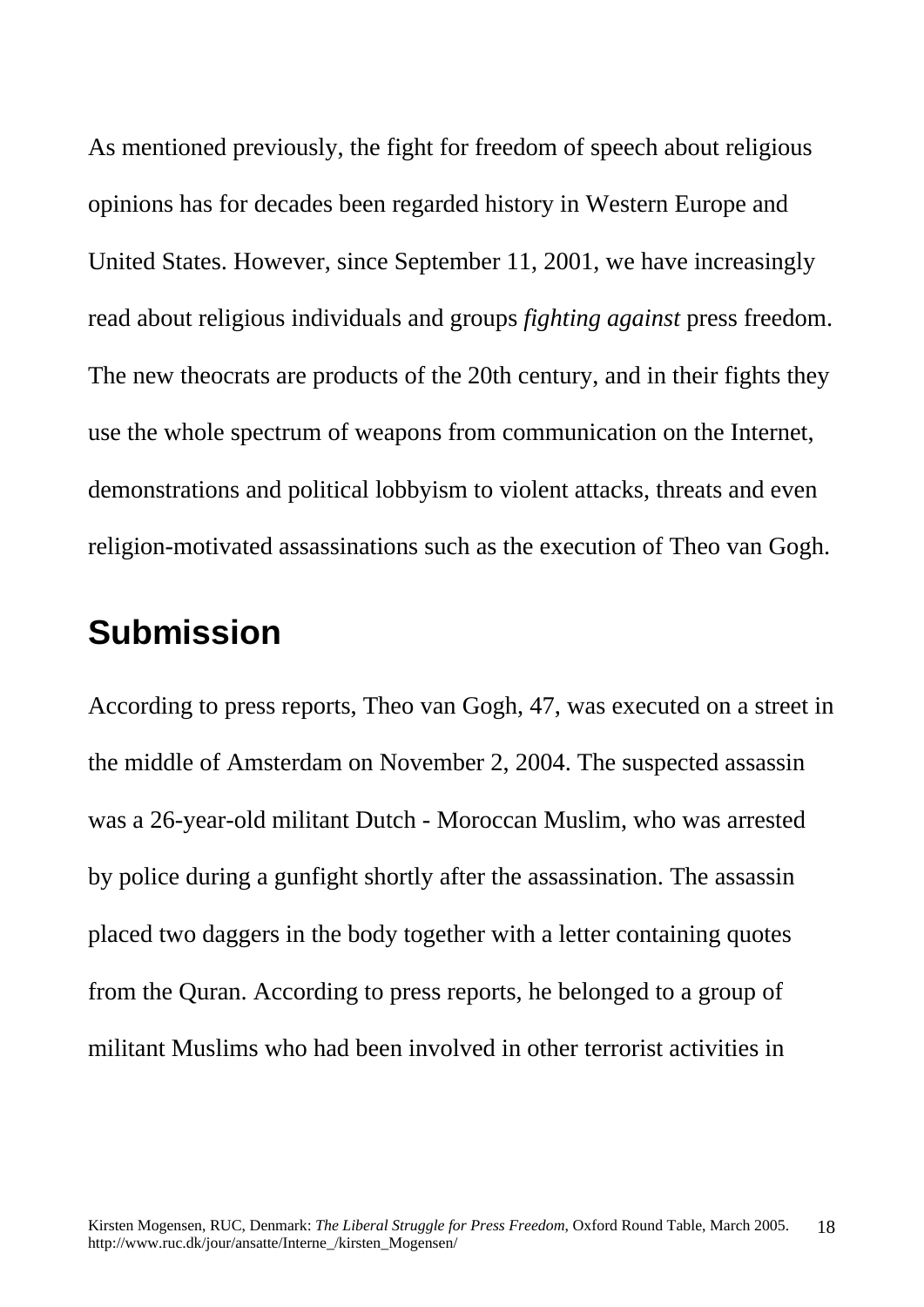Europe and the Middle East, and he had connections to the terror organisation al Qaeda (Peter Wivel 2004 A).



**Figur 3: This picture was shown on http://www.ayaanhirsiali.web-log.nl/, March 2005. It shows Ayann Hirsi Ali with the main actress in** *Submission* **dressed in her costume as shown in the film.**  Muslims were offended by van Gogh's film *Submission* (see page 38-42). The film manuscript was written by liberal member of Parliament Ayaan Hirsi Ali, who was born a Muslim in Somalia but lived in Holland. It lasted 11 minutes and showed a veiled woman talking to Allah about her frustrations in relation to men whom God had trusted to take care of her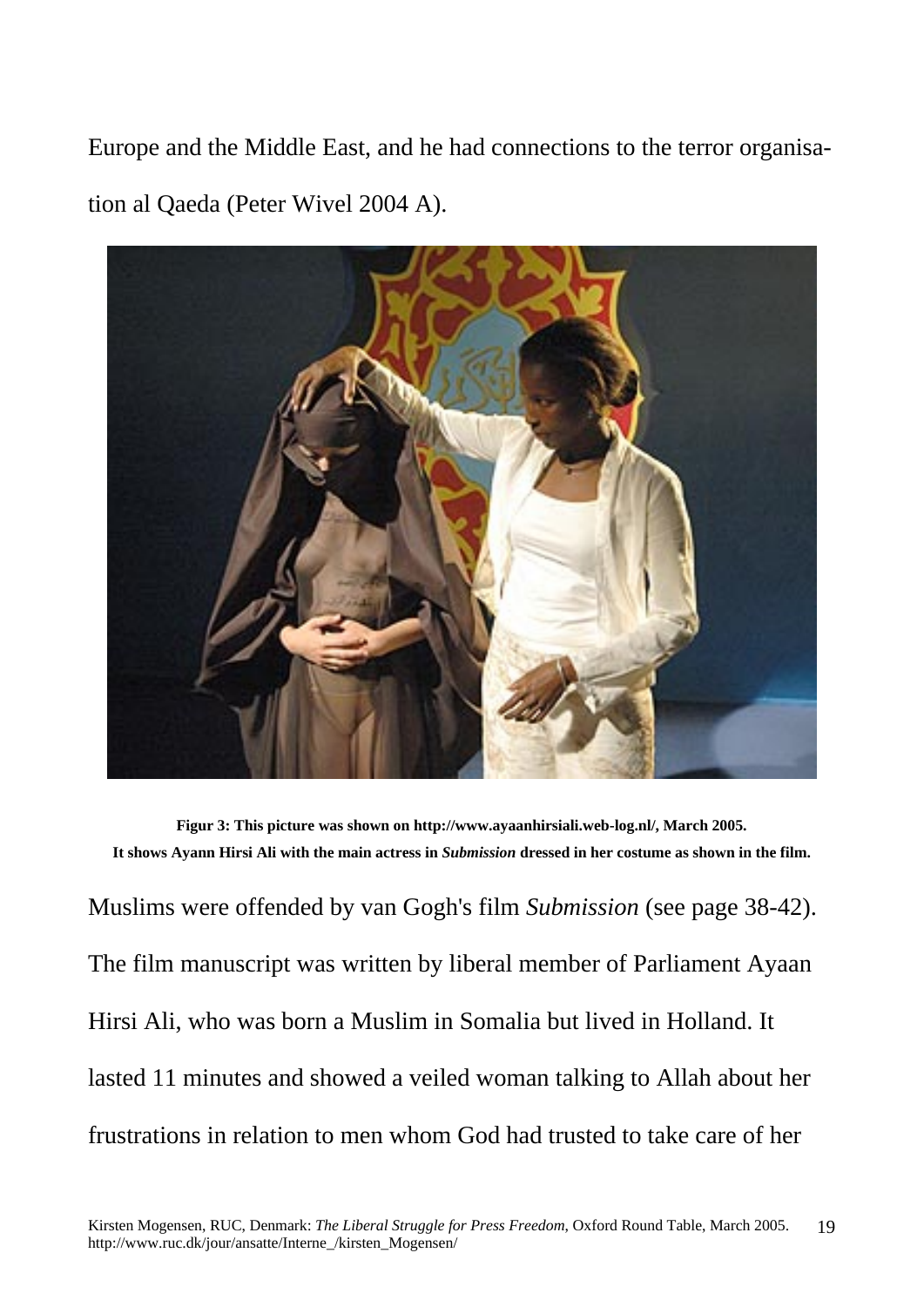but who misused their strength. She talked about forced marriage, rape, and violence in the name of Islam. Her black hijab and dress covered everything except her eyes, but the fabric was somewhat transparent and under the dress she was seemingly naked. Pictures of the veiled woman were mixed with pictures of a battered bride with Quran verses written on her naked shoulders.

*Submission* was shown on Dutch national television August 29, 2004. The following day photos of van Gogh and Hirsi Ali were placed on an Islamic home page on the Internet together with a text stating that van Gogh and Ali were evil infidels who betrayed and mocked (Ali 2004).

More than 20,000 people demonstrated in Amsterdam for freedom of speech following the murder of van Gogh (Peter Wivel 2004 B), but throughout the following ten days Holland was also choked by ethnic violence, such as several cases of arson at mosques, churches, and schools (Traynor 2004).

European Muslims condemned the murder of van Gogh, but some explained that the film was very provoking (see page 38 - 42). They suggested limitations in the freedom of speech and press when it came to is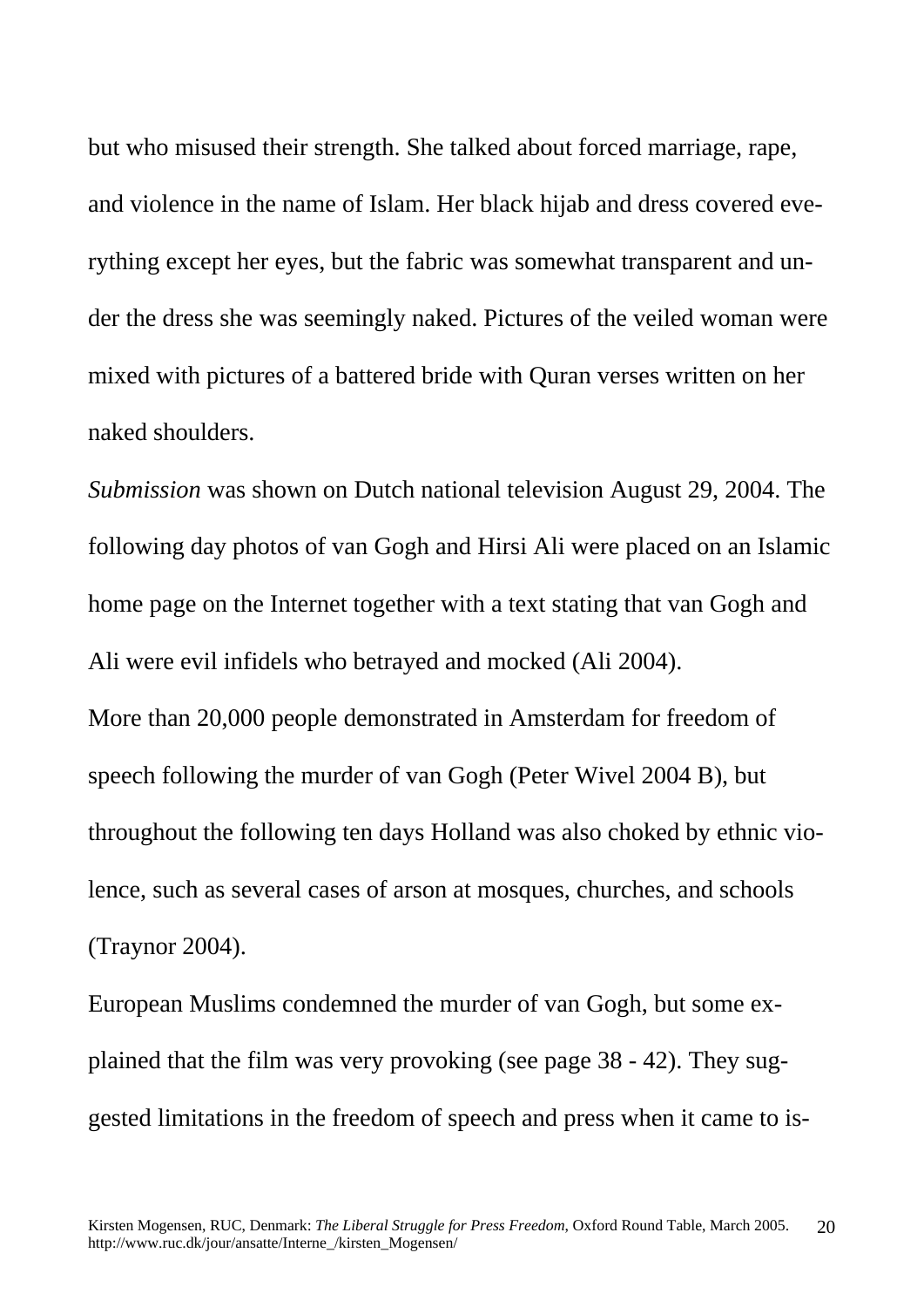<span id="page-20-0"></span>sues related to religion. Their proposals raised a heated debate all over Europe. Based on a case study, this paper describes how participants in the debate positioned themselves in relation to the overall topic of freedom of speech and freedom of the press in relation to religious issues.

### **Method**

 $\overline{a}$ 

The debate in Denmark was used as a case for this study. In the small Scandinavian country with five million inhabitants, the liberal party was in government<sup>[2](#page-20-1)</sup>, and in the middle of November the party gave Ayaan Hirsi Ali its freedom prize. Prime Minister Anders Fogh Rasmussen said that Denmark would accept no other limitations in the freedom of speech than the criminal law (Rasmussen 2004).

The fact that the nation's head of state gave the freedom prize to Ali offended many Muslims (Pedersen 2004). They considered *Submission* blasphemous and suggested that freedom of speech should be limited, or as a minimum that a moral norm should be introduced, that would make it absolutely inappropriate to offend religious groups (See page 38-42).

<span id="page-20-1"></span><sup>&</sup>lt;sup>2</sup> The Liberal Party formed government with the Conservative Party: Further information about the political system in Denmark: http://www.ft.dk/?/samling/20042/menu/00000005.htm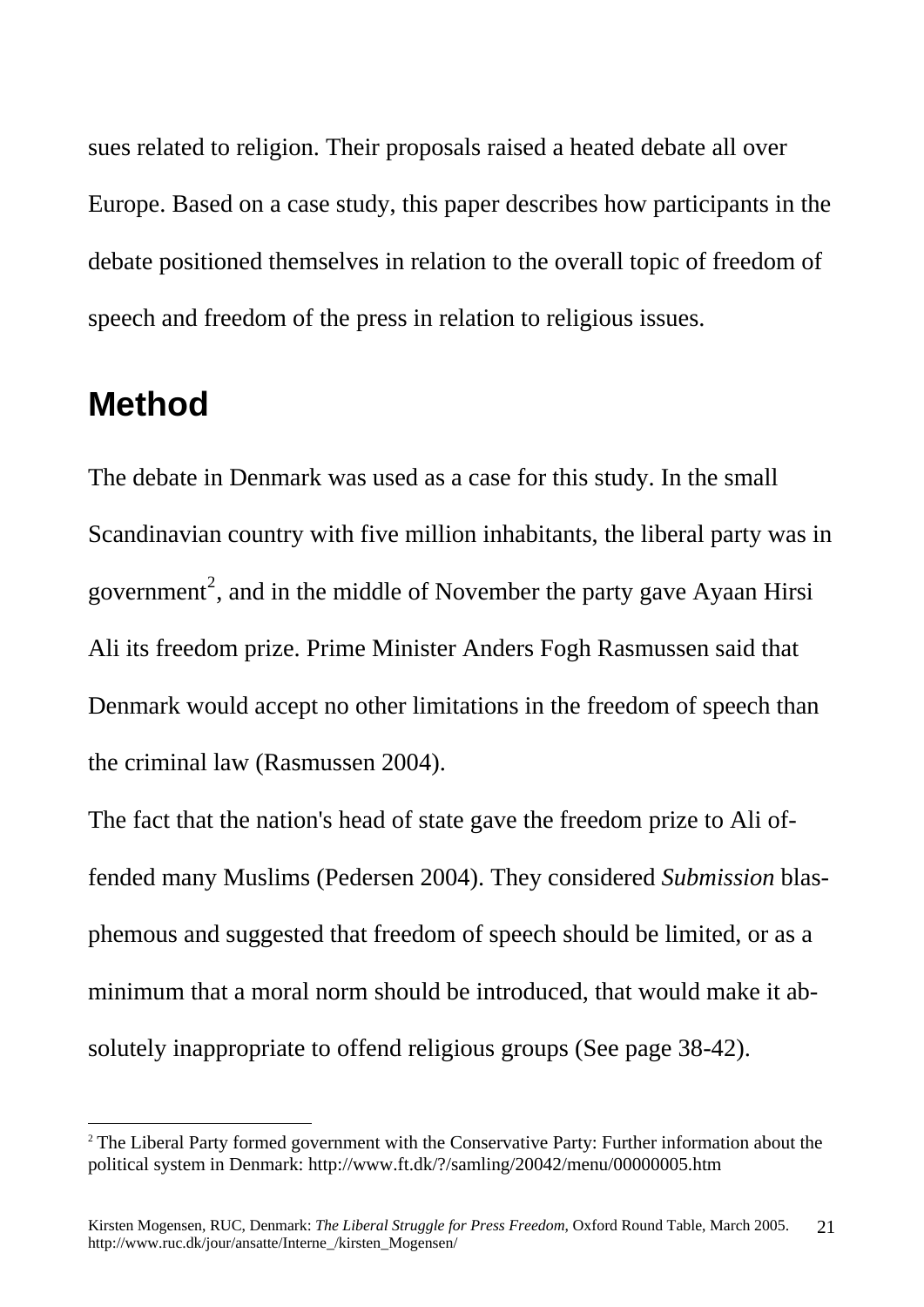In the case study, 77 journalistic news reports and 94 commentaries, such as letters to the editors, writers' columns, and editors' opinions were examined systematically. All the reports and commentaries were printed in Danish national and regional newspapers between November 1 and December 27. The articles were selected from the database *Infomedia* by using the following set of search words: Ali/Submission/Theo van Gogh and free-dom of speech/freedom of press and Islam.<sup>[3](#page-21-0)</sup>

Various types of information were coded during the reading using the computer system Atlas ti. Based on the initial reading, an outline of the major positions was created and then aspects of the material were analyzed again in a creative process based on the principles of grounded theory (Strauss and Corbin 1998). However, general knowledge about press philosophies / ideologies / positions such as those mentioned in Figure 1 (page 8) formed a background for the examination of the empirical data. The overview presented below builds to some extend on those well known positions. It provides one of several possible ways of understanding the debate.

 $\overline{a}$ 

<span id="page-21-0"></span><sup>&</sup>lt;sup>3</sup> The search words are here translated into English. In Danish the words were: Ali, Submission, The van Gogh og pressefrihed, ytringsfrihed og Islam. Web address: http://www.infomedia.dk.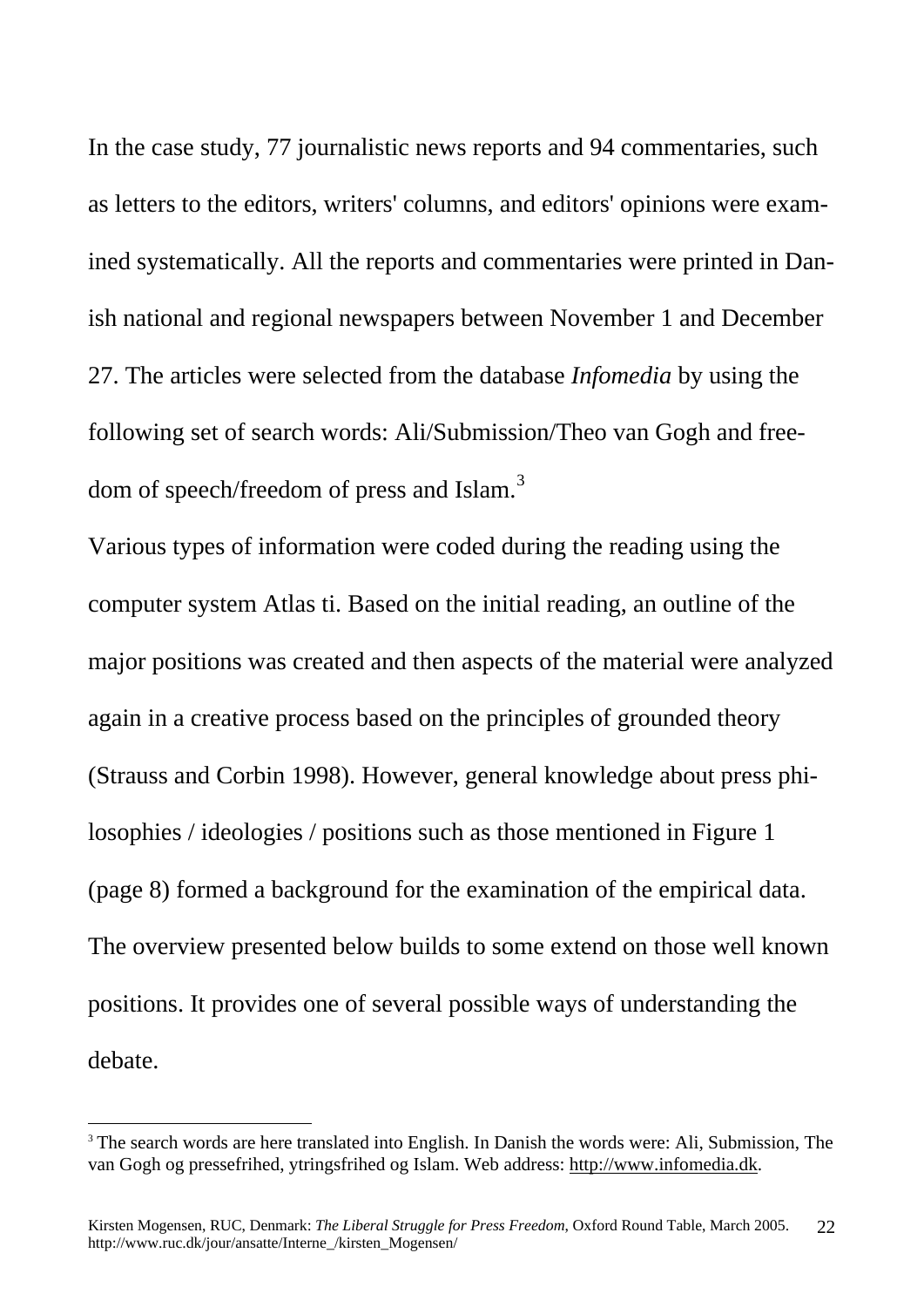<span id="page-22-0"></span>The debaters were categorized on the impression left by the way they were presented to the readers and by their statements in a given news report or commentary. One individual could speak from different positions in different articles when confronted with different opponents. For example one person could speak from a liberal position when condemning the murder of Theo van Gogh but from a religious-minded democratic position when discussing with a liberal atheist. No attempt was made to uncover the "truth" about these people because the focus of study was not the individuals but the positions as they were mediated in the newspapers.

### **Positions**

Eight positions were located in the debate, and they are in the following called: 1) Liberal; 2) Social responsible; 3) Religious-minded democrat; 4) Cultural relativist; 5) Fundamentalist; 6) Nationalist; 7) Theocratic extremist, 8) Nazi. The borders between these positions were not fixed, and the positions may be viewed as relative positions as shown in Figure 4.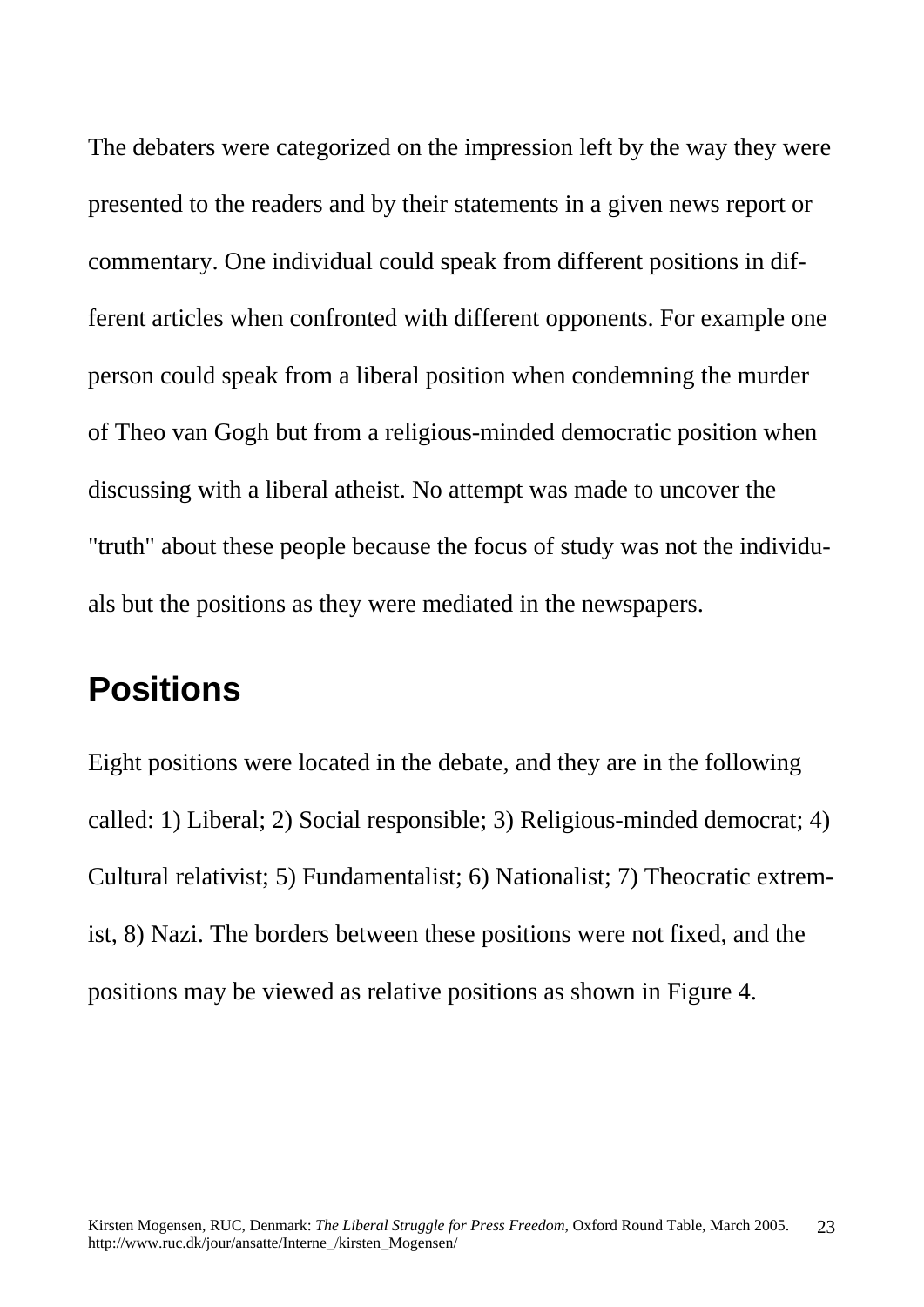

### **Religion and freedom of speech and press**

**Figure 4: Eight positions in the Danish debate about freedom of speech and press following the assassination of Theo van Gogh in November 2004.** 

The vertical line in the center of the figure is a scale measuring the degree of freedom of press and speech. In the bottom is no freedom of press and speech; in the top is unlimited freedom of speech and press. In the debate, nobody argued for unlimited press freedom and nobody ar-

gued for total suppression of press. The circle indicates the spectrum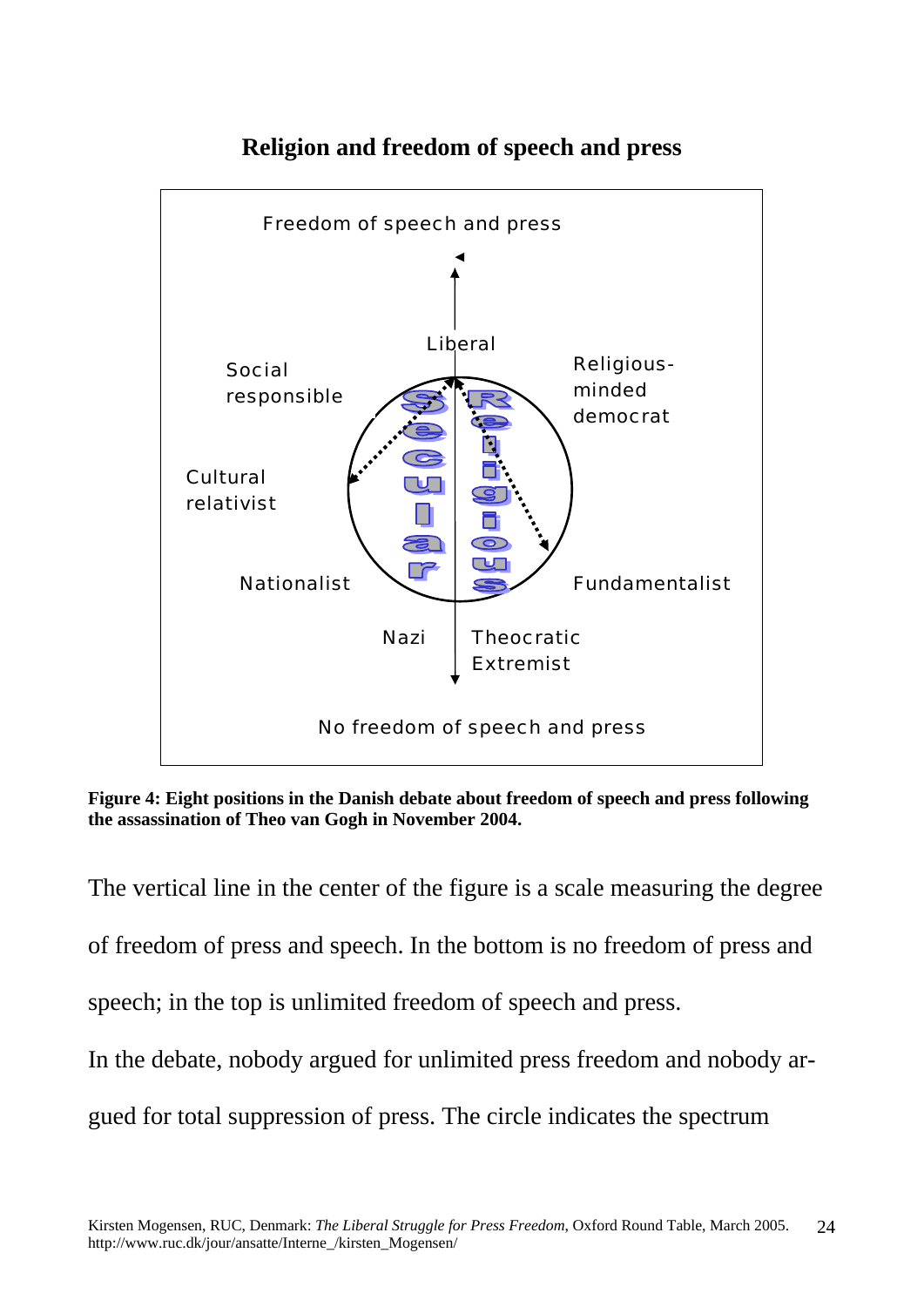within which the debate about press freedom took place. The positions to the left in the circle were based on secular / humanistic / communitarian thinking; the positions to the right were partly influenced by religious beliefs. Please note that the liberal position was shared by people arguing for the highest degree of press freedom, while there were two authoritarian positions with distinctly different views as to who should control the press. The dotted lines illustrate the major conflicts in the debate. Liberals were involved in heated debates with both fundamentalists and cultural relativists. Naturally, the true enemies of liberal press freedom were the extremists on both sides. However, supporters of these positions did not take part in the public debate in the newspapers. In other words, liberals had no chance to discuss directly with them, but participants in the debate referred to extremist positions.

Below, the positions are described on the basis of analyzed news reports and commentaries unless otherwise indicated. Names in brackets refer to debaters, who expressed a given opinion in the analysed debate. Due to limited space, only one reference is provided for most opinions even though similar opinions have been expressed by several debaters.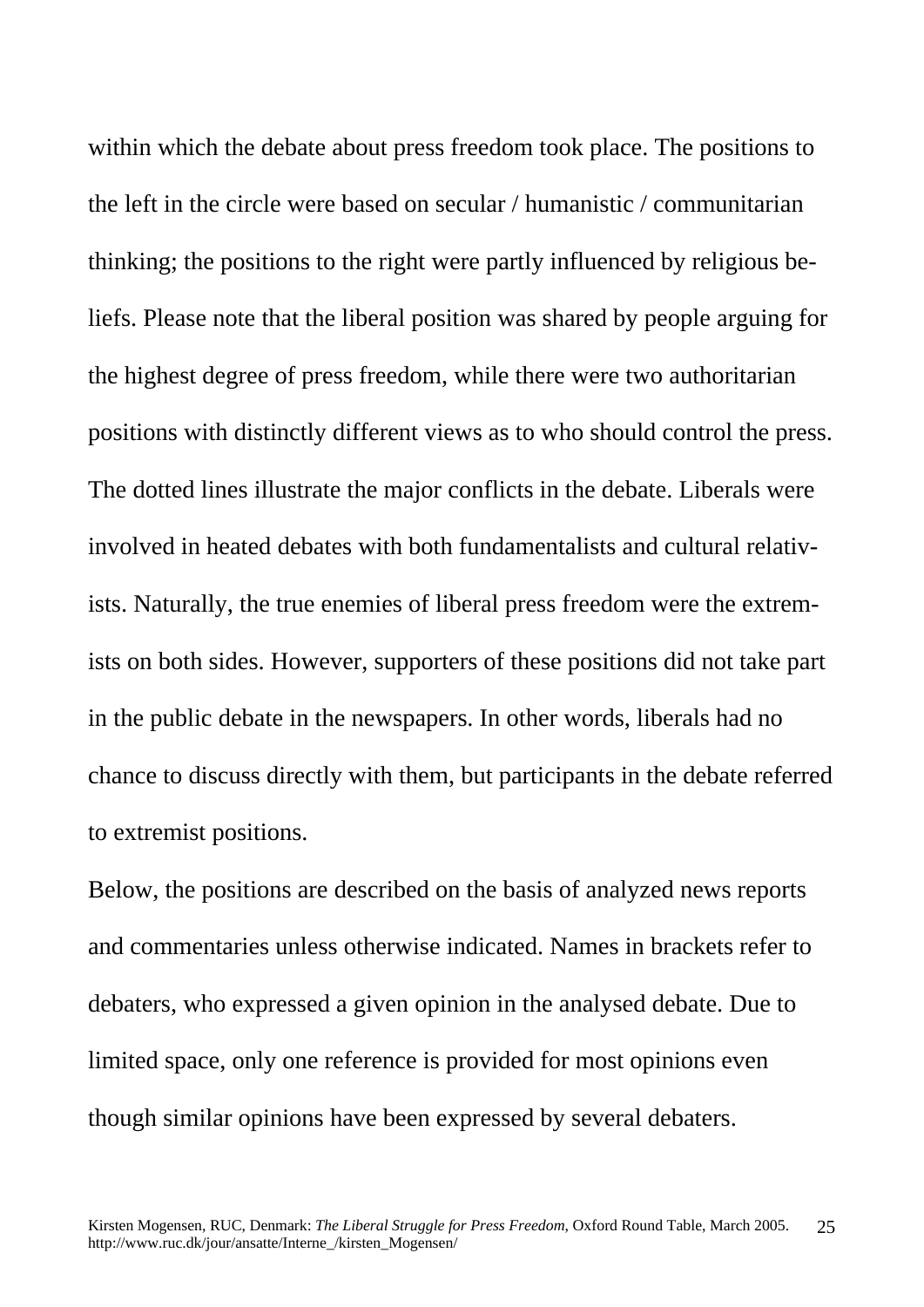<span id="page-25-0"></span>Quotes are translated into English by me. The systematization is partly copied from Siebert, Peterson and Schramm (1956: 7) in order to make it possible for the reader to compare with classical press theories easier. Ownership was not discussed.

#### **The liberal position**

*Historical roots mentioned:* Many roots were mentioned in the debate including the Greek Antic (Tandrup 2004) and several liberal philosophers such as John Locke and John Stuart Mill. Ayaan Hirsi Ali was supposedly inspired by John Stuart Mill's statement:

 A man who has nothing for which he is willing to fight, nothing which is more important than his own personal safety, is a miserable creature and has no chance of being free unless made and kept so by the exertions of better men than himself. (KlausWiwel 2004)

#### *Chief purpose*:

According to the liberals, freedom of speech and press had several purposes. One of the debaters quoted Kant for the following opinion: Freedom of speech is necessary for critique; without critique no development; without development no enlightenment; and without enlightenment we will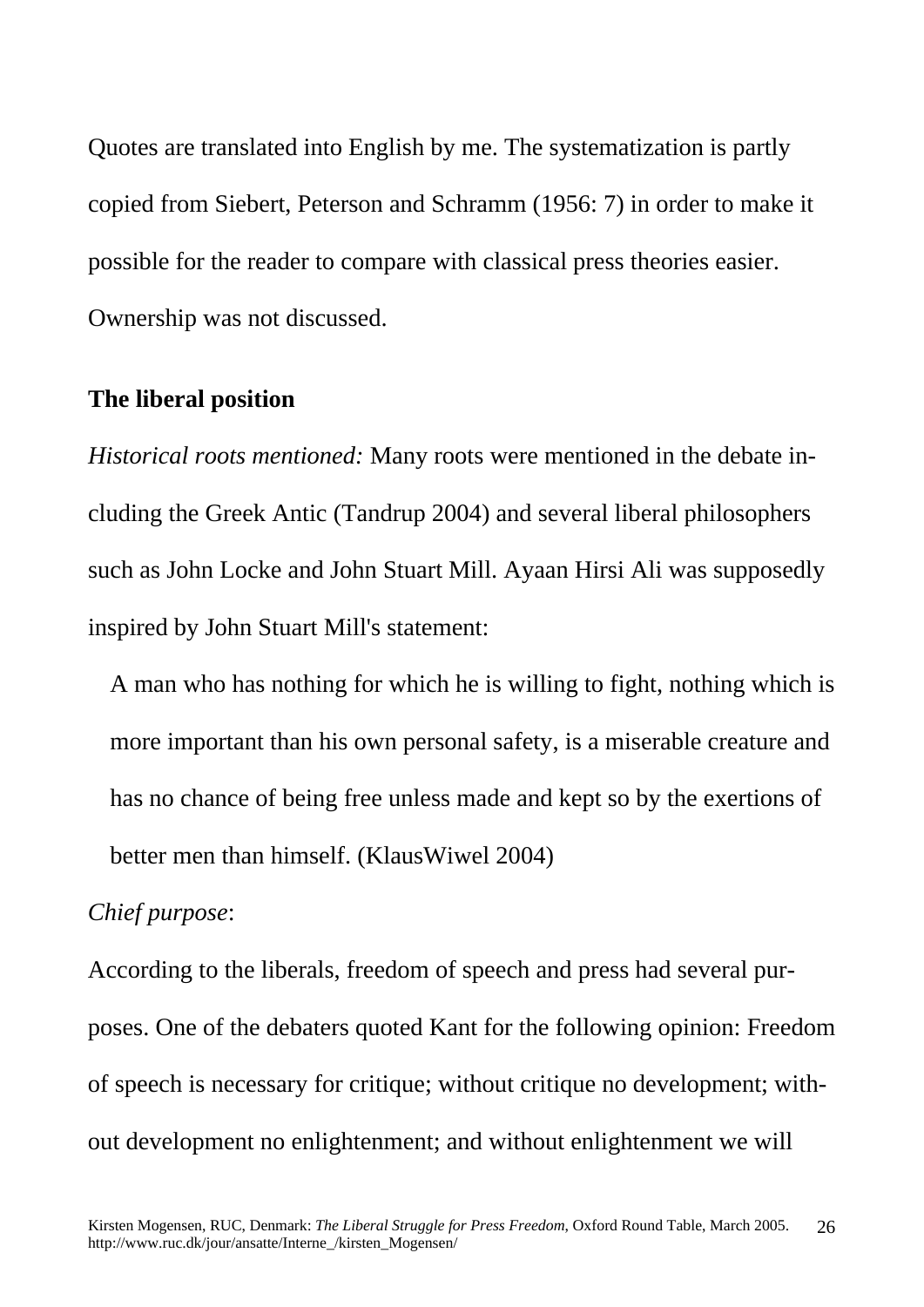continue in self-inflicted slavery (Juul Nielsen 2004 B). Some debaters found that freedom of speech and press made it possible for people to know their fellow beings (Høy 2004), and others emphasized the ability to provoke discussions. Liberal member of Parliament Birthe Rønn Hornbech (2004) wrote about *Submission*:

 Of course the film was provoking. It was probably exactly the intension of the artist to raise a debate about Islam and suppression of women through his provocations in a way that would affect anyone who saw the film. That is exactly what we have artists for.

#### *Who has the right to use media*?

Everyone had the right to participate in the debate, but they might have to pay for their own media.

#### *How are media controlled*?

The media should be controlled by the judicial system.

#### *What is forbidden*?

Without entering into details, the debaters speaking from this position accepted that society had criminal laws that restricted freedom of speech, but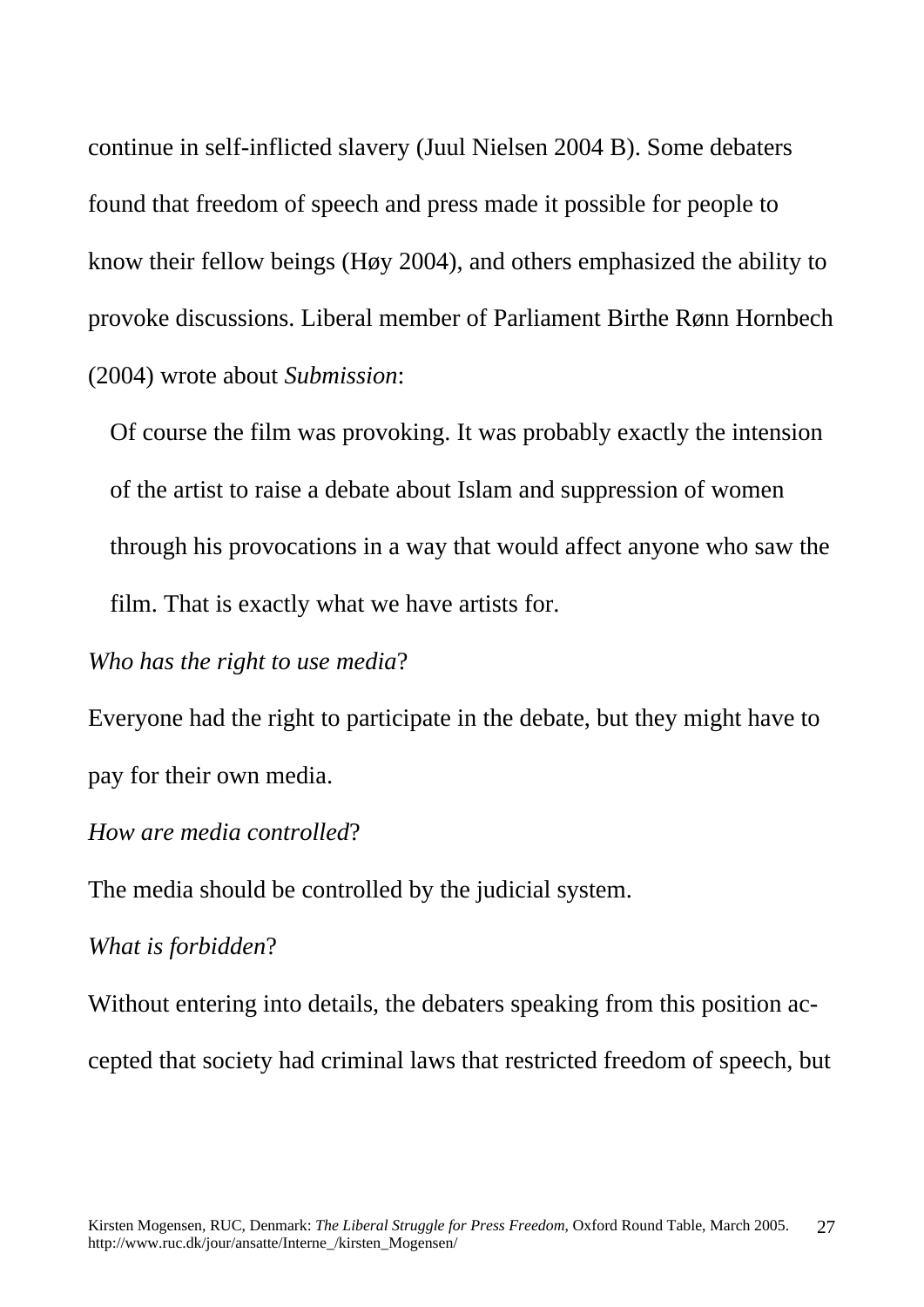in general they did not support the law against blasphemies. Sønderup (2004) wrote about the issue of blasphemy:

 According to the norms, religious people have a right to proselytize and to spread their doubtful scriptures and restrictive rules of life. But how about the rights of non-believers? If it is not allowed to critique, satirize and deride religious texts and norms because it is considered blasphe mous, do we then have freedom of speech at all?

In order to be considered a worthy debater among liberals one should accept the democratic principles that among other things meant that debaters were not allowed to use violence or to encourage violence against people or people's legitimate rights. Because democracy and freedom of speech were considered legitimate rights, it was not allowed to encourage violence against democratic institutions - violence could only be used in defense of democracy (Juul Nielsen 2004 A).

People speaking from this position did not want restrictions in the formats used in the debates and did not only oppose theocratic thinking but also cultural relativism. Mikkelsen (2004) wrote that tyranny starts with the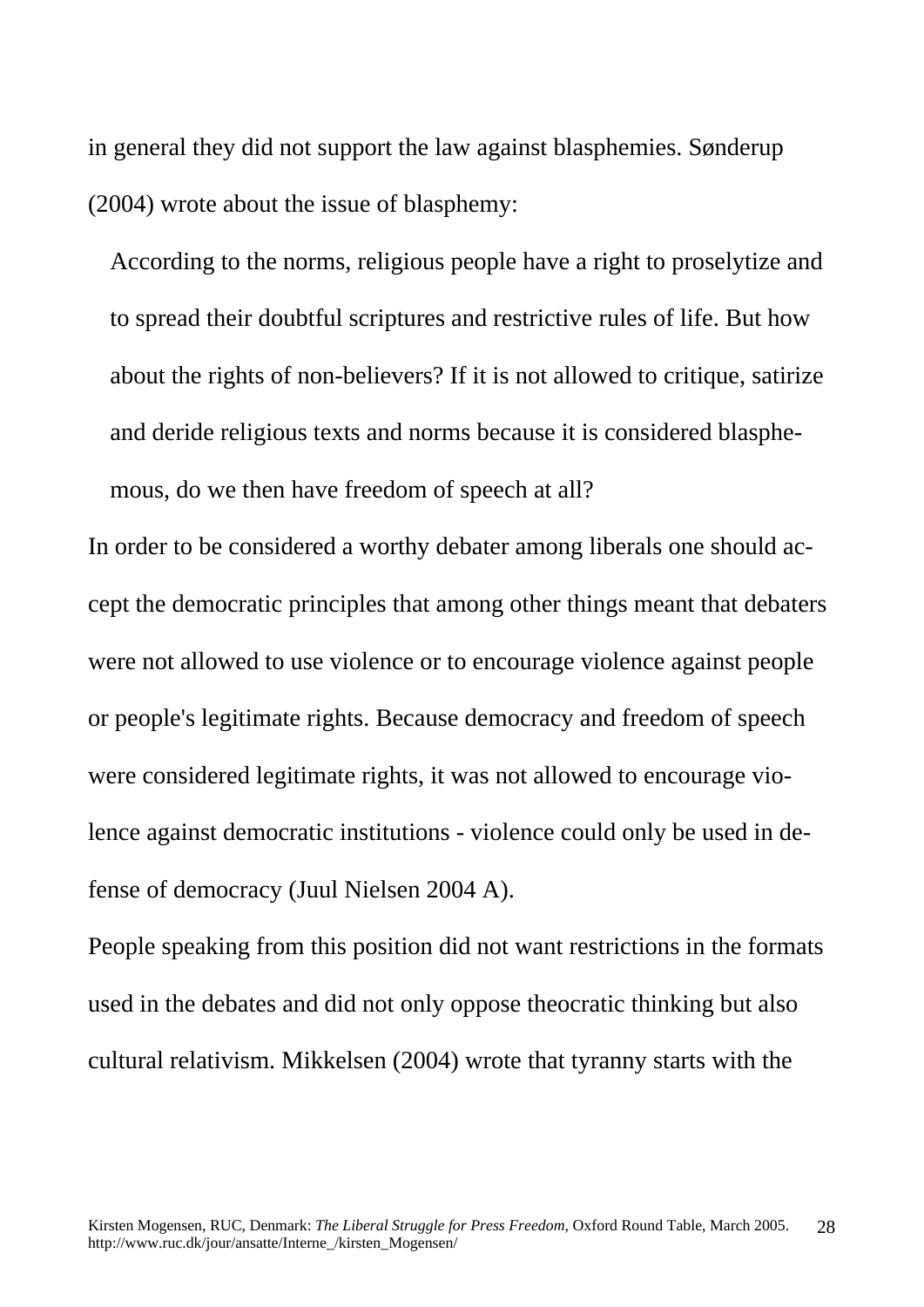language; it starts when people are asked to use another word in order not to offend others, and he considered that unproductive.

Former Editor-in-Chief Sven Ove Gade (2004) wrote:

 A wise man distinguished many years ago between tolerance and liberal ism. Tolerance is a passive acceptance of the fact that the opponent has another opinion. Liberalism on the other hand is active; because one is convinced he is right. The opponent may have a different opinion, but one fights for one's own opinion … The threat from Islamism requires direct fight in the name of liberalism.

#### *Essential difference from others*?

The press and other media were seen as forums for exchange of ideas and opinions expressed in any non-violent format about everything - restricted only by criminal law. The people speaking from this position expressed willingness to fight for their freedom and they showed no tolerance toward people who tried to restrict their freedom or to destroy democracy. People were free to practice religion, but religions had no privileged position that could limit critique. Liberals were primarily arguing against religious fundamentalists, extremists and cultural relativist.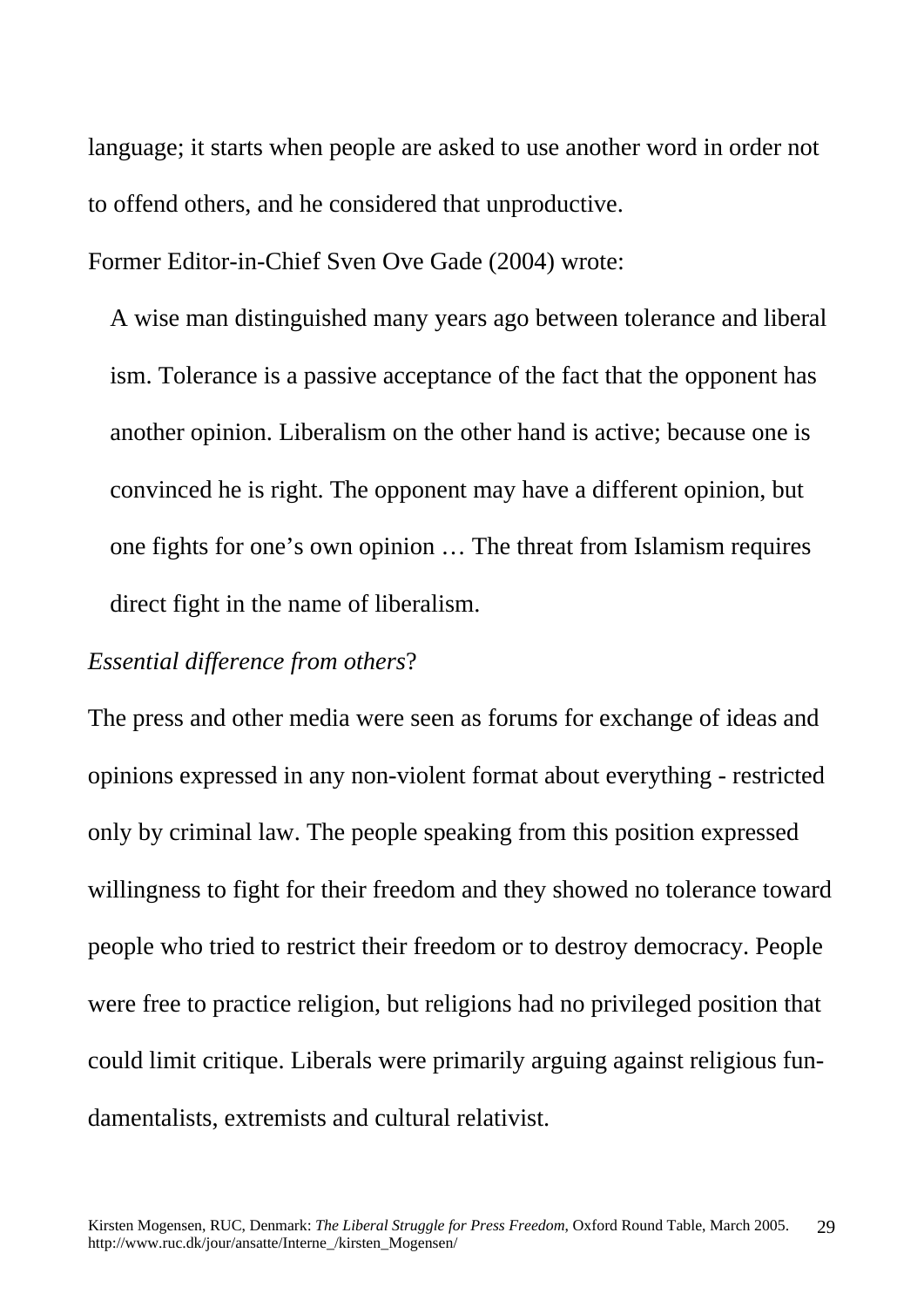#### <span id="page-29-0"></span>**Social Responsible**

*Historical roots mentioned[4](#page-29-1)* Professional standards and the lessons learned from conflicts where the press had been used for propaganda resulting in ethnic violence and homicide (Teller 2004).

### *Chief purpose*:

The press was seen as forum for discussions. Journalist Michael Jarlner (2004) wrote about the need to discuss the problems of society openly:

 The murder was a reminder that there also in Europe can be found a re ligious extremism which we must deal with…. At home critics of Islam - some of them Muslims themselves - have told about threats and violent attacks on them, and schools and others have reported about a hardened climate that makes it difficult or even dangerous to discuss Islam openly. It is deeply worrying, because it is an attack on the freedom of speech which ought to be a hallmark of our modern democracies. Even if we do not like the opinions expressed, it is our right to be able to discuss the issues freely and openly without fear of threats.

*Who has the right to use media*?

 $\overline{a}$ 

<span id="page-29-1"></span><sup>&</sup>lt;sup>4</sup> In Denmark this position was reflected in the public broadcasting system, the Danish Media Liability Act and the Press Council: www.pressenaevnet.dk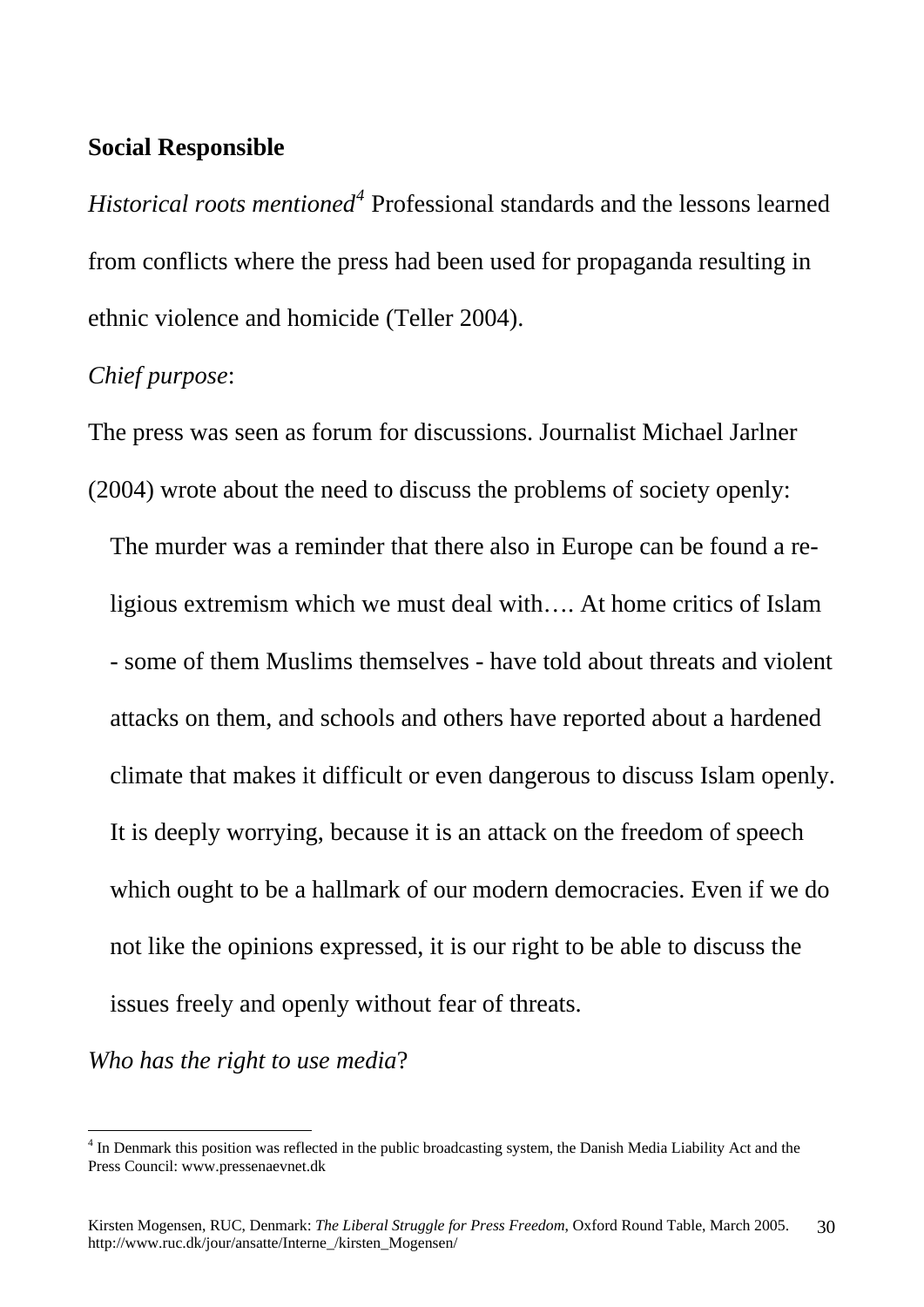Everyone who had something to say was not only allowed to participate but was also expected to do so (Teller 2004)

#### *How are media controlled*?

The law described the restrictions on freedom of speech and press, and offenses could be brought to court. Unethical behavior by the press could be brought to the Press Council, and society as a whole was expected to work for a responsible press (e.g. Teller 2004).

#### *What is forbidden*?

Prime Minister Anders Fogh Rasmussen (2004) told reporters:

 A community governed by law has three loopholes for people who feel injured by the free debate. The criminal code has paragraphs dealing with defamation, racism, and blasphemy ... The law is primarily meant to hinder campaigns against religious groups.

Debaters speaking from this position found it dangerous to suppress the opinions of people, but the debaters should avoid making, for example, all Muslims responsible for extremist terror (Jarlner 2004).

*Essential difference from others*?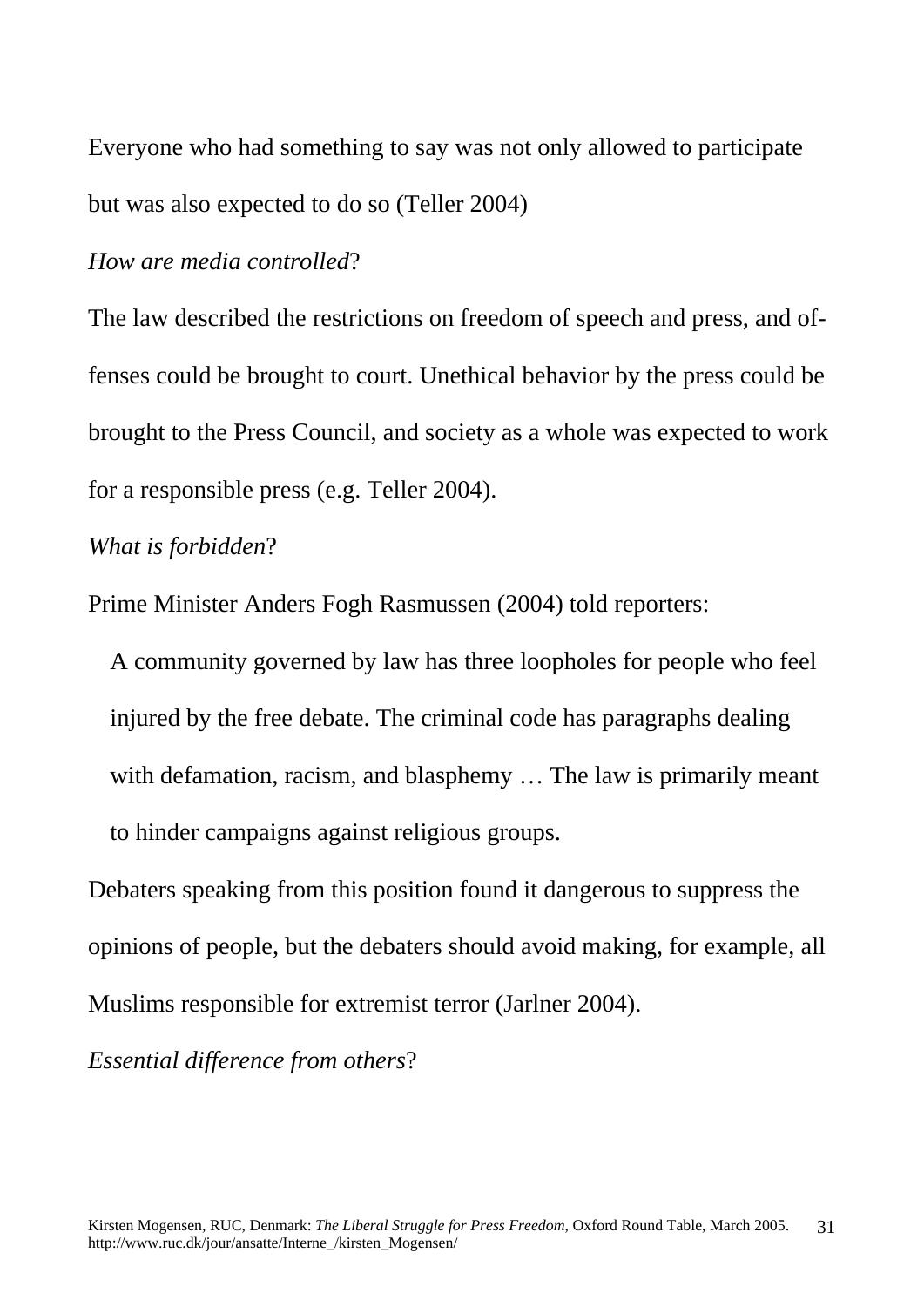<span id="page-31-0"></span>These debaters differed from the liberals in their insistence on social responsibility and ethical standards for the press, and they differed from the cultural relativists in their belief that such ethical standards should be applied universally.

#### **Religious-minded democrat**

*Historical roots mentioned*: Philosophies of the Enlightenment that emphasized the importance of science and of people using their own reason rather than religion and tradition as arguments. It reflected continuing political discussions in Europe regarding the influence of religion on state affairs. The debaters - including Muslims, Christians and Jews - speaking from this position accepted without hesitation that the democratic system and not the Holy Scriptures was the foundation for government, and they considered freedom of speech a universal right (Amirpur 2004). At the same time they referred to humans in general as religious beings and wanted more respect for religious feelings in state affairs.

#### *Chief purpose:*

The media were used as a forum for discussing problems and solutions related to religious life in a secular, democratic world with other religious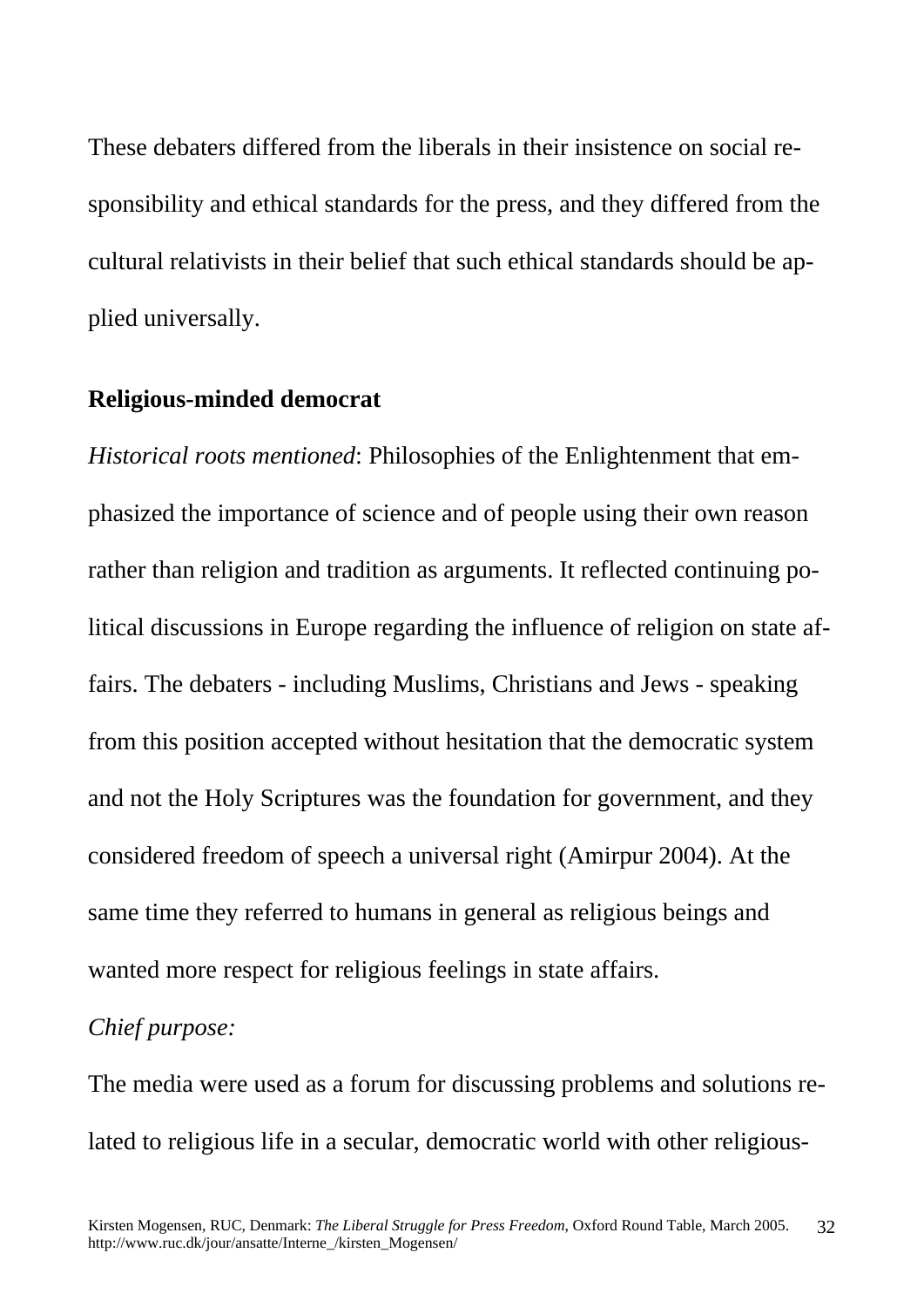minded democrats and with debaters representing the other positions. Critique was seen as valuable in an effort to integrate immigrants from many different cultures (Mishra 2004).

The media were also used to discuss modern / moderate / reformist interpretations of the Holy Scriptures and to share personal experiences such as pressure / death threats from fundamentalists, or the lack of respect for holiness that non-religious people expressed.

#### *Who has the right to use media*?

Everyone who had something to contribute to the debate and sharing of ideas ought to be allowed access. However, Muslims speaking from this position were generally frustrated by the huge media attention that fundamentalists received because it created an image of Muslims in general that they could not identify with. They proposed that the media more often used moderate Muslims as sources (Jensen 2004).

#### *How are media controlled*?

Democratically elected parliaments should make the laws regarding the media and freedom of press and speech. The courts would then decide if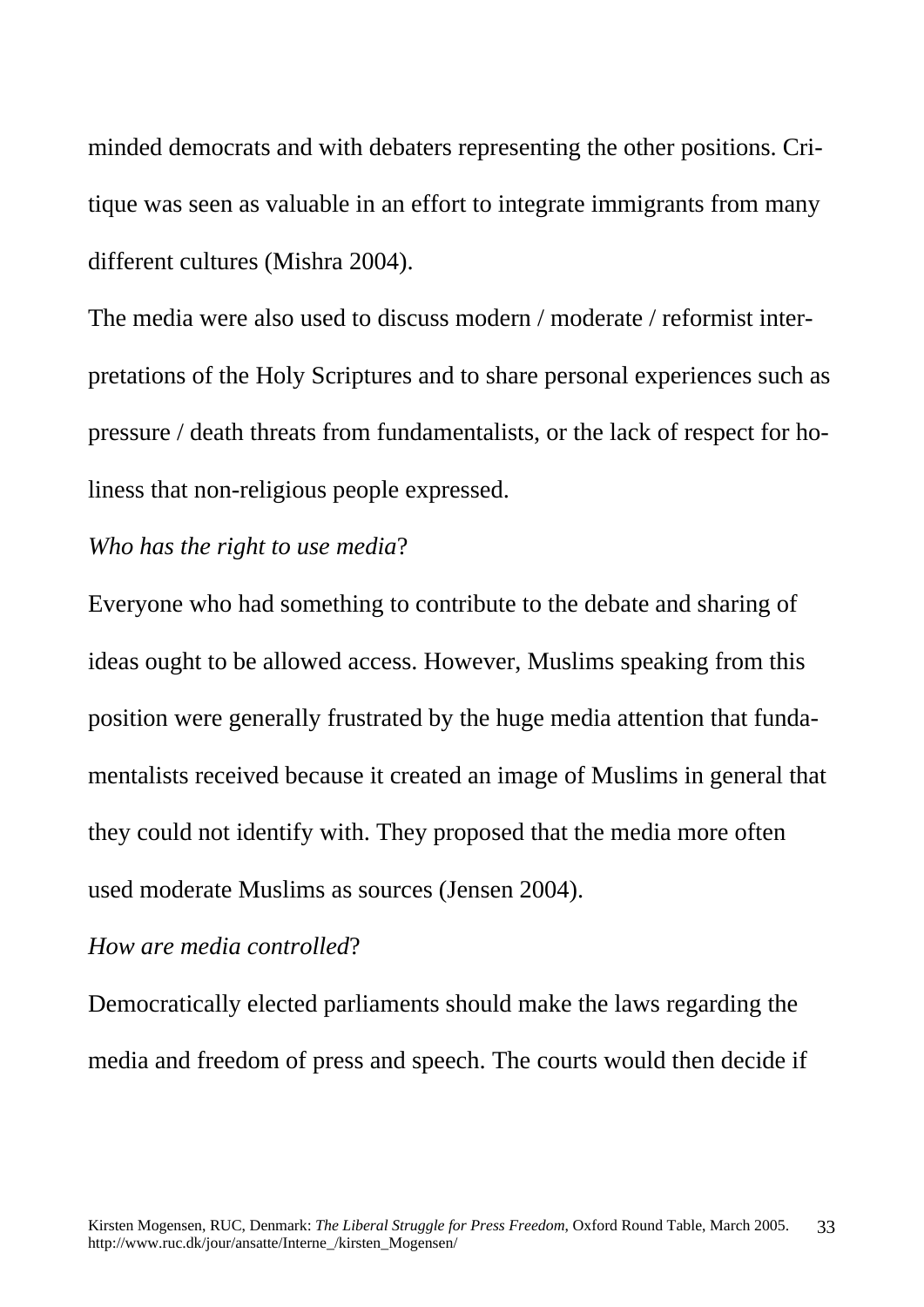<span id="page-33-0"></span>the media broke the law. Many Muslims within this group felt threatened by Islamic extremists (Vinter Olesen 2004).

#### *What is forbidden*?

People expressing themselves from this position had religious beliefs, and most of them supported the existing law against blasphemy even though the law had not been used for decades. They showed respect for other people's religious feelings, but there were no limitations regarding the right to discuss other religions as long as it was done in a serious and respectful manner.

#### *Essential difference from others*?

People speaking from this position supported the existing law regarding blasphemy as the social responsible did, but their arguments were religious while the arguments of the social responsible were communitarian in nature.

### **Cultural relativist**

*Historical roots mentioned:* The lessons learned from the Nazi propaganda in the 1930s and from the Holocaust (Ayaan Hirsi Ali in Vermeulen 2004) and in a historical perspective from the Enlightenment (Olsen 2004).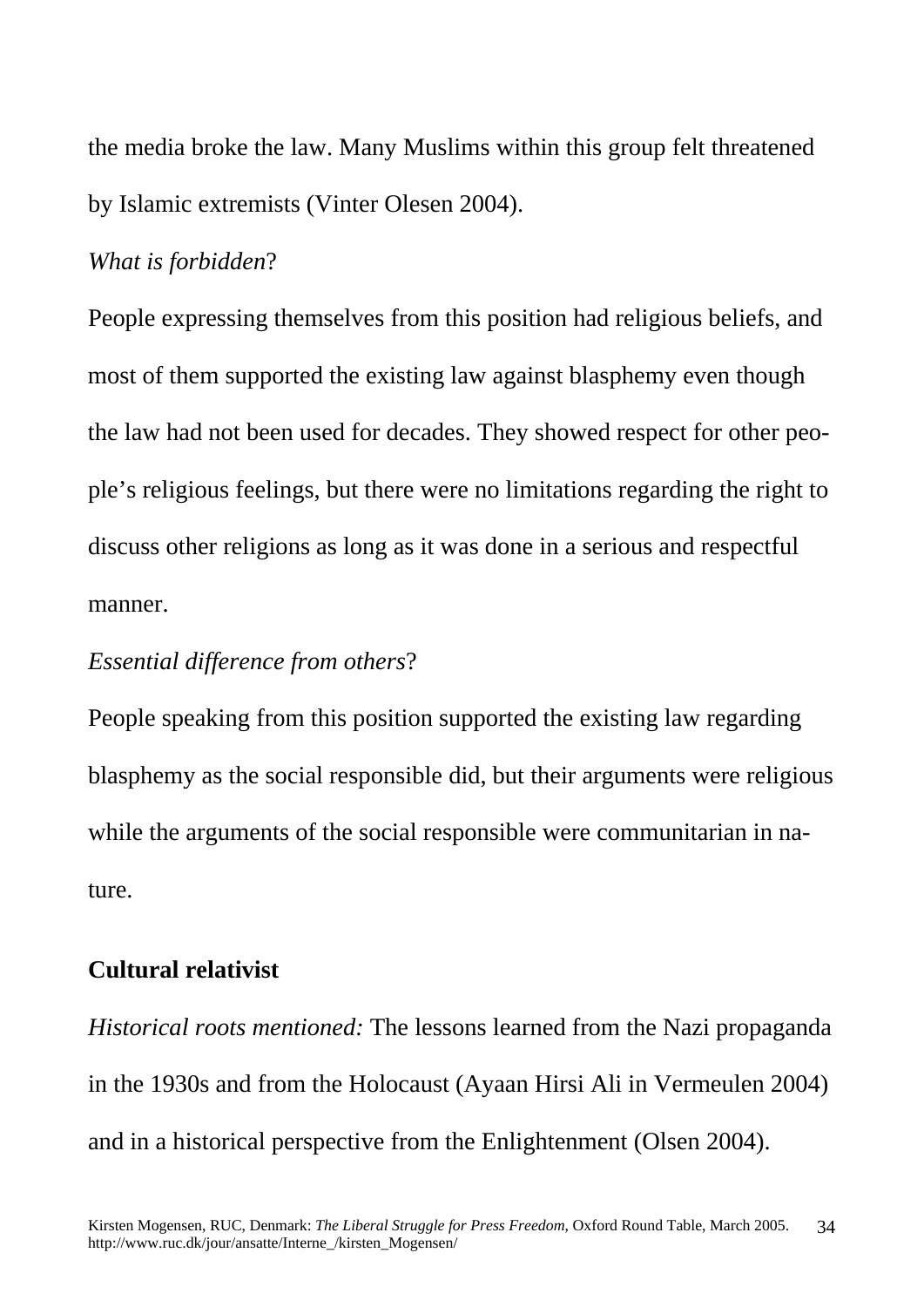Ann-Claire Olsen (2004), associate professor, wrote about cultural relativism that it contained the insight that all human thinking and acting is dependant on culture:

 Only this view makes it possible to look beyond one's own cultural glasses, not in order to reject one's own values and understanding of life but in order to view others from an objective point of view as equally proper.

#### *Chief purpose*:

Dialogue between people from different cultures and with different beliefs. *Tolerance* was a signifying word used by most Danish commentators speaking from this position. However, tolerance was always used in connection with the "others," such as Muslim immigrants or people living in non-Western countries, and no tolerance was expressed toward European liberal opponents.

#### *Who has the right to use media*?

All who understood and accepted the code of ethics applied by the supporters of cultural relativism. The analyzed debaters were mostly ethnic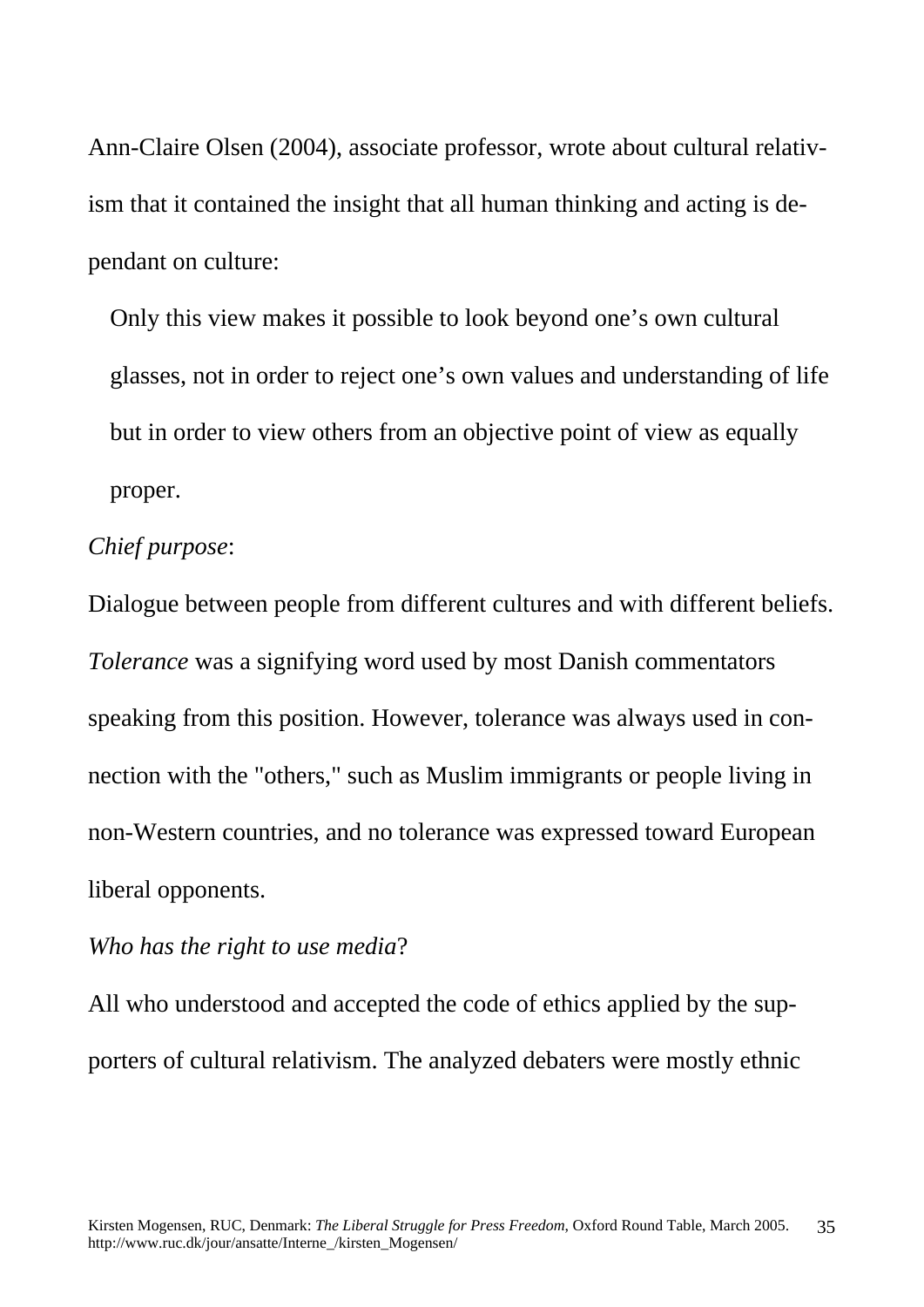Danes correcting other ethnic Danes for their lack of understanding and tolerance toward Muslim immigrants or for their way of debating. The media were supposed to show responsibility when selecting news sources and commentators. According to some cultural relativists, the media ought, for example, to limit the use of Muslim fundamentalists and extremists as sources because the opinions of these people provoked nationalism and stigmatized Muslims in general. As long as the press allowed different extremist groups to express their opinions in the media, they were indirectly responsible for the racist violence that might follow and which could escalate into genocide (Eriksen 2004).

#### *How are media controlled*?

By correcting those who did not follow the ethics of cultural relativism and sometimes by exposing their opponents to scorn or ridicule. As an example *Politiken* (2004) in an editorial comment wrote about the prime minister:

 To defend freedom of debate including provocations is an important part of broad-mindedness. However, so is it to show tolerance for people and views which only a few Danes have great appreciation for.…The Prime Minister chooses the easy solution when he fights for values which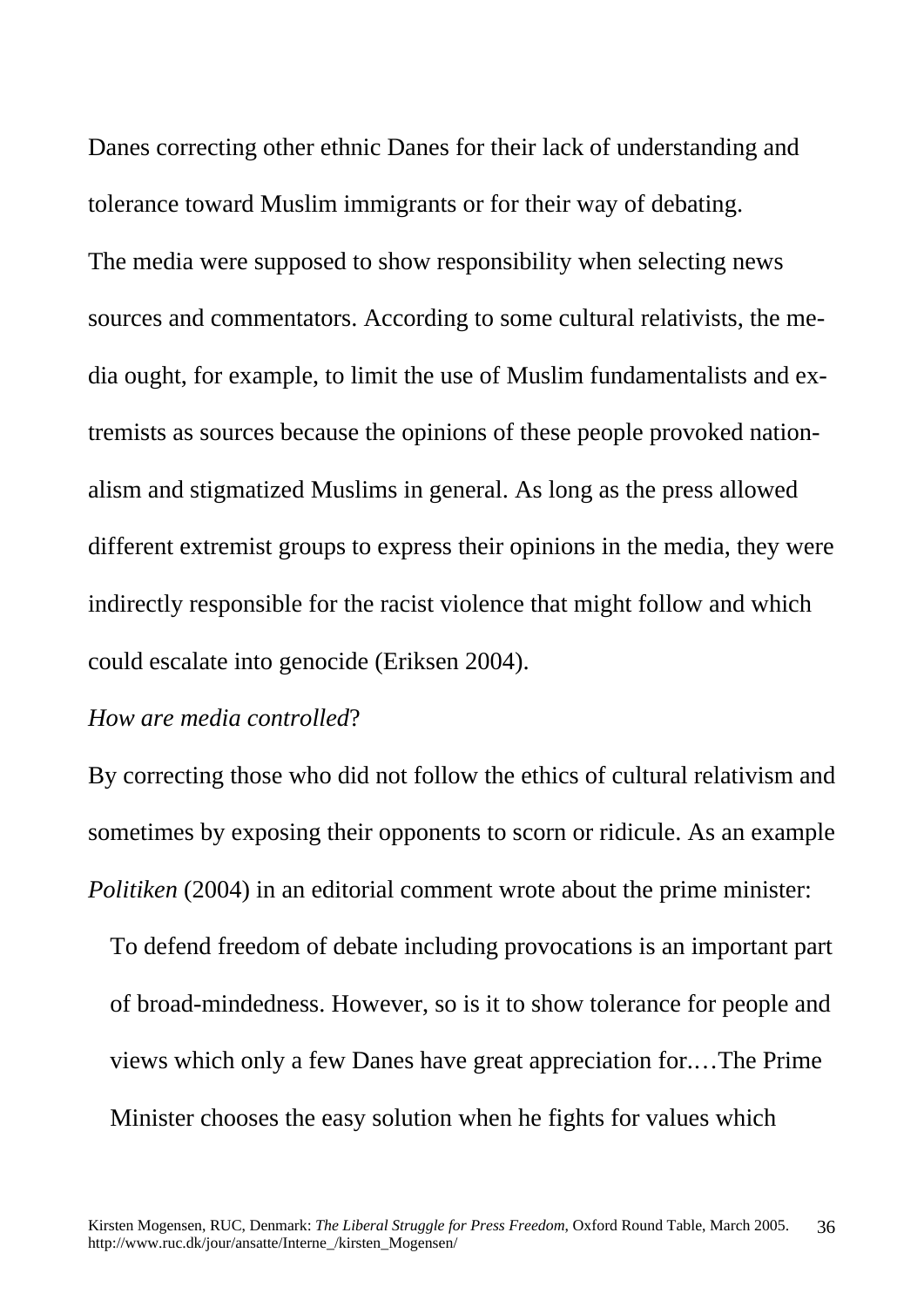most people agree with. He would look better if he also showed that the Danish society has room for differences.

#### *What is forbidden*?

Because one must view other cultures as equally proper, it was considered inappropriate to use one's own culture as a measurement and on that basis describe, for example, the Muslim culture as backward or medieval (Olsen 2004). Editor in chief of *Politiken* Tøger Seidenfaden (2004) wrote:

 Even though politics fairly enough deals with conflicting interests and values, it becomes deadly dangerous if we make conflicts between large groups of people divided on the basis of religion, race or nationality our chief concern.

Most of the debaters suggested standards for the form of discussion. The debaters were not allowed to expose their opponents from other cultures to scorn or ridicule; they should show tolerance and refuse all forms of absolutism (Olsen 2004). It was also considered inappropriate to ask too harsh questions to representatives of the "others" (Ellegaard 2004 B).

*Essential difference from others*?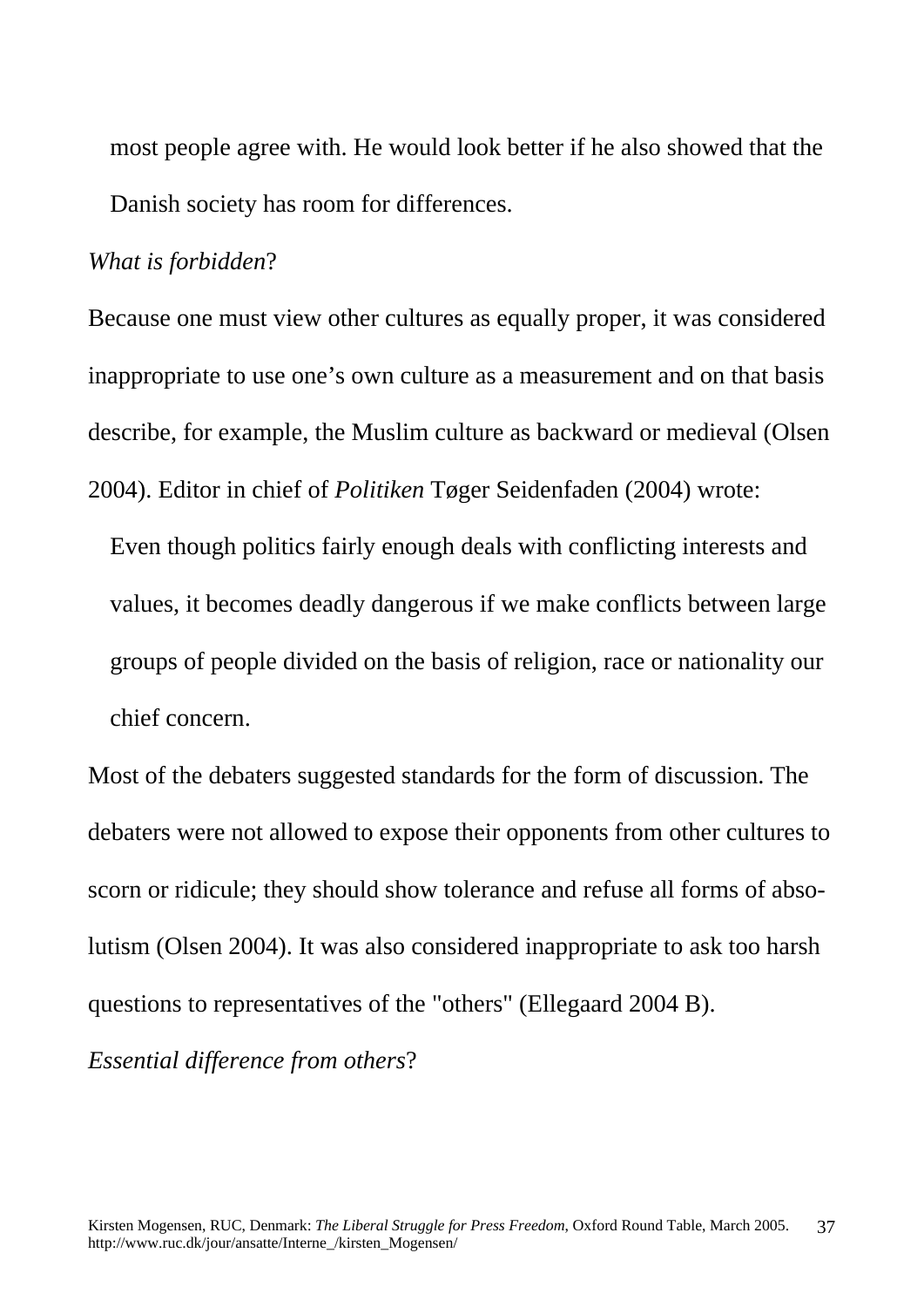<span id="page-37-0"></span>Cultural and religious conflicts were to be downplayed. Tolerance toward the "others" was the main promoted value. The rationale was to some degree based on a fear that total freedom of speech could lead to the clashes of civilizations described by Samuel Huntington (1993) and even to genocide and that it was possible to avoid such clashes if everyone showed respect for other cultures. However, this implied several restrictions on press freedom because the content had to be respectful and not judgmental, the form should not provoke members of other cultures, and the sources should be selected carefully in order to support the image of other cultures as equally proper.

#### **Fundamentalist**

*Historical roots mentioned*: In the analyzed material sources referred to the norms for debates provided by the Quran and the practice of the prophet Muhammad as an ideal (Khankan 2004; Tønnsen 2004; Ellegaard 2004 A). The debaters expressed a philosophy of absolute submission to Holy Scriptures. Humans were not allowed to question or to interpret the Holy Scriptures in the light of modernity but must submit to the literal content. As an example, Muslims could not choose to do without the Muslim law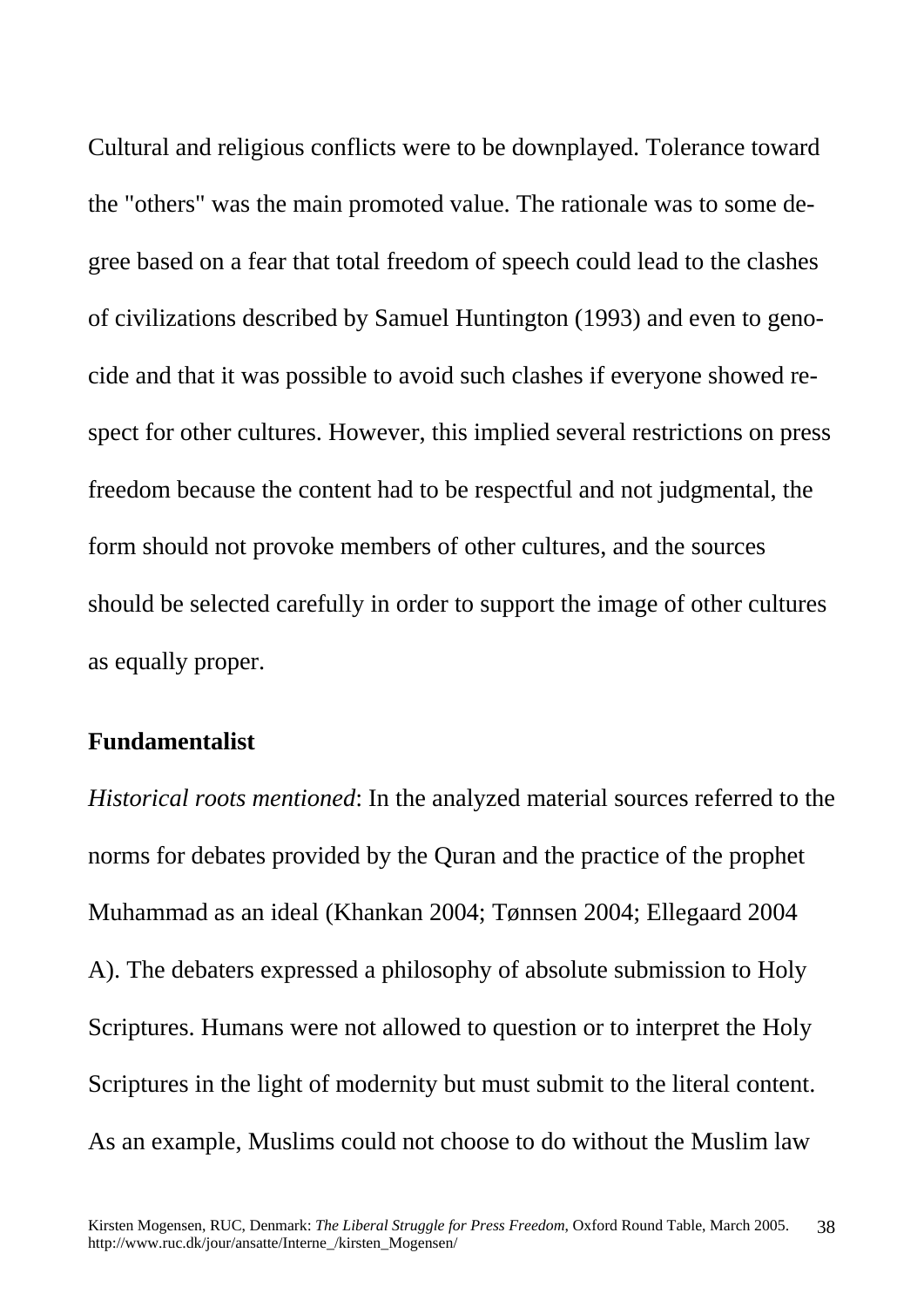*Sharia***,** but must take "the whole parcel" as stated by the Danish imam Ahmed Abu Laban (Abu Laban 2004). Fatima Shah (2004), a Social Democrat, member of the local council in the Copenhagen suburban Herlev, said:

 Islam is above democracy …. I am practising Muslim, I support the Sharia-law, and I believe the laws of Islam are above the democratic community

#### *Chief purpose:*

To support and advance the religious as well as the political system suggested by the Holy Scriptures. Debates in the media about other issues than religion were seen as healthy. Sherin Khankan (2004), chairman of the organization Critical Muslims, wrote that we needed critical voices because they helped us develop our understanding of how we ought to behave. As an example, she mentioned that it is legal and healthy to discuss the preconditions and limits of freedom of speech. Like other fundamentalists, she argued for restrictions on press freedom when it came to religious issues.

*Who has the right to use media*?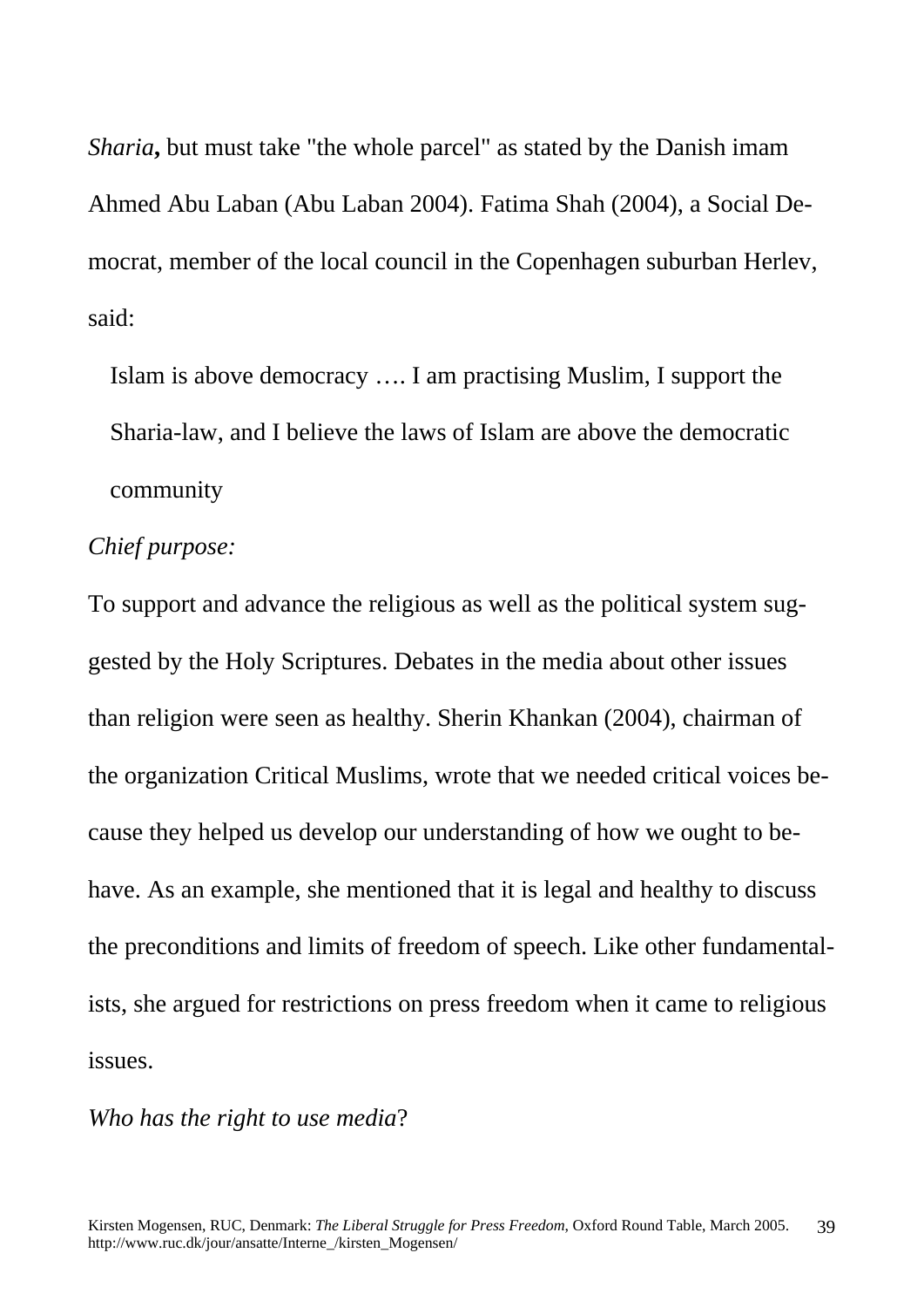Anyone ought in principle to have access to the media, but because freedom of speech was subdued to Holy Scriptures and every issue had to be argued in the light of the Holy Scriptures, religious scribes were considered better qualified. Believers with a modern interpretation of the Holy Scriptures were supposedly considered infidels and often threatened not to take part in the public debate (Fatima Shah 2004; Vinter Olesen 2004). There were requirements to the form that the debaters should use. Omar Shah (2004) discussed the requirements to and limitations in freedom of speech:

 There is first and foremost a clear difference between taking part in a debate and provoking or offending. Many provocateurs hide under the protection of freedom of speech. However, while serious debaters put light to problems and try to suggest constructive solutions, provocateurs and demagogues are not interested in solutions, but will try to add fuel to the fire in order to make an escalation that can make their prophecy come true.

While the individual might be punished for unholy statements, there was not a moral requirement to express one's opinions or to distance oneself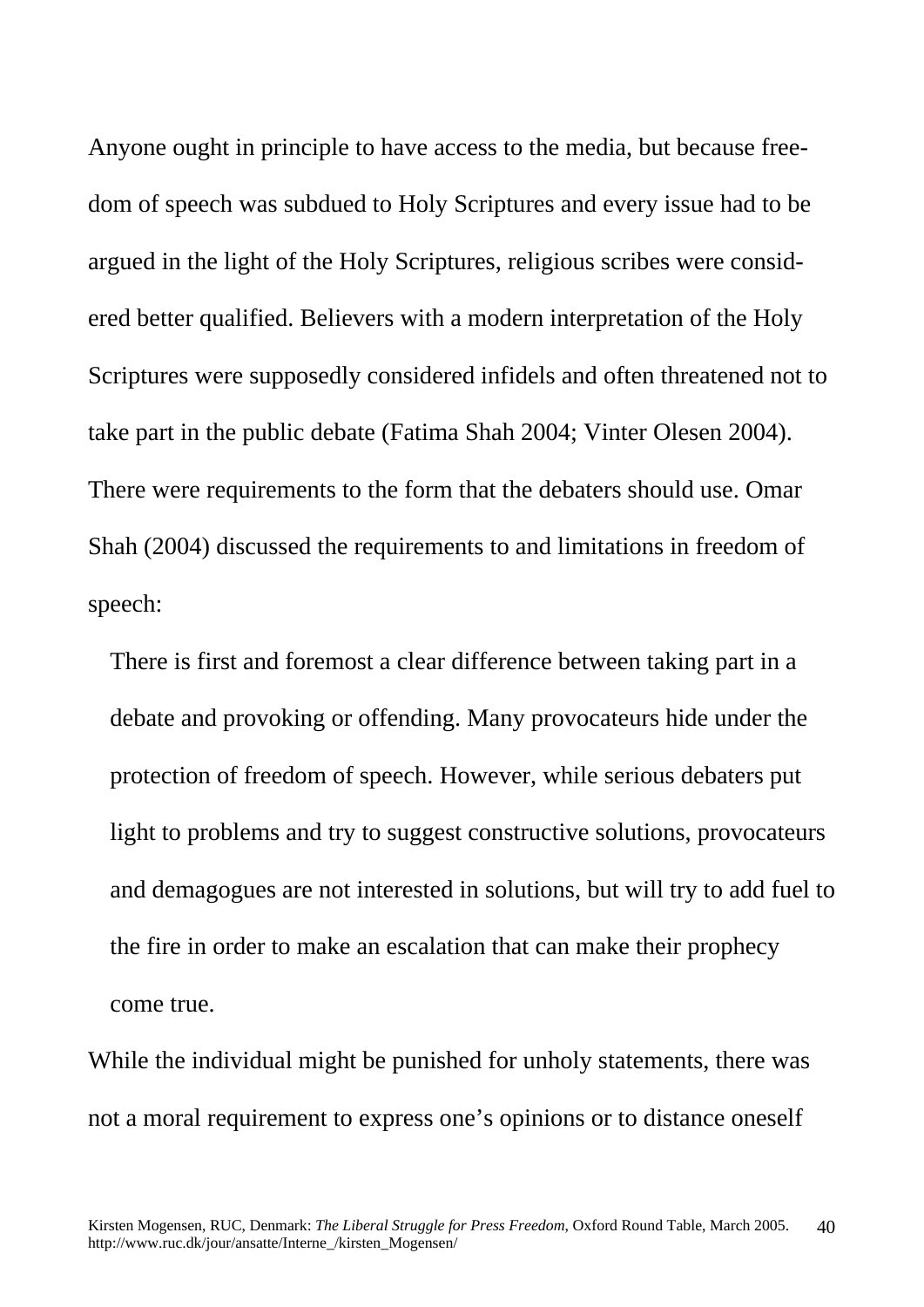from crimes done by other Muslims in the name of Islam even if the religion was misused by criminals. If a Muslim kept quiet, it was not a sign of support for the criminal behavior (Tønnsen 2004; Khankan 2004).

#### *How are media controlled*?

 $\overline{a}$ 

The Danish law prohibited racism, blasphemy and libel, and Muslims preferred to use the legal system (Abu Laban 2004), but some frustrated Muslims found that they could only stop "propaganda" like *Submission* through the "street parliament", by which they meant violence (Omar Shah 2004; Ellegaard 2004A). The media were as a consequence controlled indirectly by threatening the sources and - if that was not sufficient - violence. In a television program called *Dags Dato* on the public broadcast station TV2, Fatima Shah (2004) explained why Hirsi Ali was forced to live in hiding:<sup>[5](#page-40-0)</sup>

 When she gives an extreme statement, an extreme condescending toward Muslims, then she knows that it will provoke so many people that she will probably not be able to walk peacefully in the streets. Maybe some one will go to her and shake her. She may be attacked. One may say it was her choice. She knew ahead that it would have consequences.

<span id="page-40-0"></span><sup>&</sup>lt;sup>5</sup> Further information about the program: http://nyhederne.tv2.dk/dagsdato/list.php. She was interviewed November 2004.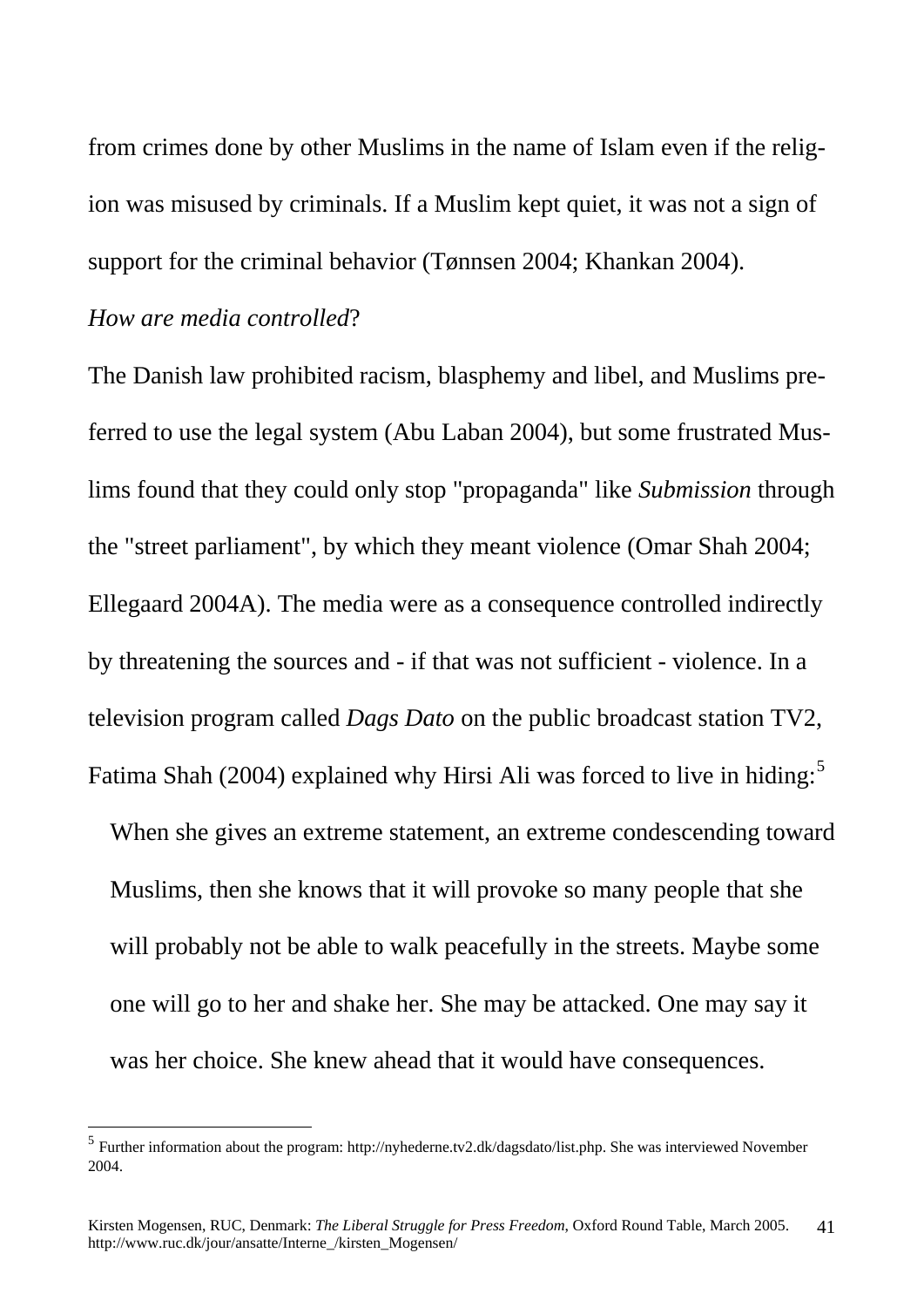Other fundamentalists said that the Quran prohibited violence against infidels. The infidels would be punished on doomsday (Sert 2004).

#### *What is forbidden*?

 $\overline{a}$ 

According to Khankan (2004), freedom of speech was provided by God long before humans defined it, but Muslims did not value freedom of speech higher than the holiness of the Quran. When discussing the Quran or the life of the prophet Muhammad, Muslims used a special respectful and devoted tone and ethics called adab<sup>[6](#page-41-0)</sup>, and it was not appropriate for infidels to criticize the Quran, the Islamic laws, or the lifestyle of the prophet Muhammad.

With reference to *Submission* Omar Shah (2004) explained what provoked fundamentalist Muslims and made the film unacceptable: 1) The film insulted something considered holy; 2) The use of monologues to Allah and the quotes from the Quran made it clear that it was Islam / Allah that was being criticized and not men with Muslim cultural roots. The film indicated that there was a relationship between violence against women and the religion, which was not true; so the film was not true; 3) To show a more or less naked woman communicate with God was an offense.

<span id="page-41-0"></span> $6$  More information about adab can be found on http://www.masud.co.uk/ISLAM/nuh/adab\_of\_islam.htm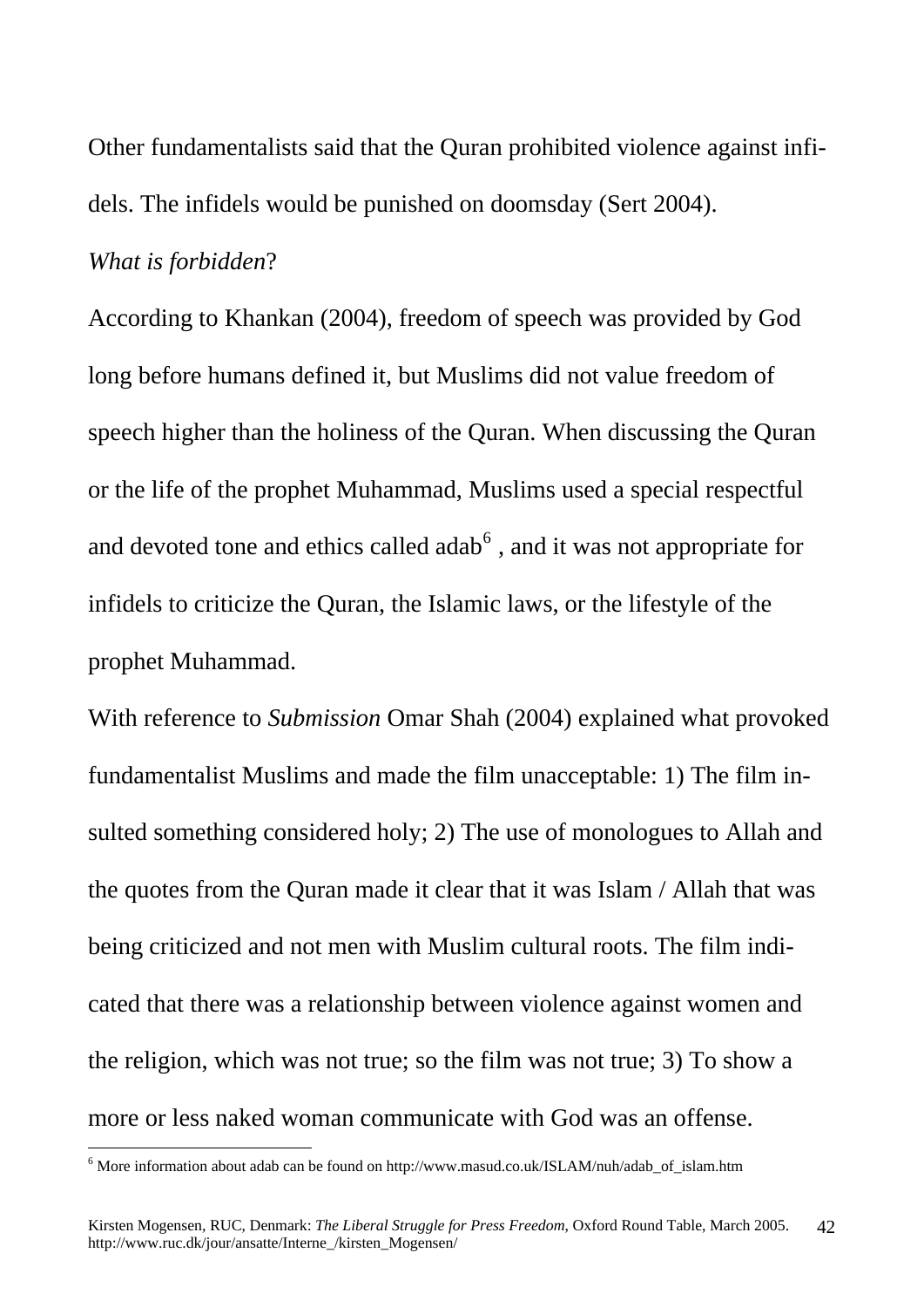#### <span id="page-42-0"></span>*Essential difference from others*?

People speaking from the fundamentalist position refereed to the Holy Scriptures and the lifestyle of the Prophets as normative.

#### **Nationalist**

Two journalistic sources were categorized as nationalists. They were ordinary citizens in Holland. They supported the murdered sociology professor Pim Fortuyn (1948-2002), who was a leader of the popular Dutch antiimmigrant party Lijst Pim Fortuyn, and they supported van Gogh. They were not racists, but they no longer thought that democratic measures were enough to control the criminal activities of some immigrant groups. They did not mind expressing themselves to journalists, but they did not talk about press philosophy.

There seemed to be a gradual increasingly segregation in the secular spectrum from the *liberals* who wanted to fight for their ideas and considered others equally able to fight for their own ideas within a democratic system; to a tolerance with other cultures among the *relativists*, who avoided conflicts with others; to *nationalists*, who preferred the total separation of cultures.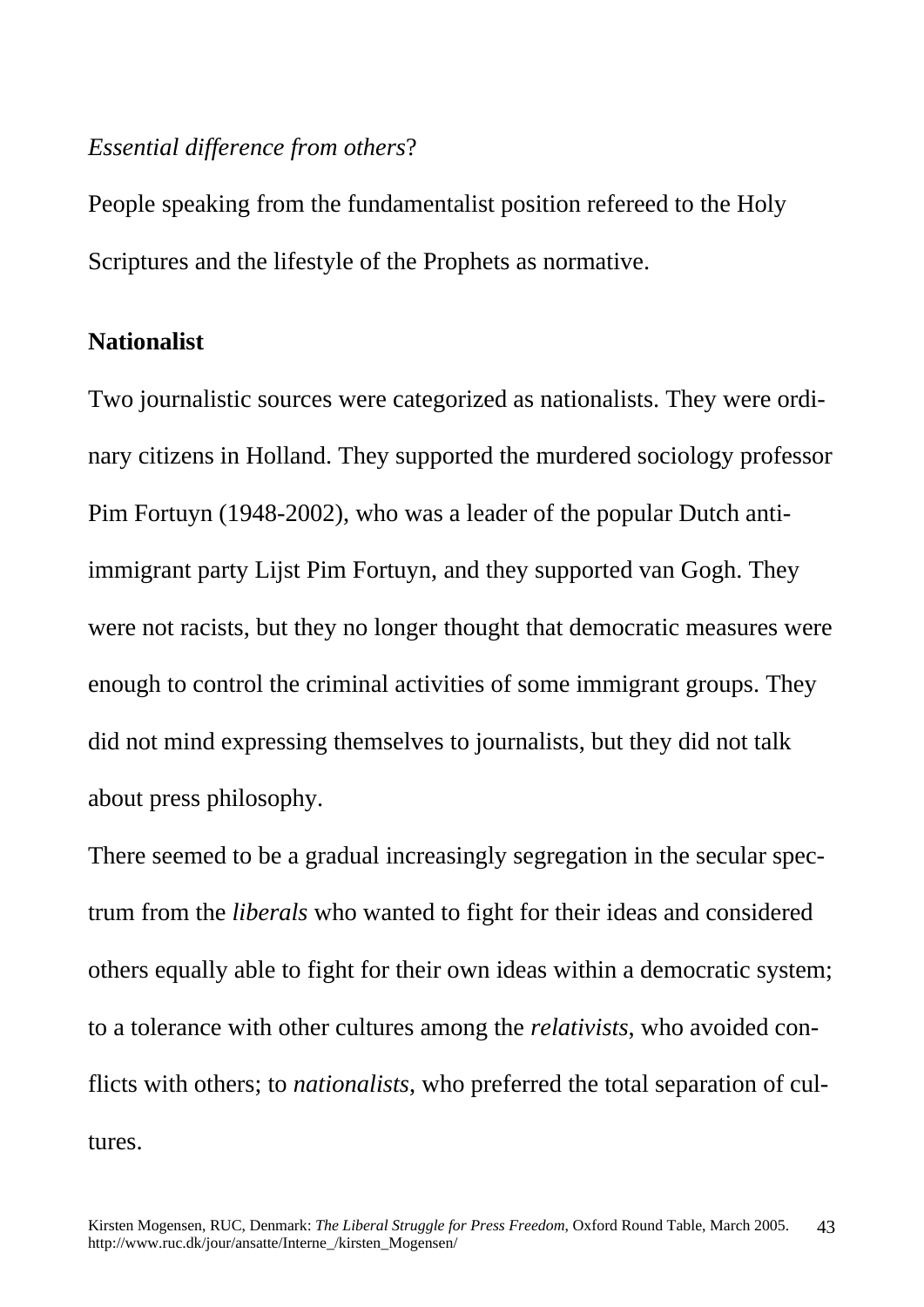#### <span id="page-43-0"></span>**Theocratic extremist**

Two news sources were placed in this category. They were both ordinary Danish Muslims, who hated the Danish society. One of them refused to talk to media because they never wrote anything right and the other talked about how she hated the Danish society and wanted to fight against it. No commentators wrote from this position, but other commentators and sources referred to the religious extremists whose supporters communicated on the Internet, through other non-journalistic media and through terror actions.

#### **Nazi**

Neither commentators nor journalistic sources expressed themselves from this position in the debate, but other commentators and sources referred to Nazis and especially to the role this ideology played in German's history and to its propaganda against Jewish people prior to World War II.

# **News Sources and opinion writers**

A total number of 173 different individuals were quoted as sources in the news reports, and some of them were used in more than one story. Figure 5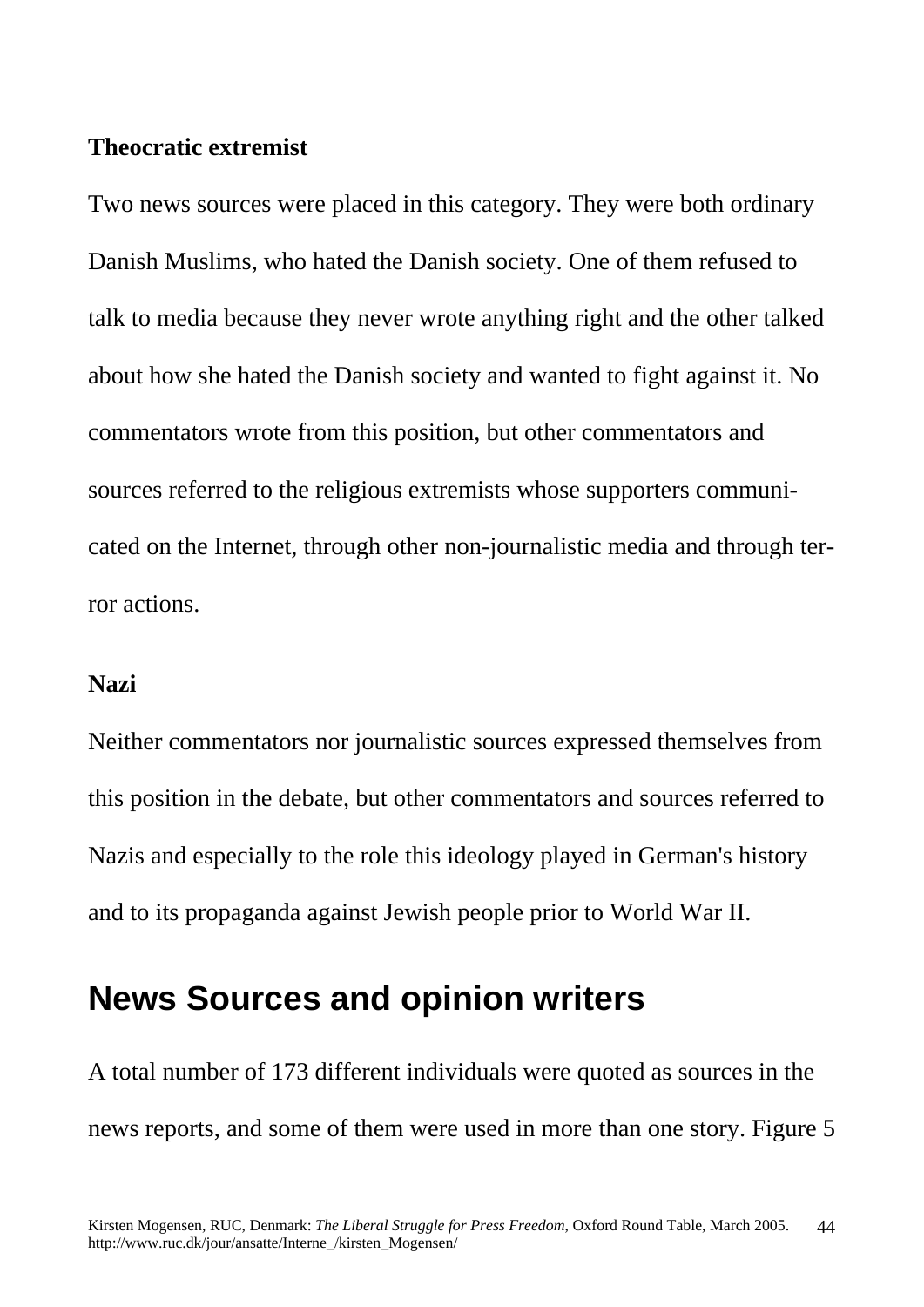shows how many percent of the sources that was categorised as belonging to each position.

Many of the sources speaking from the liberal position were university professors and other experts, who were primarily used to explain the rules of the game in a liberal democracy. Among the liberal sources were also government officials defending the existing freedom and writers and artists refusing to submit to theocratic thinking.

People speaking from the social responsible position were primarily politicians, scholars and media leaders. Many of their statements reflected the arguments of the Commission on Freedom of the Press (1947), but they did not mention the commission or its publications.

Among the fundamentalist sources, an influential group consisted of imams and other spokespeople within the Muslim society. The sources quoted most were fundamentalists like Imam Ahmed Abu Laban (16 articles) and Imam Fatih Alev (13 articles). However, journalists also quoted 32 "ordinary people," e.g., people in shops and schools in immigrant areas, and the majority of them expressed fundamentalist views.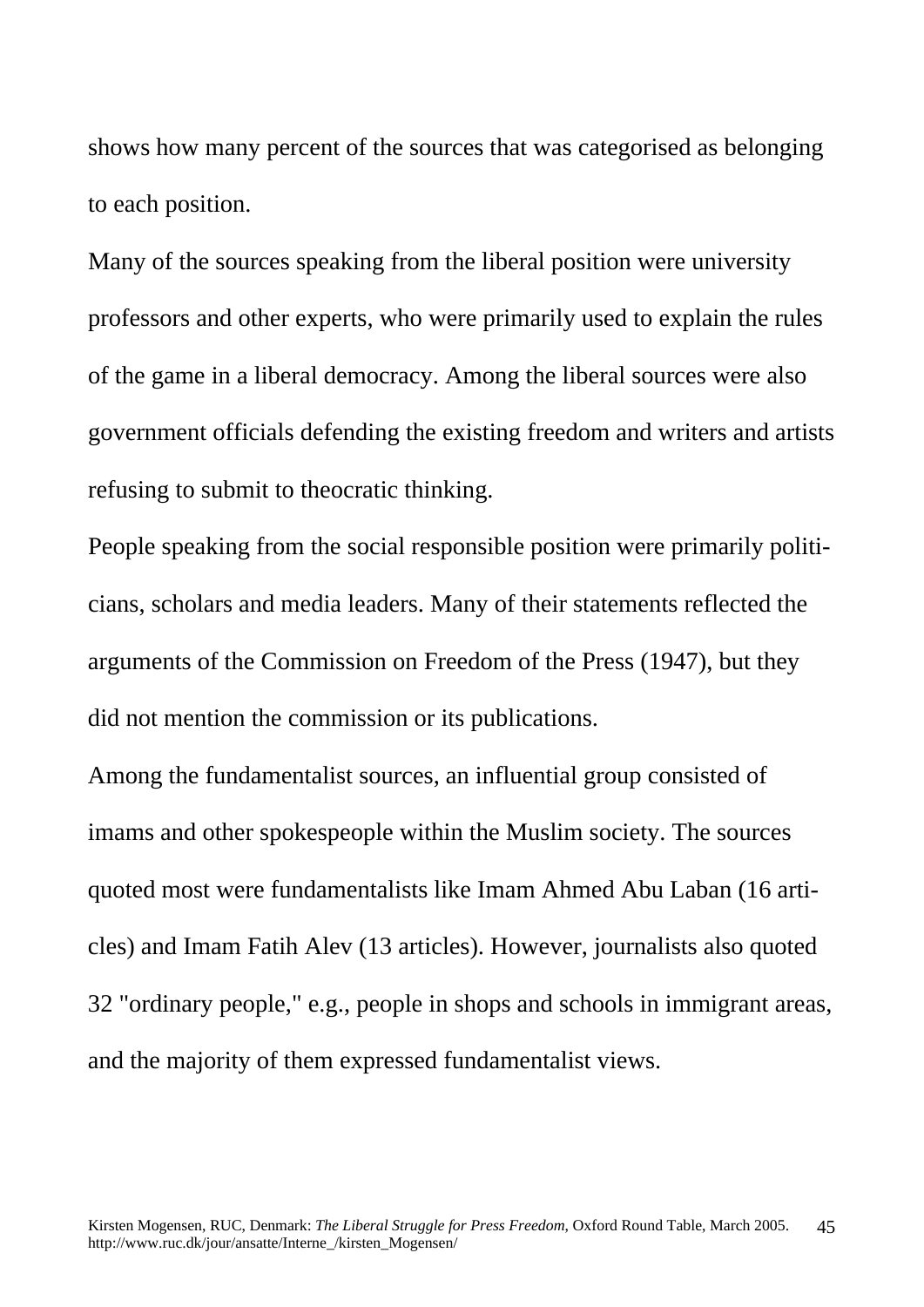The group of religious-minded democratic sources consisted of Muslims as well as Christians and others. A request for more moderate Muslim sources in the media was expressed especially from religious-minded democrats and from cultural relativists.



**Sources in an average news story** 

**Figure 5: Sources in an average news report. This figure shows how each position weighted in the debate in terms of the sources. There were 173 individual sources, some of whom appeared in more than one article (n=256).**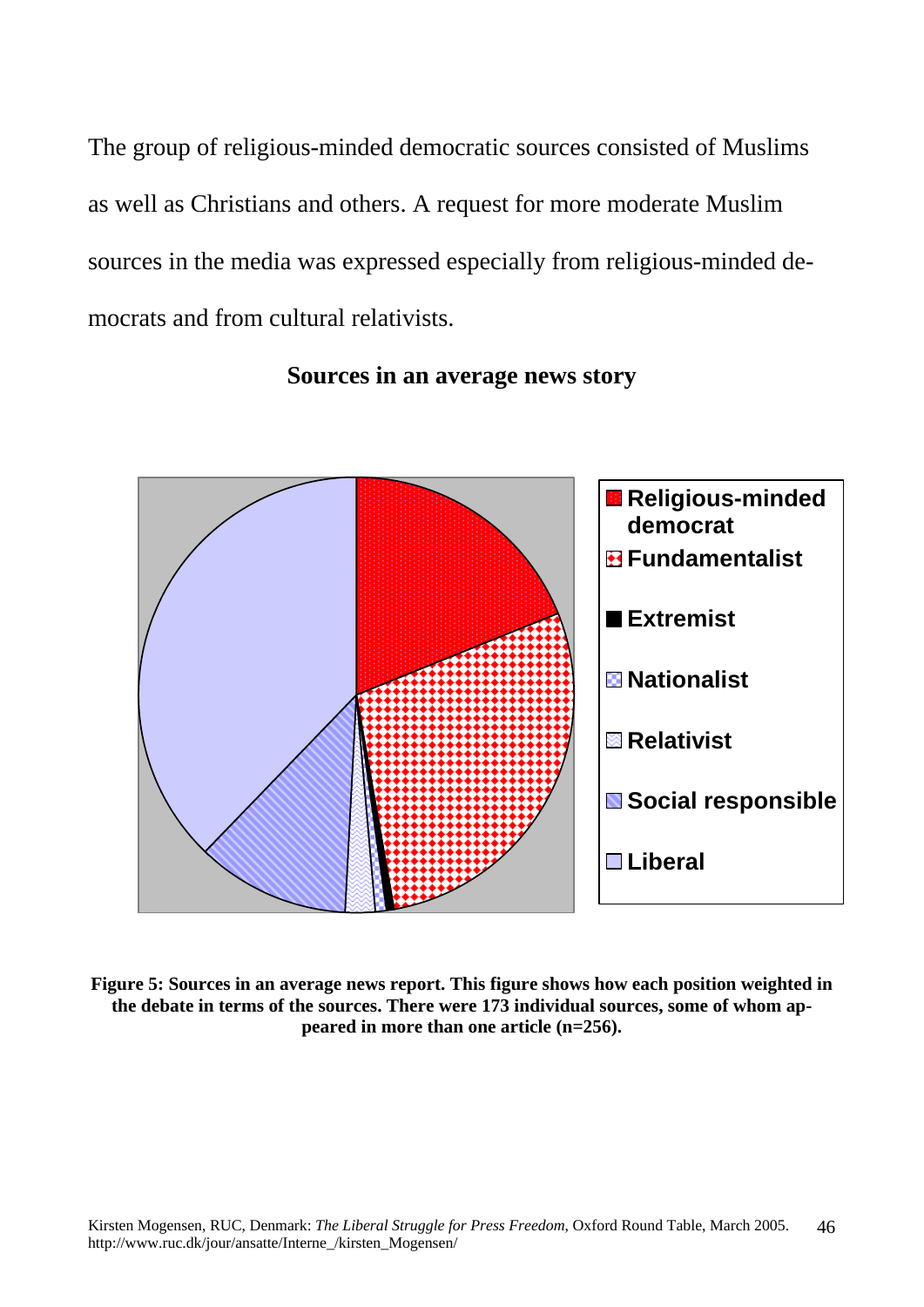If we compare the position of sources used in news articles with the position of people who wrote commentaries such as letters to the editors, editorial comments or writers' columns, the difference is striking.

### **Opinion writers**



**Figure 6 Position of opinions writers including editors' comments, writers' columns and letters to the editor. A total of 85 individuals had their opinions published. A few wrote more than one comment bringing the total number of comments up to 94, but each writer is only counted once in this figure (n=85).**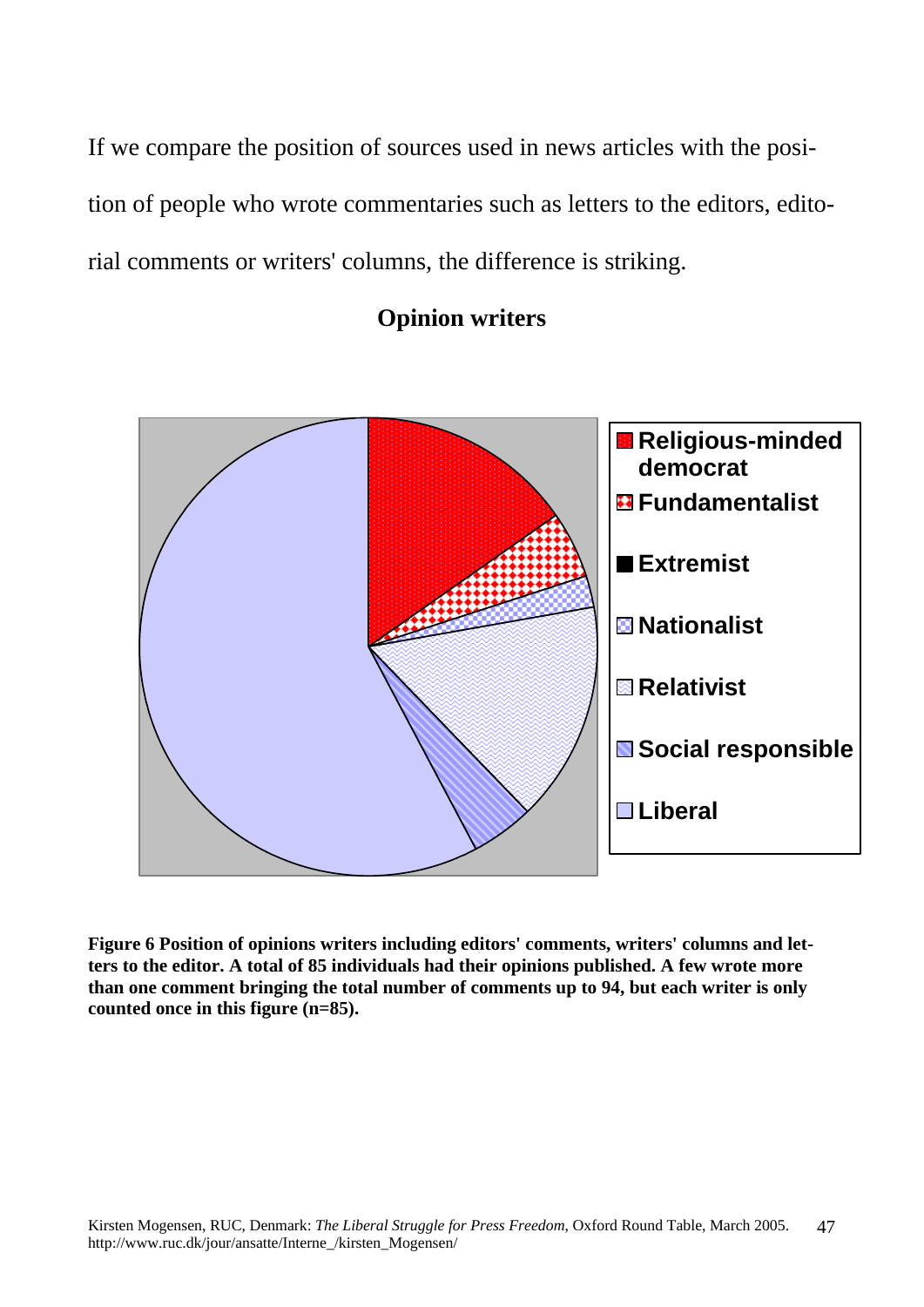<span id="page-47-0"></span>Liberal opinion writers dominated the debate. Cultural relativists and religious-minded democrats were active, while there were only a few fundamentalists among the opinion writers.

The material was limited, but based on the data one might get the impression that it was primarily the political and intellectual elite who engaged themselves in the fight for freedom of press and speech.

## **Final remarks**

The fight for press freedom in Europe started as a fight for the right to express and discuss religious opinions. Since there were very close ties between political and religious powers, any religious critique could threaten the power foundation of the European monarchs. That was especially true with the Protestant critique of Catholicism because Protestants insisted on a direct relationship between the individual and God. If everyone could read and interpret the Holy Scriptures, if their sins could be forgiven without the help of intermediating priests, if God had not placed the pope as his representative on Earth and had not empowered him with the rights to appoint monarchs in the name of God, then there were no theological argu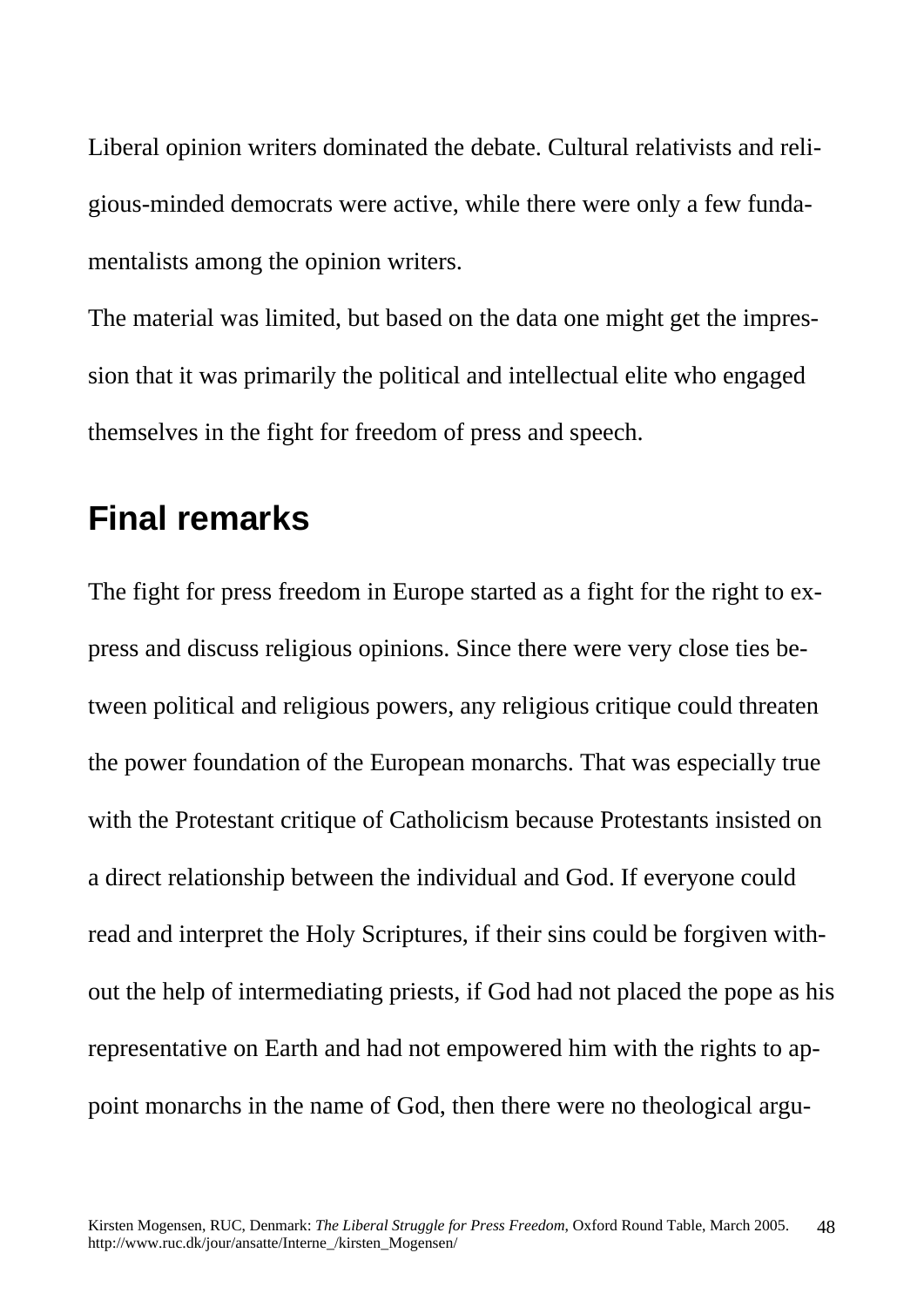ments for theocracy or for sovereign monarchies by the grace of God. No wonder that the priesthoods and monarchs of the seventeenth century were scared and tried to stop such ideas from spreading through printed material.

However, dissidents fought for their right to print their own religious interpretations and for the right of all citizens to participate in discussions about public affairs. The dissidents won, and that's why for several decades European countries like England, Holland and Denmark have had freedom of speech and print. Today's "dissidents" and minority groups such as Muslim immigrants enjoy naturally the same right to freedom of speech and press as the majority.

Daniel Defoe and Theo van Gogh were both liberals fighting for human freedom and dignity, and they both used the means of communication available to them. They both provoked the public with their style. None of them can be said to submit to the "political correctness" of their time, and many were offended by their creative endeavors.

However, they were faced with very different types of enemies. Daniel Defoe's enemies were the authoritarian leaders of the time. The monarchs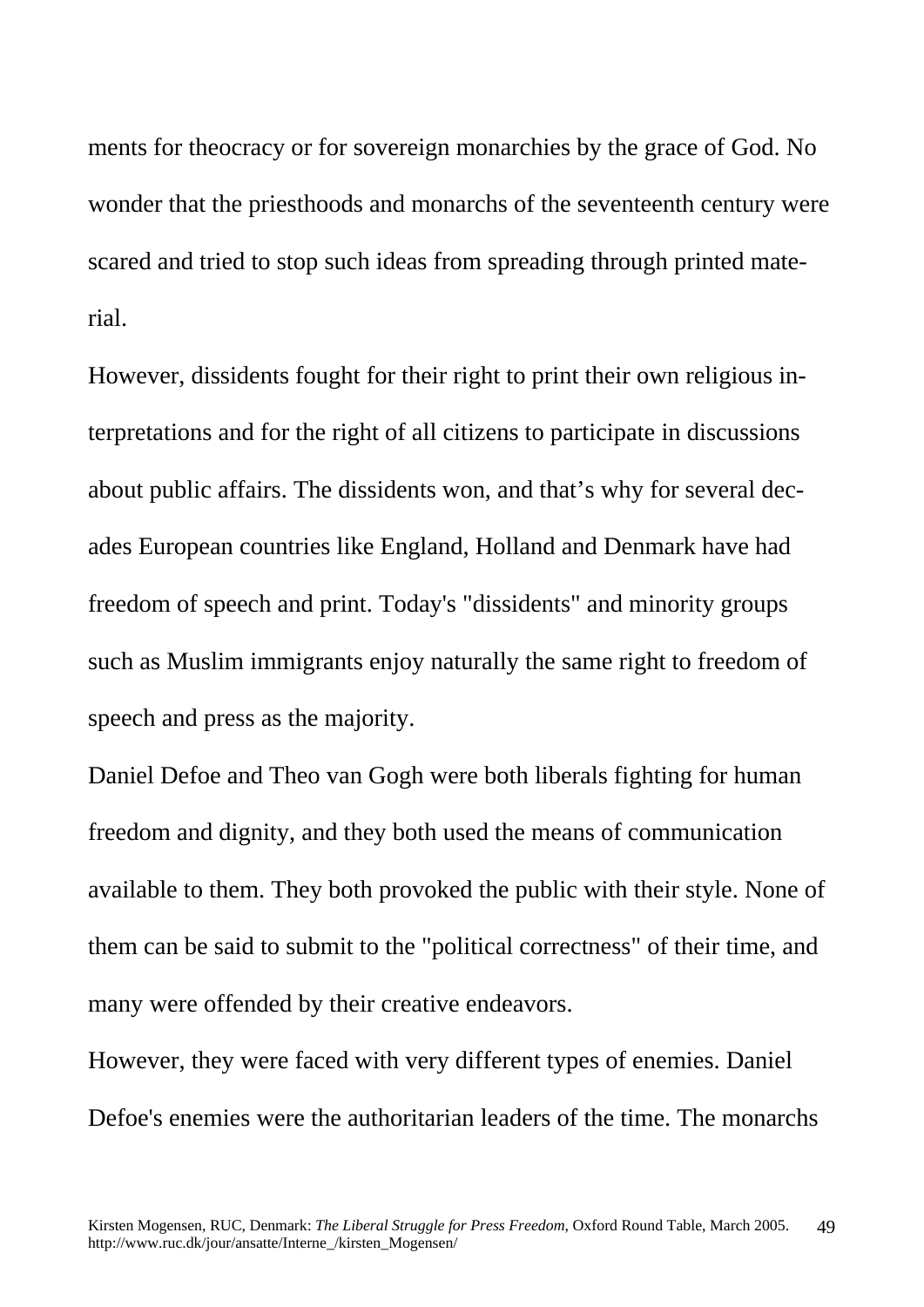and Parliament were clearly identified institutions with laws. Police forces and a judicial system that may not have been fair but which at least had to produce indictments listened to defenses of the accused and argued for the sentences.

The suspected assassin of Theo van Gogh was - according to press reports - member of a criminal network, which had been involved in a number of terrorist activities in Europe and the Middle East and which had connec-tions to the terror organisation al Queda (Peter Wivel 2004).<sup>[7](#page-49-0)</sup> According to Ayaan Hirsi Ali, the assassination followed publication of his photo on an Islamic homepage, where he was called, e.g., an evil infidel (Ali 2004). Several writers, including Ali, felt threatened by extremist groups and Ali lived in hiding protected by police for fear that the death sentence would be executed (Vermeulen 2004; Ali 2004; Vinter Olesen 2004). The public did not know for sure how the dangerous extremists were organized, if organized at all; who the dangerous extremists were or how to identify them, before they had executed their sentences. People accused by

 $\overline{a}$ 

<span id="page-49-0"></span> $<sup>7</sup>$  It may be relevant to note that International Humanitarian Law prohibits all acts aimed at spread-</sup> ing terror among the civilian population; attacks on civilian and civilian objects; and indiscriminate attacks in situations of armed conflict (ICRC). Acts of terror in peacetime are considered a crime (Gasser 2002).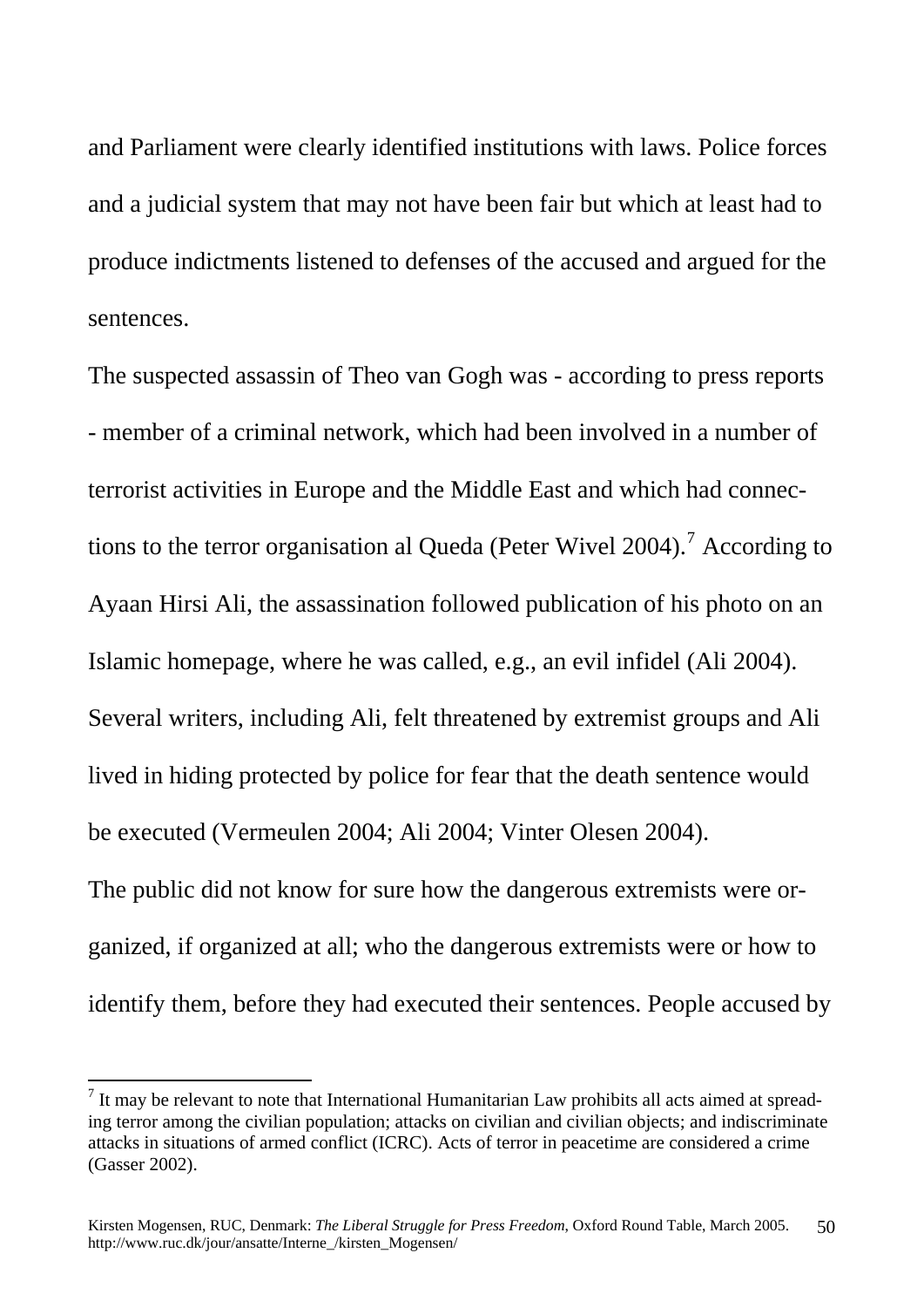such groups / networks / brotherhoods / movements / deranged individuals had no rights to defense and received no official indictments. However, the arguments for the sentences were sometimes published. As was the case with Theo van Gogh (Peter Wivel A 2004), the arguments included sometimes of quotes from Holy Scriptures.

As this study shows, there were in democratic countries like Denmark fundamentalists who on one hand condemned the murder of Theo van Gogh while on the other understood the feelings of the murderer. They explained the laws of the extremists and advocated for restricted press freedom as a respect for believers and in order not to provoke violence and murder from religious extremists (see "fundamentalist" for references).

Liberals were not discussing directly with religious extremists but with two distinctly different groups of opponents that both wanted to limit freedom of press on religious issues if not by law then by ethics. The two groups argued for limitations on the basis of two distinctly different logics. Fundamentalists build their arguments on religious texts; cultural relativists build theirs on communitarian thinking.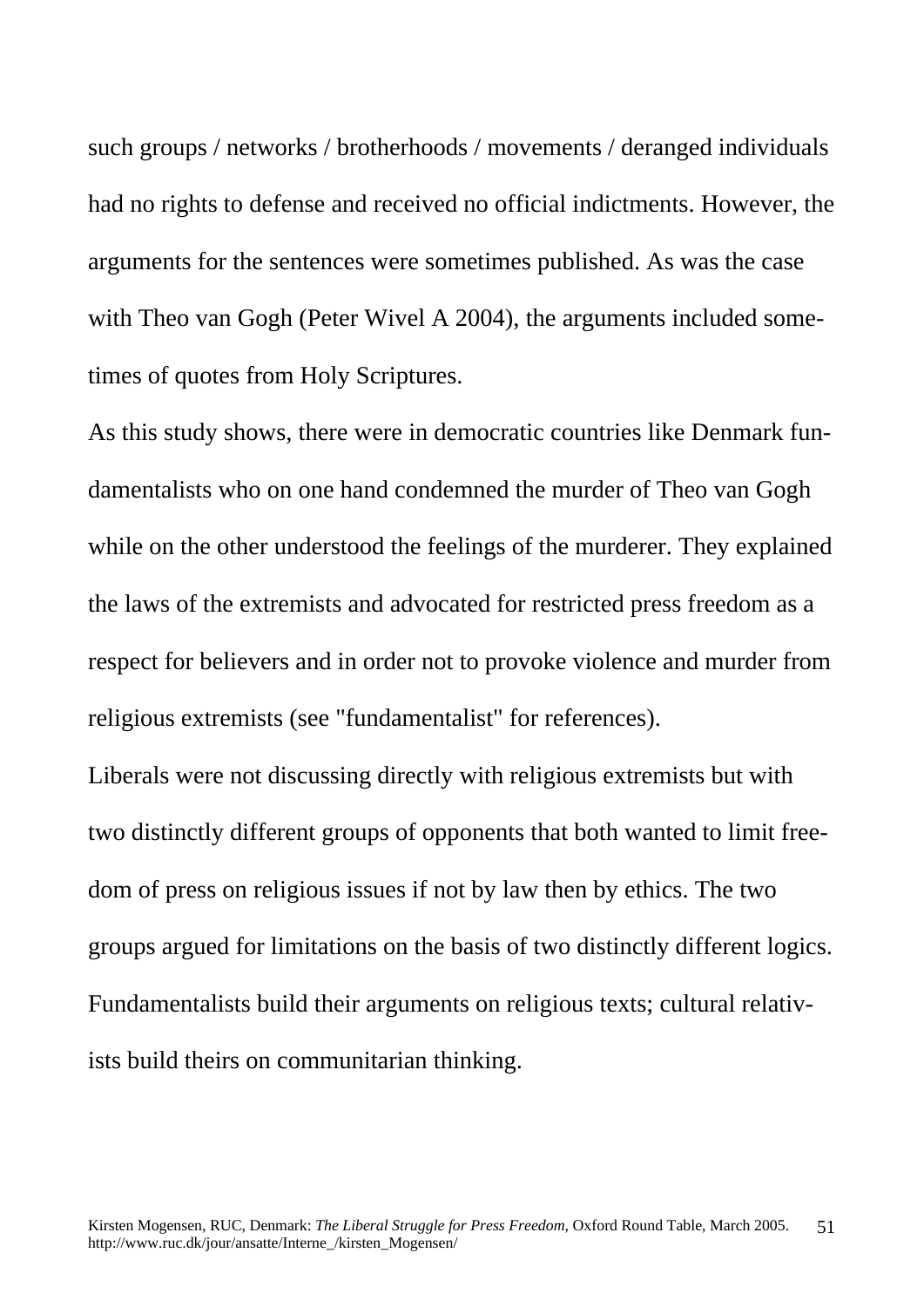Fundamentalists and cultural relativists agreed on a number of statements like the need to understand the Muslims and their frustrations with the Western society. Both group argued for the right of Muslims to practice their religion and chose their own lifestyle. They insisted on respect for Muslims, and they criticized nationalists and liberals alike for their provoking critique of Muslim lifestyle.

On the face of it, fundamentalists and cultural relativist seemed to understand each other very well. However, a more detailed analysis showed that fundamentalists used this discourse to defend their own rights while the cultural relativists used this discourse to argue for tolerance of people from cultures for which most Europeans have little sympathy. Cultural relativists criticized liberals and nationalists belonging to their own culture while fundamentalists criticized the "others" and never their own group. Cultural relativists feared a crash of civilizations and argued for tolerance from a humanistic viewpoint while fundamentalists argued from a theocratic viewpoint and did not show any signs of tolerance with "others". Social responsible and religious-minded democrats supported the liberal struggle for press freedom and freedom of speech and were only asking for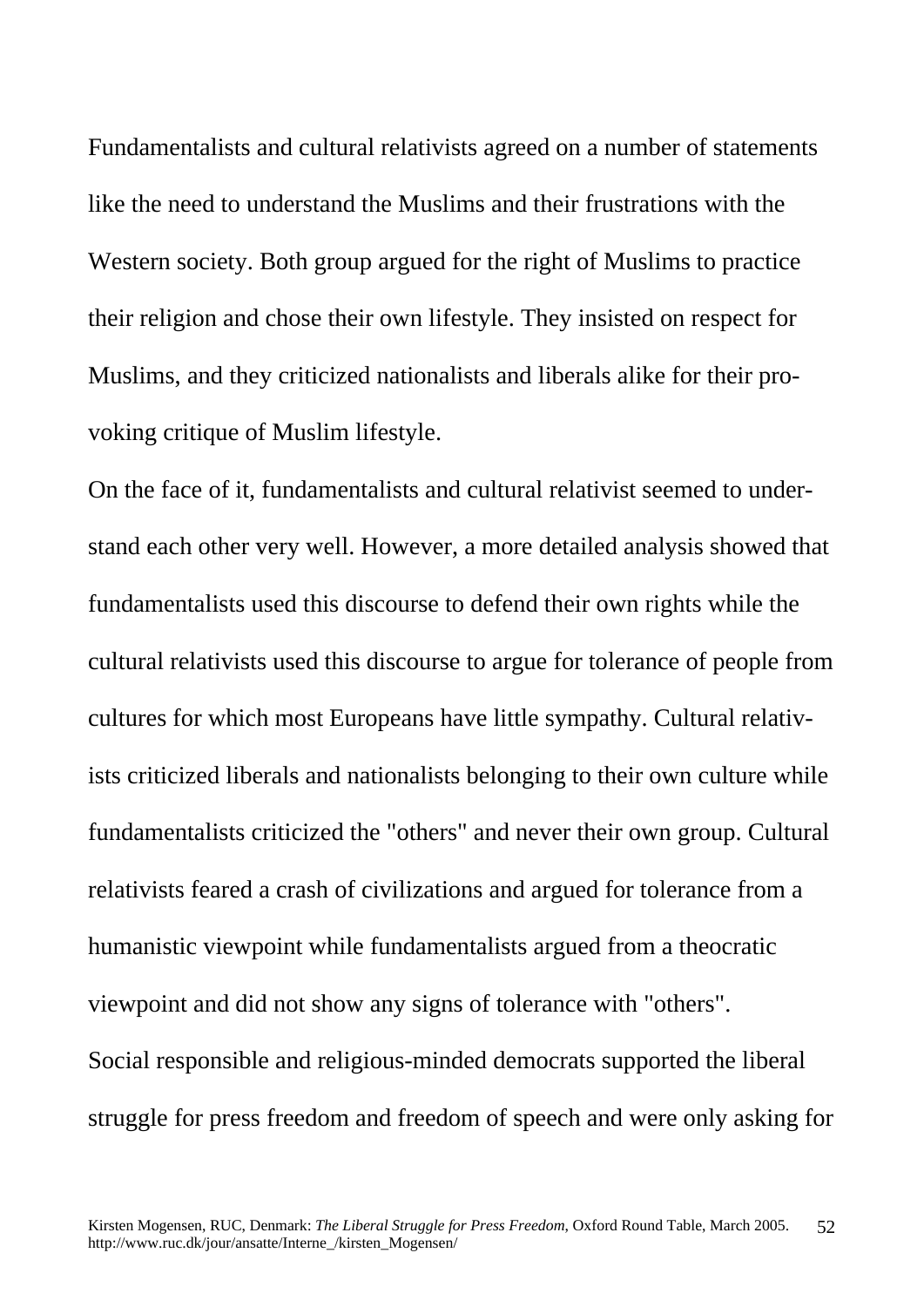<span id="page-52-0"></span>some minor ethical codes that would protect human dignity from hate speech and religious feelings from blasphemy, but not limit critique of lifestyles or discussions of religious interpretations.

# **References**

### **In English:**

- Bastian, F (1981) *Defoe's early life*, London: Macmillan Press.
- Defoe, Daniel (1927) *The shortest way with the dissenters and other pamphlets*, Oxford: Basil Blackwell.
- Fortuyn, Pim (2005) See:

(http://news.bbc.co.uk/1/hi/world/europe/1971462.stm)

Freeman, William (1950)*The incredible Defoe,* London: Hennikat Press.

- Gasser, Hans-Peter (2002) "Acts of terror, 'terrorism' and International humanitarian law", IRRC, September 2002, vol. 84:547-570.
- Huntington, Samuel (1993) "The Clash of Civilizations?" in *Foreign Affairs*, vol. 72, no: 3, page 22-49.

Hutchins Commission see: The Commission on Freedom of the Press.

- ICRC (31-10-2002) "What does humanitarian law say about terrorism?" (http://www.icrc.org/) 10/7/2004.
- Mill, John Stuart (1985) *On Liberty*, London: Penguin Books.

Manji, Irshad (2004) "Muslim refusenik" (www.muslim-refusenik.com).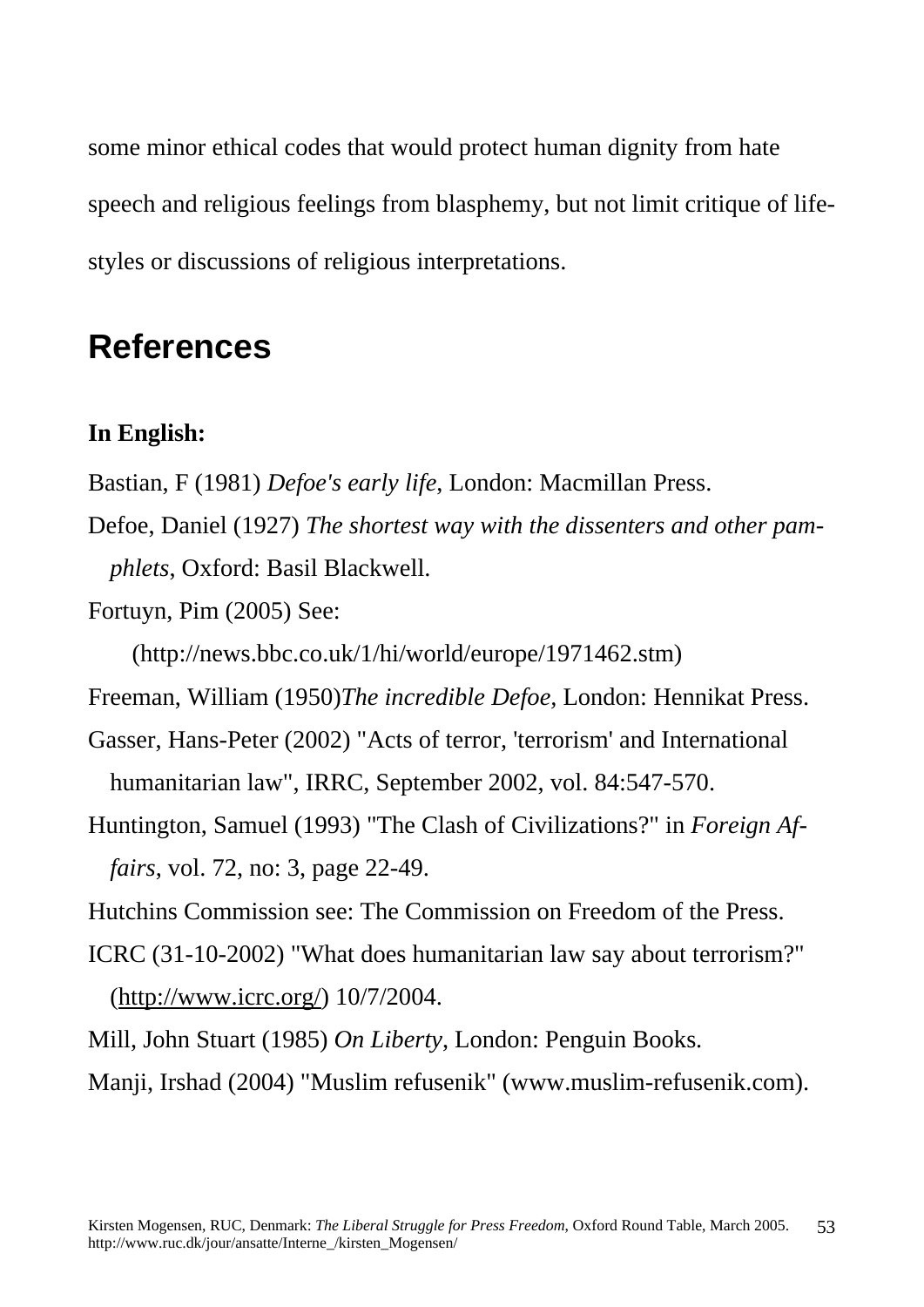- Merrill, John Calhoun (1974) *The Imperative of Freedom:A Philosophy of Journalistic Autonomy*. New York: Hastings House.
- Mogensen, Kirsten (2002) "News as a commercial product: Why journalistic freedom may be good business" in Jerry Biberman og Abbass Alkhafaji (red) *Business Research Yearbook. Global Business Perspectives*. Volume IX 2002.
- Moore, John Robert (1939*) Defoe in the Pillory and Other Studies*, Bloomington: Indiana University.
- Nordenstreng, Kaarle, and Hannikainen, Lauri (1984) *The Mass Media Declaration of UNESCO*. Norwood, NJ: Ablex Publishing Corporation.
- Public Journalism (2005) "A Declaration for Public Journalism", Public Journalism Network, Kennesaw, Georgia, January 25, 2003 (http://www.pjnet.org/charter.shtml).
- Siebert, Fred S., Thodore Peterson, Wilbur Schramm (1956, 1969) *Four Theories of the Press*, Urbana: University of Illinois Press.
- Siebert, Fred (1965) *Fredom of the Press in England 1476 1776: The rise and decline of government control*, Urbana: University of Illinois Press.
- Strauss, Anselm and Juliet Corbin (1998): *Basics of Qualitative Research. Techniques and Procedures for Developing Gounded Theory*. London: Sage.
- The Commission on Freedom of the Press (1947) *A Free and Responsible Press: A General Report on Mass Communication: Newspapers, Radio, Motion Pictures, Magazines, and Books*, Illinois: The University of Chicago Press.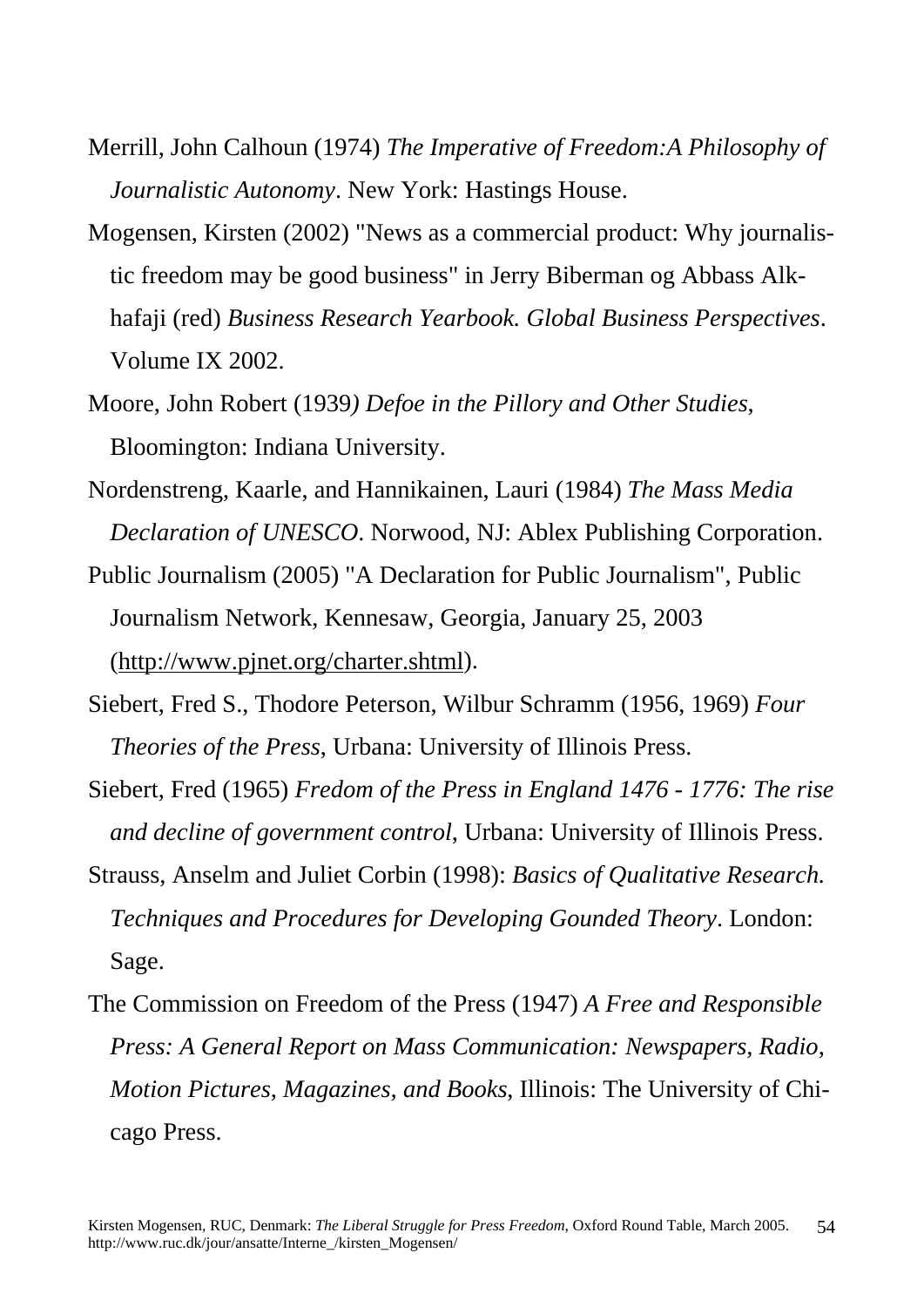<span id="page-54-0"></span>West, Richard (1997) *The Life & Strange Surprising Adventures of Daniel Defoe*, London: HarperCollins Publisher.

Qutb, Sayyid (2004, 1964) *Milepæler [Milestones]*, Oslo: L.S.P. Forlag. An online copy of "Milestones" can be found on: http://www.youngmuslims.ca/online\_library/books/milestones/

#### **Quoted Danish articles:**

- Abu Laban, Ahmed (2004) Quoted in Orla Borg and Henrik Vinther Olesen: "Imamen og ministeren" in *Jyllands-Posten* 19. December 2004, section 2, page 1.
- Ali, Ayann Hirsi (2004) "Ytringsfrihed: Sorg og vrede over drabet på Theo" in *Jyllands-Posten*, November 14, 2004, page 4.
- Amirpur, Katajun (2004) "Vi muslimer har et problem" in *Politiken* 27. November 2004, section 3, page 1. Translated from *Süddeutche Zeitung* by Peter Wivel.
- Amsinck, Heidi (2004) "Kultursammenstød: et nederlag for ytringsfriheden" in *Jyllands-Posten*, December 22, 2004, page 11.
- Bock, Silke, Birger Thøgersen, Jens Lenler (2004) "Problemet er, hvis man mener det, man siger" in Politiken 8. December 2004, section 2, page 1.
- Ellegaard, Lasse (2004 A) "Islam: I anledning af et mord i Holland", *Jyllands-Posten* 19. November 2004, page 5.
- Ellegaard, Lasse (2004 B) "Tyrkiets koranbælte" in *Jyllands-Posten*, December 3, 2004, section 4, page 16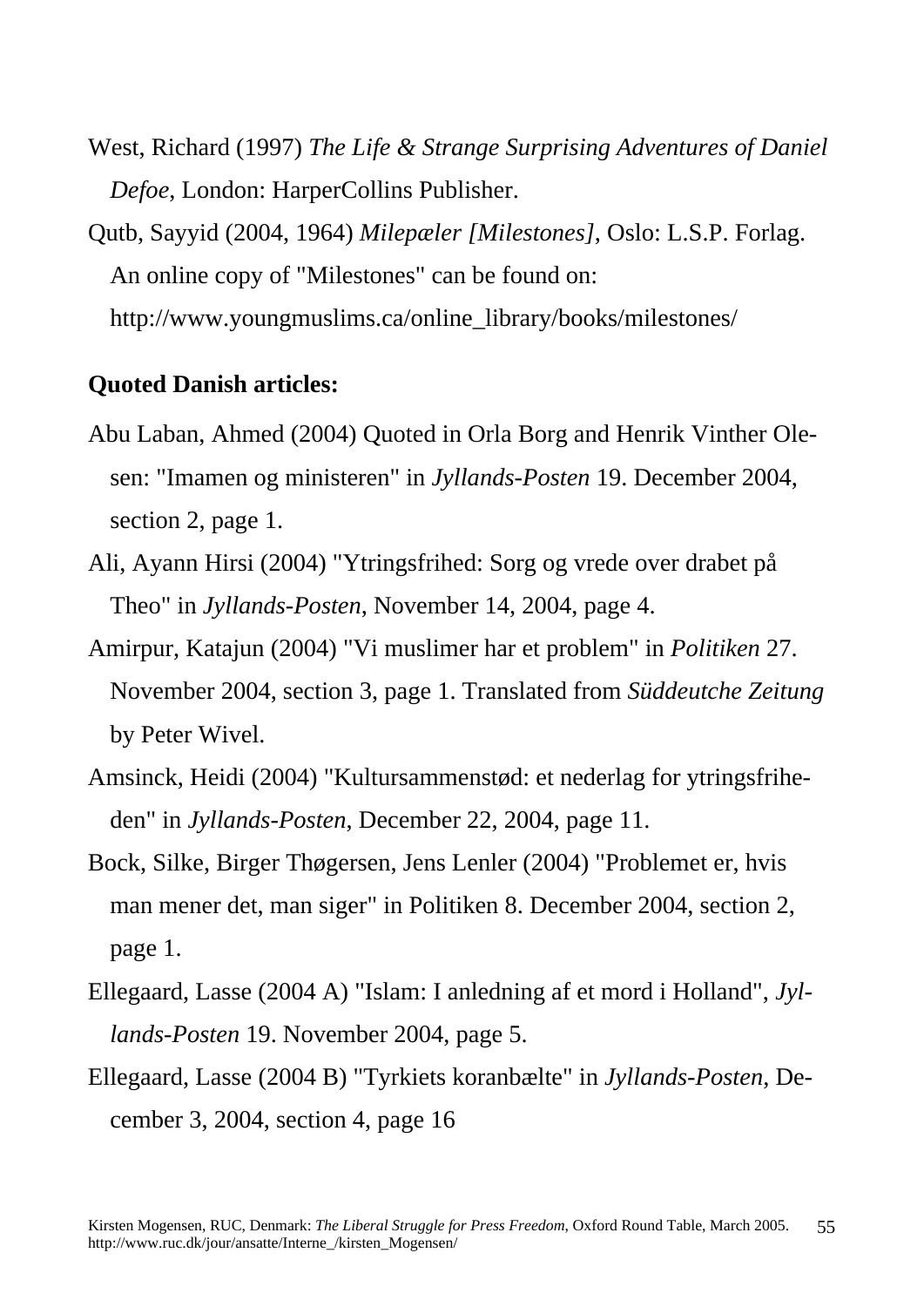- Eriksen, Jens-Martin (2004) "Skruen uden ende" in *Weekendavisen* 10. December 2004, section 2, page 9.
- Gade, Sven Ove (2004) "Kampen mod hellighed" in *Jyllands-Posten* 21. November 2004, Indblik, page 11.
- Hornbech, Birthe Rønn (2004) "Tendens: Også muslimer kan støde ind i racismeparagraffen" in *Politiken*, 20. November 2004, section 3, page 5.
- Høy, Ulrik (2004) "Blasfemi" in *Weekendavisen* 17. December 2004, section, 2 page 12.
- Infomedia (2005) http://www.infomedia.dk.
- Jarlner, Michael (2004) "Mordet på en kontroversiel instruktør" in Politiken, 26. November 2004, section 1, page 12.
- Jensen, Peter M (2004) "Debatklima kan ødelægge religionsdialogen i Danmark" in *Kristeligt Dagblad*, 24. November 2004, page 10.
- Juul Nielsen, Morten Ebbe (2004 A) "Dialog eller tungetale" in *Weekendavisen* 10. December 2004, section 2, page 2.
- Juul Nielsen, Morten Ebbe (2004 B) "Spin og forsvind" in *Weekendavisen* 17. December 2004, section 2, page 6.
- Khankan, Sherin (2004) "Ytringsfrihed og Koranens hellighed" in *Jyllands-Posten*, 1. December 2004, section 1, page 11.
- Mikkelsen, Brian (2004) "Frihedens tatovering" in *Berlingske Tidende*, 10. December 2004, section 2, page 13.
- Mishra, Mrutyuanjai (2004) "Integration: Giv os verbale prygl" in *Politiken*, 11. December 2004, section 3, page 1.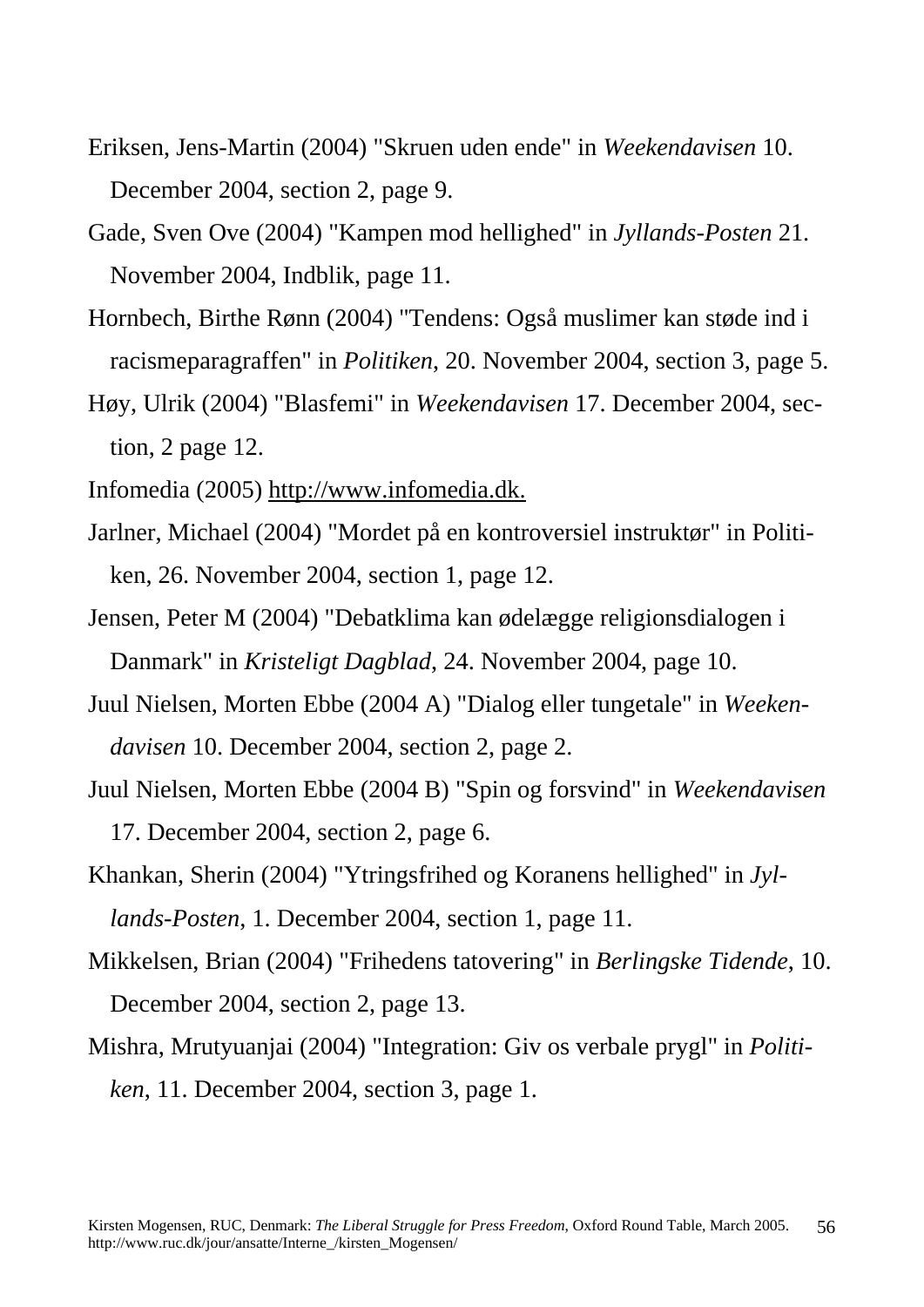- Olsen, Ann-Claire (2004) "Integration" in *Kristeligt Dagblad*, 27. December 2004.
- Pedersen, Morten Bonde (2004) "Muslimer skal forsvare sig med loven" in *Kristeligt Dagblad*, November 27, 2004, page 7.
- Politiken (2004) "Hellig krig" in *Politiken* 22. November 2004, section 2, page 4.
- Rasmussen, Anders Fogh (2004) quoted in "Fogh advarer mod hetz" i Fyens Stiftstidende 15. December 2004.
- Seidenfaden, Tøger (2004) "Tolerancen under angreb" in *Politiken* 14. November 2004, section 4, page 1.
- Sert, Osman (2004) quoted in Lasse Ellegaard: " Islam: I anledning af et mord i Holland", *Jyllands-Posten* 19. November 2004, page 5.
- Shah, Fatima (2004). Quoted from Morten N HR Mortensen: "S-politiker går ind for stening", *B.T*., 17. November 2004, section 1, page 6.
- Shah, Ohmar (2004 ) "Ytringsfrihed til at skabe had" in *Politiken*, 18. November 2004, section 2, page 7.
- Sønderup, Christian Juhl (2004) "Breve fra læserne" in *Berlingske Tidende* 22. December 2004, section 2, page 14
- Tandrup, Leo (2004) "Hellighed halshugger ytringsfriheden" in *Jyllands-Posten*, 16. December 2004, section 1, page 11.
- Teller, Janne (2004) "Sådan kan vi standse ekstremisterne" in *Berlingske Tidende* 4. December 2004, section 2, page 17.
- Traynor, Ian (2004) "Nervøsistet på kulturkrigens slagmark" in *Politiken*, November 14, 2004, page 6. (Traynor was working for The Guardian).